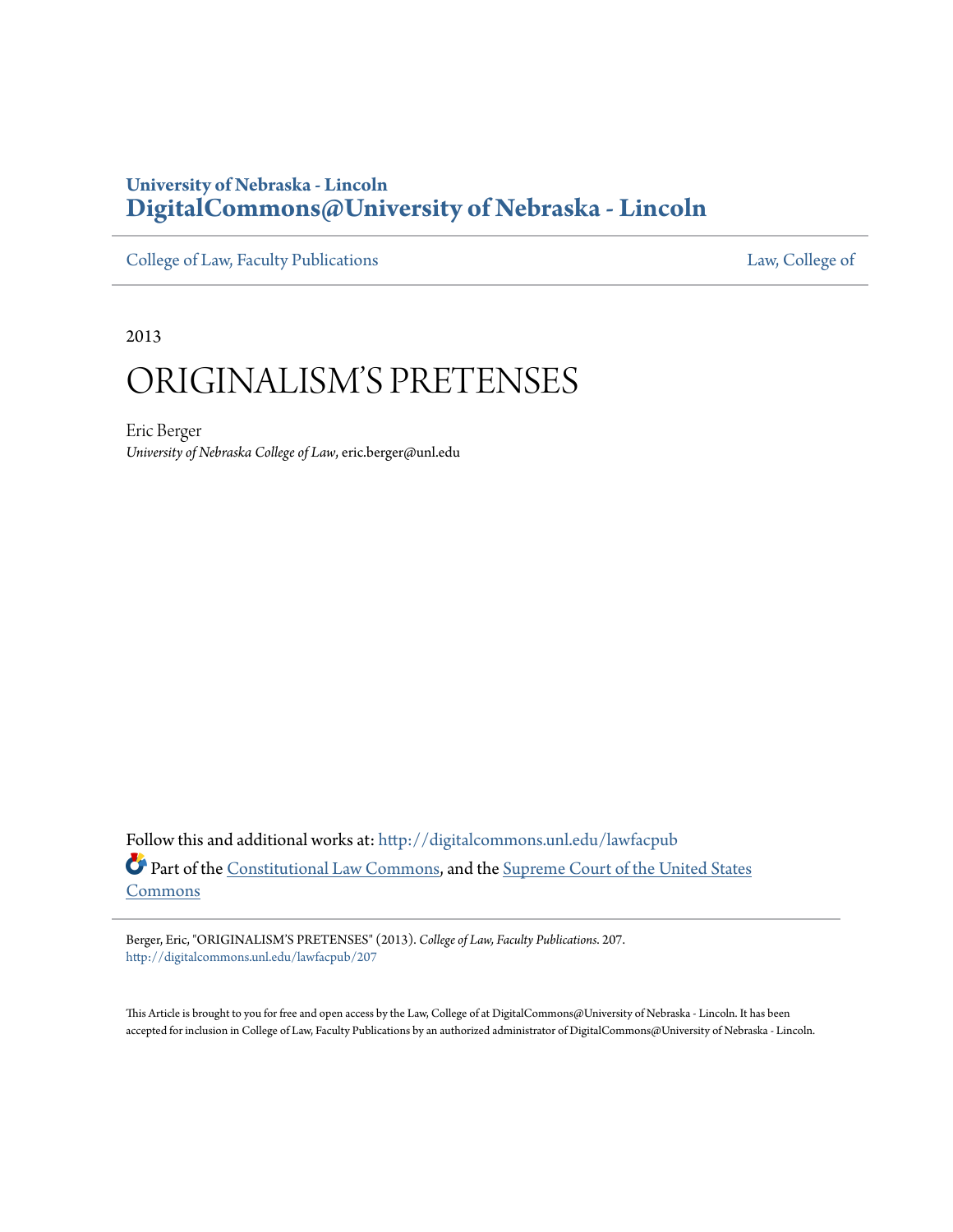#### **ORIGINALISM'S PRETENSES**

#### *Eric Berger*<sup>∗</sup>

#### ABSTRACT

*When conservatives in the 1980s offered originalism as a constitutional methodology that could limit perceived judicial excesses, they touted its ability to constrain judges to follow the Constitution's fixed, original meaning. Though originalism has changed many times since, its proponents still generally preach these related virtues of fixation and constraint. This symposium contribution reviews recent scholarly developments in originalism and contends that originalism's capacity to fix constitutional meaning and constrain judicial decision making is overstated in both practice and theory.* 

*In practice, originalism's many variants provide the ostensibly originalist justice great interpretive flexibility. Originalist justices are methodologically inconsistent, offering an array of arguments rooted in original intentions, understandings, expected applications, and public meanings. The justices also disagree on when originalism should guide outcomes, further adding to its malleability.* 

*In theory, the new originalism, which focuses on the text's original public meaning, corrects some of these problems. Nevertheless, it too often falls short of its promises to deliver fixation and constraint. While fixation is possible in some instances, the history and semantic practices surrounding many disputed clauses are too muddled for the interpreter to identify a single, original public meaning. Moreover, many constitutional provisions were framed and ratified during periods of profound intellectual flux, when key constitutional concepts and terms changed shape rapidly. Indeed, the very process of constitution making may have added further indeterminacy, as many members of the Founding and Reconstruction generations understood constitutional language not to provide precise legal guidance but rather open-ended political compromise. As for constraint, many new originalists intelligently concede that their theory constrains only insofar as constitutional construction must not violate the text's original public meaning. However, by requiring such fidelity to the constitutional text, the new originalists, far from cabining judicial discretion, invite justices to revisit settled constitutional precedent. To be fair, other interpretive approaches similarly fail to constrain justices, but originalism's pretense that it captures the Constitution's singular, objective meaning creates an especially misleading illusion of certainty.* 

<sup>∗</sup> Associate Professor of Law, University of Nebraska College of Law; Visiting Scholar, Institute for Legal Studies, University of Wisconsin Law School. I thank Anne Duncan, Jo Potuto, Jack Rakove, Eric Segall, and Larry Solum for extremely helpful comments. I also thank Stefanie Pearlman and the other Schmid Law librarians for fabulous assistance gathering sources; Lori Hoetger for excellent research assistance; and Vida Eden for very able assistance. Finally, I gratefully acknowledge the editors of the *University of Pennsylvania Journal of Constitutional Law* for their excellent work editing this volume and organizing the related conference. A McCollum Grant helped support the research and writing of this contribution. Remaining errors are mine.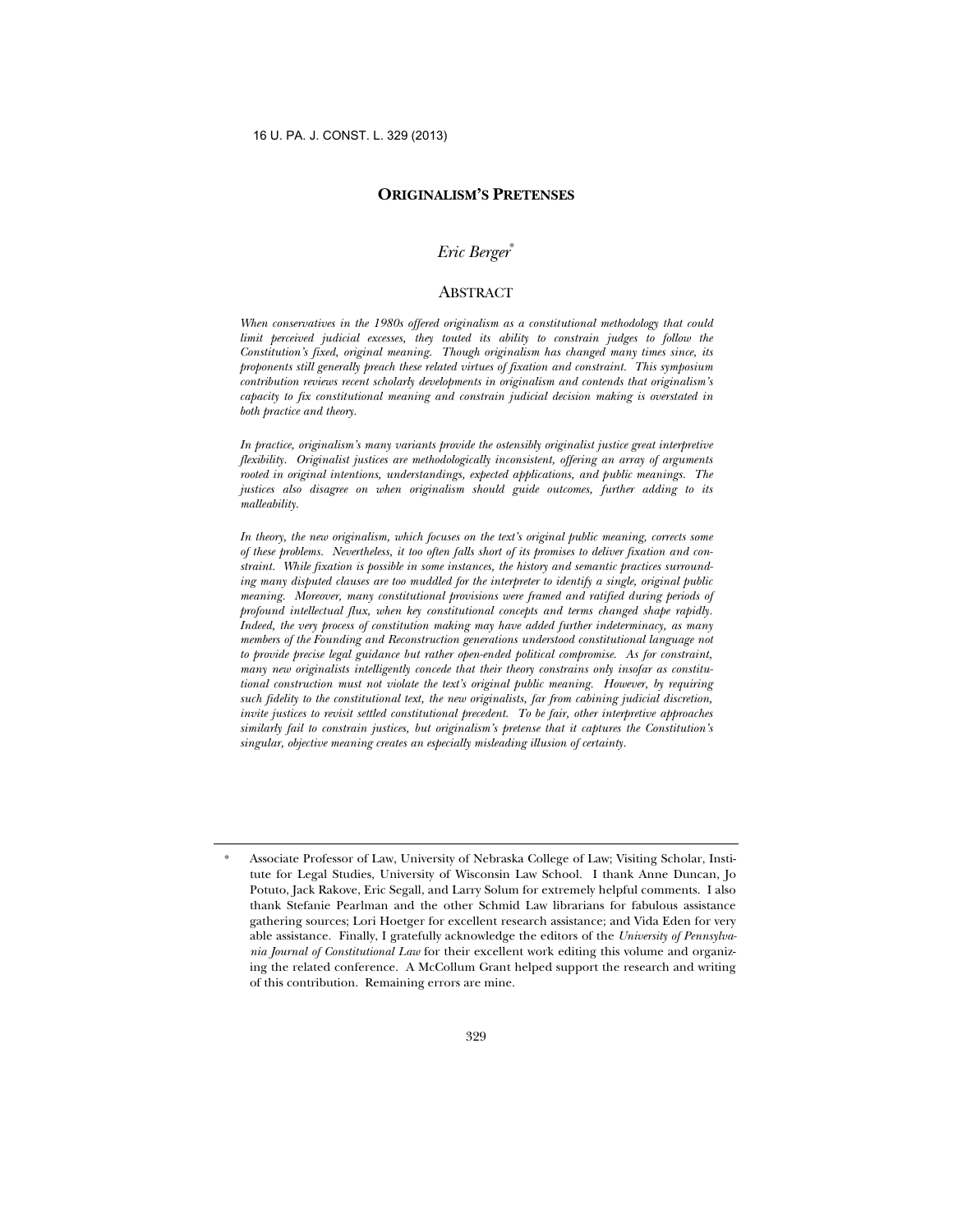#### **INTRODUCTION**

When prominent conservatives like Judge Robert Bork and Edwin Meese offered originalism in the 1970s and 1980s as a method of constitutional interpretation that could limit the perceived excesses of the Warren and Burger Courts,<sup>1</sup> they touted its ability to constrain judges to follow the Constitution's fixed, original meaning.<sup>2</sup> Though originalism has changed many times since then, its proponents generally preach these related virtues of "fixation" and "constraint."<sup>3</sup> Indeed, even the "new originalism," which focuses on the original public meaning of the text, as opposed to the subjective intentions of the ratifiers or Framers, often emphasizes these merits.<sup>4</sup> Because originalism *fixes* a constitutional provision's meaning at the moment of its framing or ratification, new originalists argue, judges are *constrained* from supplanting the real Constitution with their own values.<sup>5</sup>

<sup>1</sup> *See* Keith E. Whittington, *On Pluralism Within Originalism*, *in* THE CHALLENGE OF ORIGINALISM: THEORIES OF CONSTITUTIONAL INTERPRETATION 70, 72 (Grant Huscroft & Bradley W. Miller eds., 2011) (arguing that when originalist arguments were developed in the 1970s and 1980s, they were "aimed at correcting what critics thought had gone wrong in American constitutional jurisprudence in the postwar period").

<sup>2</sup> *See* ROBERT H. BORK, THE TEMPTING OF AMERICA: THE POLITICAL SEDUCTION OF THE LAW 159 (1990) ("The interpretation of the Constitution according to the original understanding . . . is the only method that can preserve the Constitution, the separation of powers, and the liberties of the people."); Edwin Meese, III, *The Supreme Court of the United States: Bulwark of a Limited Constitution*, 27 S. TEX. L. REV. 455, 464 (1986) (arguing that judicial review is legitimate only when confined to a "jurisprudence of original intention" (emphasis omitted)).

<sup>3</sup> *See* Nelson Lund, *The Second Amendment,* Heller*, and Originalist Jurisprudence*, 56 UCLA L. REV. 1343, 1372 (2009) ("The core of originalism is the proposition that text and history impose meaningful, binding constraints on interpretive discretion . . . ."); Lawrence B. Solum, *What Is Originalism? The Evolution of Contemporary Originalist Theory*, *in* THE CHALLENGE OF ORIGINALISM, *supra* note 1, at 12, 36 ("Most originalists agree that courts should view themselves as constrained by original meaning . . . .").

<sup>4</sup> *See* Lawrence B. Solum, *We Are All Originalists Now*, *in* CONSTITUTIONAL ORIGINALISM: A DEBATE 1, 4 (Robert W. Bennett & Lawrence B. Solum eds., 2011) (arguing that the fixation thesis and textual constraint thesis "are accepted by almost every originalist thinker").

<sup>5</sup> *See, e.g.*, Lawrence B. Solum, *Faith and Fidelity: Originalism and the Possibility of Constitutional Redemption*, 91 TEX. L. REV. 147, 156 (2012) (reviewing JACK M. BALKIN, CONSTITUTIONAL REDEMPTION: POLITICAL FAITH IN AN UNJUST WORLD (2011) and JACK M. BALKIN, LIVING ORIGINALISM (2011)) ("The fixation thesis and the constraint principle constitute the core of contemporary originalist thought."). Of course, originalism is also concerned with other facets of constitutional interpretation beyond judges' work. *See, e.g.*, JACK M. BALKIN, LIVING ORIGINALISM 17, 279 (2011) (arguing that originalism should also involve interpretations by citizens, executive officials, and members of legislatures). However, because judges in our system ultimately resolve many of our most contentious constitutional disputes, this Article limits its discussion of originalism to judicial decision making.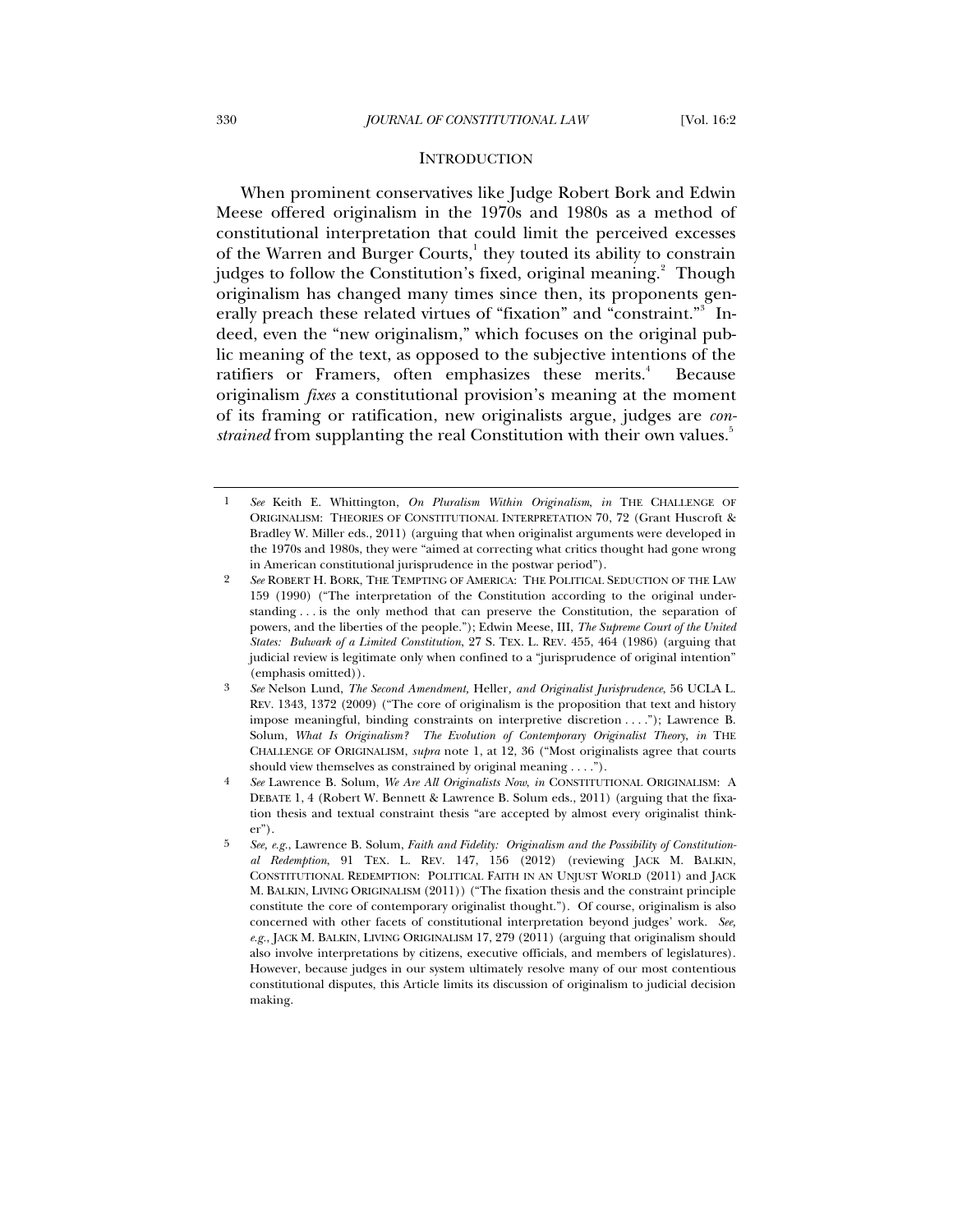Originalism has genuine virtue in turning our attention to history and text, and new originalist scholars have developed their theory in a rich and fascinating body of scholarship.<sup>6</sup> Whatever its merits, though, originalism often cannot fulfill its promises of fixation and constraint. Whether fixation and constraint are worthy goals is debatable, of course, but the point here is that originalism, both new and old, fails to attain either. Indeed, the diversity of originalist theories renders originalism very malleable. To be fair, other interpretive approaches similarly fail to constrain the Supreme Court's constitutional decision making, but originalism's pretense that it is different creates an especially misleading illusion of certainty.

This Article reviews recent developments in originalism scholarship with particular attention to the new originalism and its ambitions of fixation and constraint.<sup>7</sup> Part I briefly rehearses problems with originalism generally, as it is practiced, arguing that originalism's malleability undermines its capacity to fix "correct" constitutional meaning and constrain judicial choices. Because justices disagree about how and when to engage in originalist interpretation, we should be skeptical that originalism in practice limits judicial decision making any better than other approaches to constitutional decision making. Part II turns to originalism in theory, focusing on the new originalism. This Part contends that notwithstanding the new originalism's great theoretical sophistication, it too will often fail to fix an objective constitutional meaning that meaningfully constrains judges in most litigation. While fixation is possible in some instances, the history and semantic practices surrounding many disputed clauses are too muddled for the interpreter to identify an objective, original public meaning. Moreover, many constitutional provisions were framed and ratified during periods of profound intellectual flux, when key constitutional concepts and terms changed shape, thus making it difficult or impossible to locate a single semantic meaning. As for constraint, many new originalists intelligently concede that

<sup>6</sup> I use the term "originalism" to refer generally and collectively to the various strains of the theory. When discussing a single variant of originalism, I specify the particular strand at issue.

<sup>7</sup> Due to obvious space limitations, this Article cannot address all relevant issues here and, instead, focuses on the problems of constraint and fixation. There is a vast literature offering broader critiques of originalism, both old, *see, e.g.*, Paul Brest, *The Misconceived Quest for the Original Understanding*, 60 B.U. L. REV. 204 (1980); H. Jefferson Powell, *The Original Understanding of Original Intent*, 98 HARV. L. REV. 885 (1985), and new, *see, e.g.*, Mitchell N. Berman, *Originalism Is Bunk*, 84 N.Y.U. L. REV. 1 (2009); Thomas B. Colby, *The Sacrifice of the New Originalism*, 99 GEO. L.J. 713 (2011); Thomas B. Colby & Peter J. Smith, *Living Originalism*, 59 DUKE L.J. 239 (2009).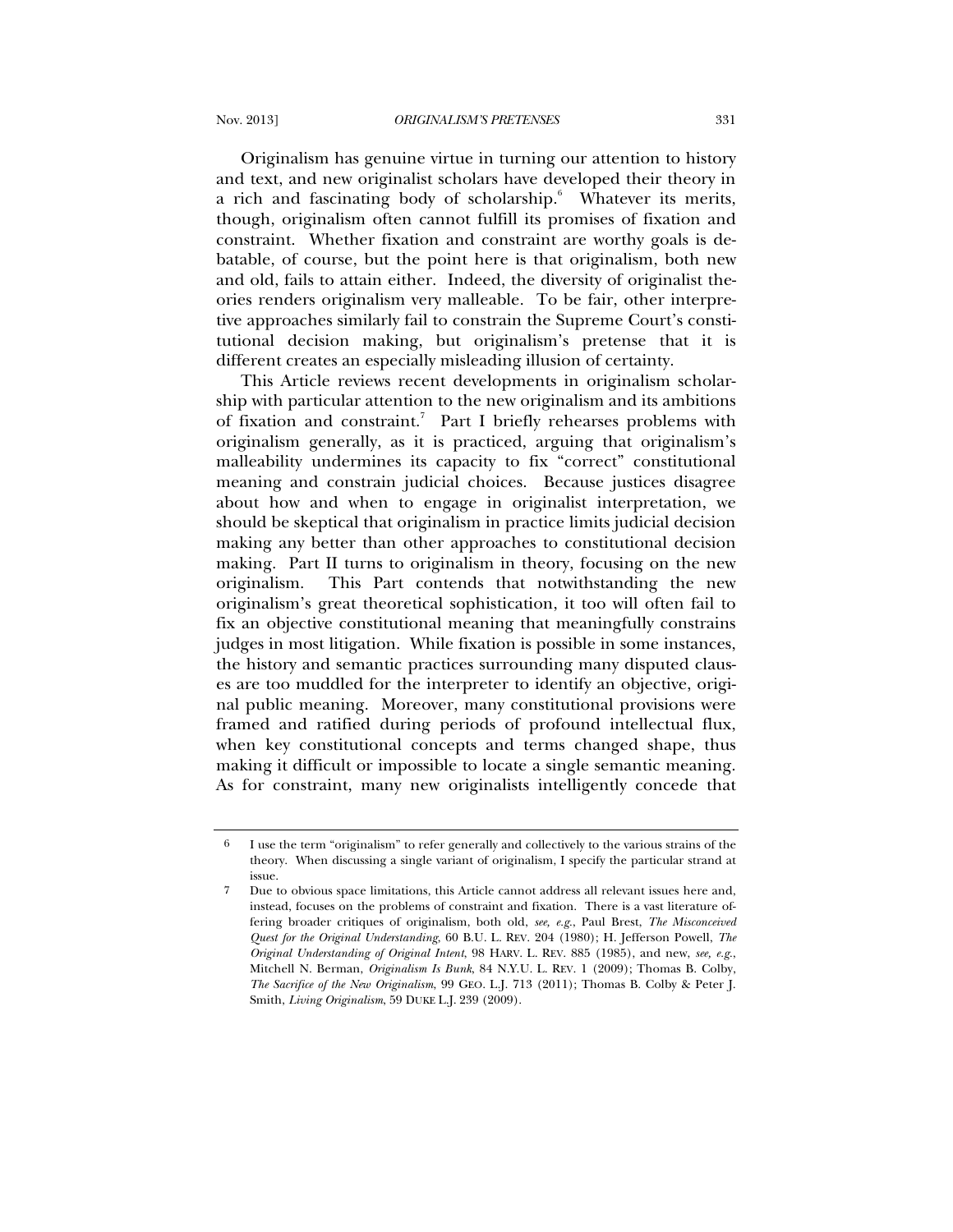their theory constrains only insofar as constitutional construction must not violate the Constitution's original public meaning. However, by requiring such fidelity to the constitutional text, the new originalists, far from cabining judicial discretion, invite judges to revisit seemingly settled constitutional precedent. The new originalism's contributions to our scholarly discourse are considerable, but, like the old originalism, its capacity to accurately fix constitutional meaning and constrain judicial decision making is overstated.

### I. ORIGINALISM'S MALLEABILITY

#### *A. Originalism's Variants*

Originalism, in practice, fails to fix an objectively correct constitutional meaning that constrains judges in large part because there is disagreement about what originalist interpretation entails.<sup>8</sup> These variations yield interesting discussions among legal academics, who can debate the relative merits of different approaches. Judges, however, are typically less immersed in the academic literature and are often less theoretically self-conscious about which version of originalism they are applying. As a result, ostensibly originalist judges approach the theory eclectically, drawing on useful historical or textual evidence to support a desired conclusion. Such eclecticism, whether among or within theories of interpretation, is not necessarily bad. Most judges approach constitutional interpretation with a range of interpretive approaches.<sup>9</sup> But, theoretical eclecticism also gives judges leeway to find the approach that best supports a preferred outcome.<sup>10</sup>

<sup>8</sup> *See, e.g.*, Colby & Smith, *supra* note 7, at 244 ("A review of originalist' work reveals originalism to be not a single, coherent, unified theory of constitutional interpretation, but rather a smorgasbord of distinct constitutional theories that share little in common except a misleading reliance on a single label.").

<sup>9</sup> *See, e.g.*, M'Culloch v. Maryland, 17 U.S. (4 Wheat.) 316 (1819) (employing numerous kinds of constitutional arguments); Akhil Reed Amar, *Intratextualism*, 112 HARV. L. REV. 747, 751 (1999) (enumerating the various constitutional arguments in *M'Culloch*); Bradley P. Jacob, *Back to Basics: Constitutional Meaning and "Tradition*,*"* 39 TEX. TECH L. REV. 261, 262 (2007) ("Over more than two centuries of interpreting the United States Constitution, the Supreme Court has developed a mass of tests, standards, interpretations, and levels of scrutiny . . . .").

<sup>10</sup> *See, e.g.*, Richard Primus, *The Functions of Ethical Originalism*, 88 TEX. L. REV. SEE ALSO 79, 79 (2010) ("Supreme Court Justices frequently divide on questions of original meaning, and the divisions have a way of mapping what we might suspect are the Justices' leanings about the merits of cases irrespective of originalist considerations.").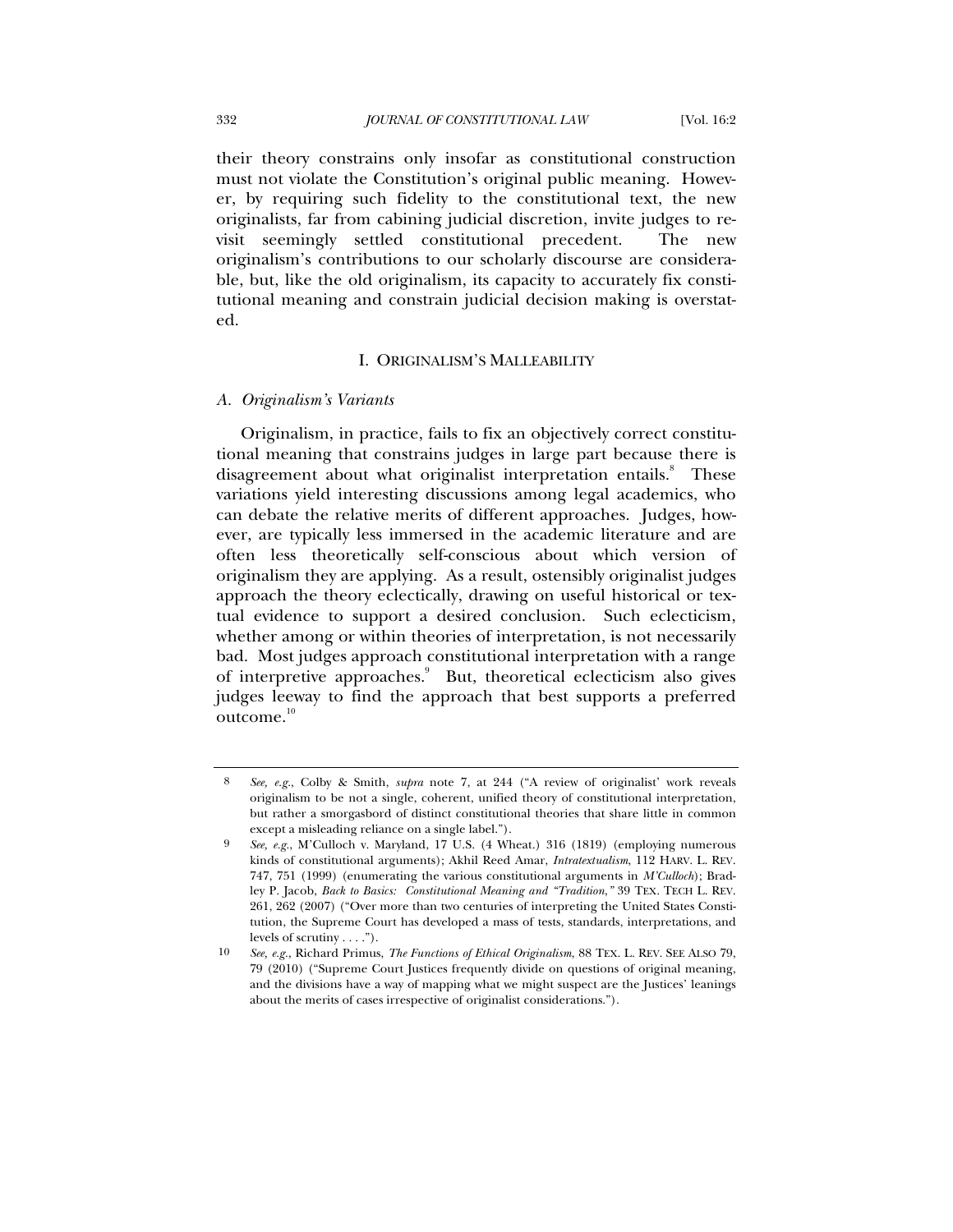Within the family of originalist theories, judges can consult, among others, original intentions, original understandings, original expected application, and original public meaning.<sup>11</sup> These variants, roughly speaking, share an interest in fixing constitutional meaning based on the relevant historical and/or linguistic evidence, but each variant asks a different question. Though scholars are not entirely consistent when using these terms, generally speaking, originalintentions originalism focuses on the intentions of the Constitution's Framers (or the framers of subsequent amendments, where relevant).<sup>12</sup> Original-understanding originalism, by contrast, cognizant that the Constitution acquired legal legitimacy not in Philadelphia in 1787, but through the ratifying conventions, $13$  looks to the understandings of the Constitution's ratifiers.<sup>14</sup> Original-expectedapplications originalism, a variant of the first two, asks how Framers or ratifiers would have expected constitutional provisions to be applied to particular issues. $15$  Public-meaning originalism differs more sharply from the first three, focusing not on the subjective views of the Framers or ratifiers, $16$  but rather on the objective semantic content of the Constitution's text at the moment of ratification.<sup>17</sup>

<sup>11</sup> This list of originalism's variants is hardly exhaustive. *See, e.g.*, James E. Fleming, *Living Originalism and Living Constitutionalism as Moral Readings of the American Constitution*, 92 B.U. L. REV. 1171, 1174 (2012) (listing varieties of originalism). The list, in fact, continues to grow. *See, e.g.*, BALKIN, *supra* note 5, at 3 (proposing a theory of "*framework originalism*, which views the Constitution as an initial framework for governance that sets politics in motion, and that Americans must fill out over time through constitutional construction"); John O. McGinnis & Michael B. Rappaport, *Original Methods Originalism: A New Theory of Interpretation and the Case Against Construction*, 103 NW. U. L. REV. 751, 760 (2009) ("[T]he Constitution should be interpreted in accordance with the interpretive rules that were deemed applicable at the time.").

<sup>12</sup> *See, e.g.*, Edwin Meese, III, Attorney Gen., Speech Before the American Bar Association (July 9, 1985), *available at* http://www.fed-soc.org/resources/page/the-great-debateattorney-general-ed-meese-iii-july-9-1985 (urging attention to the "original intention of those who framed" the Constitution).

<sup>13</sup> *See* U.S. CONST. art. VII ("The Ratification of the Conventions of nine States, shall be sufficient for the Establishment of this Constitution . . . ."); 2 BRUCE ACKERMAN, WE THE PEOPLE: TRANSFORMATIONS 54-55 (1998) (explaining that the delegates to the Constitutional Convention exceeded their mandate in drafting the Constitution and that Article VII requiring nine states' ratification violated Article XIII of the Articles of Confederation, which required unanimity for any alteration to the Articles).

<sup>14</sup> *See* Solum, *supra* note 5, at 12, 19.

<sup>15</sup> *See* Jack M. Balkin, *Abortion and Original Meaning*, 24 CONST. COMMENT. 291, 296 (2007) ("Original expected application asks how people living at the time the text was adopted would have expected it would be applied using language in its ordinary sense (along with any legal terms of art).").

<sup>16</sup> *See* RANDY E. BARNETT, RESTORING THE LOST CONSTITUTION: THE PRESUMPTION OF LIBERTY 100 (2004) (explaining originalism as a "commitment to a written text"); Lawrence B. Solum, District of Columbia v. Heller *and Originalism*, 103 NW. U. L. REV. 923,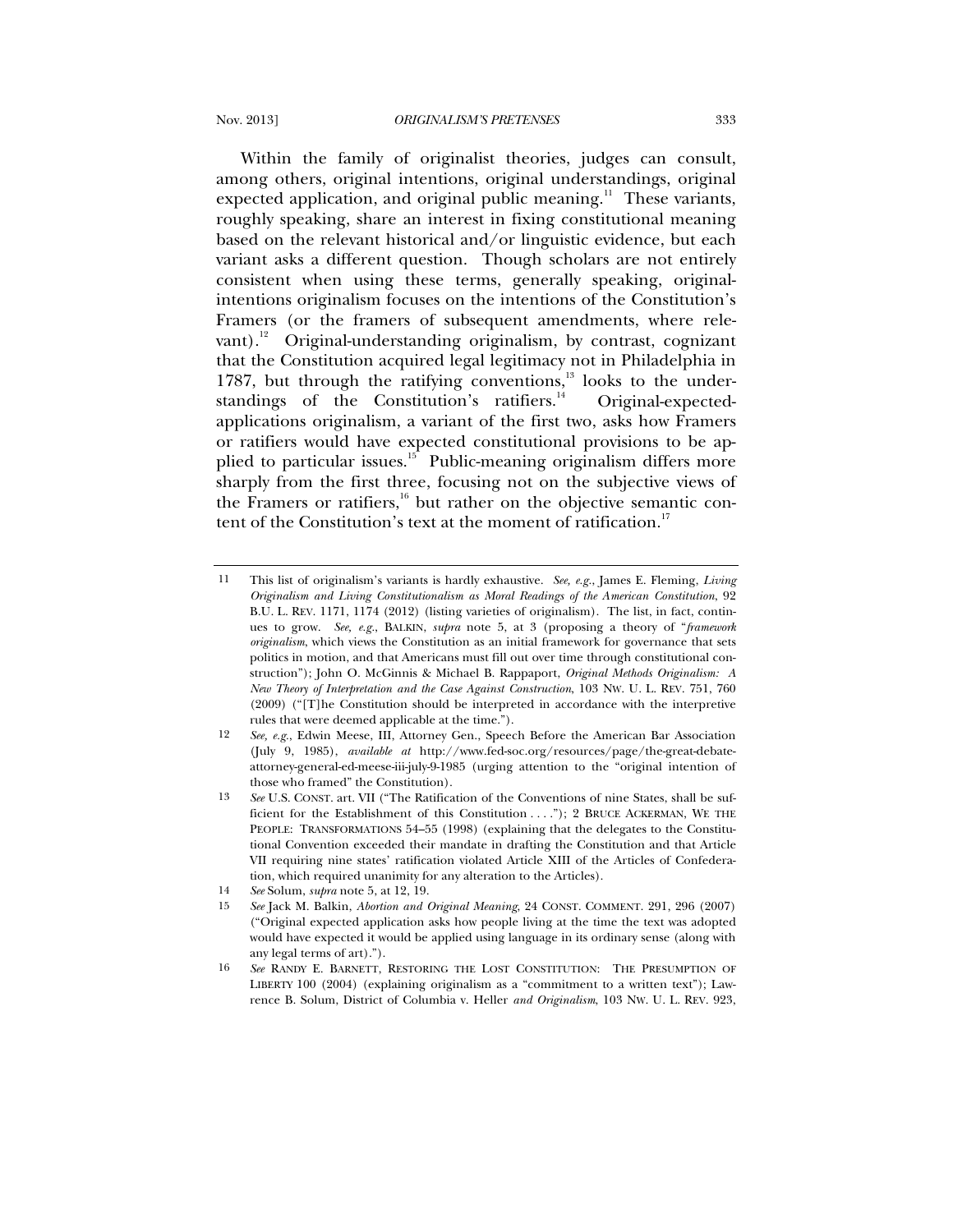Of course, despite their differences, these inquiries can help inform each other and will sometimes point towards the same outcome. For example, evidence of the Framers' intentions for a particular clause may help establish that the ratifiers understood the provision to mean the same thing, especially when particular Framers made their case to the people during the ratifying debates.<sup>18</sup> Similarly, evidence of the Framers' intentions or the ratifiers' understanding of a particular provision is a data point that can help discern the provision's original public meaning; the Framers and ratifiers, after all, presumably often relied on public meanings when they used words.<sup>19</sup>

That said, intentions, understandings, meanings, and expected applications are analytically distinct concepts, which can sometimes point towards different outcomes. Though commentators and judges often fail to distinguish between the Framers' intentions and the ratifiers' understandings, the two can diverge. For example, several Framers at the Constitutional Convention suggested that treaties be self-executing (i.e., that treaties would not require statutes implementing them). Many members of the state ratifying conventions apparently did not share that view.<sup>20</sup> The original-intentions and original-understandings originalist, then, may approach this problem differently.

Even when original intentions, understandings, and expected applications coincide, they can diverge from original public meanings. Justice Antonin Scalia and others have argued sometimes that both the framers and ratifiers of the Fourteenth Amendment expected the Equal Protection Clause to protect against racial discrimination but not sex discrimination.<sup>21</sup> Contemporary Equal Protection Doctrine

<sup>933 (2009) (</sup>explaining that the core idea of public-meaning originalism is that "the original meaning of the Constitution is the original *public* meaning of the constitutional text").

<sup>17</sup> *See* Lawrence B. Solum, *Semantic Originalism* 23 (Univ. Ill. Coll. Of Law Ill. Pub. Law & Legal Theory Research Paper Series, No. 07-24, 2008) (arguing that the semantic content of a constitutional provision is fixed at the time of framing and ratification); *infra* Part II.A.

<sup>18</sup> *See* Gregory E. Maggs, *A Concise Guide to the Federalist Papers as a Source of the Original Meaning of the United States Constitution*, 87 B.U. L. REV. 801, 820–23 (2007) (arguing that some "Federalist Papers expressly purport to describe the original intent of the Framers" and that "[e]ven if the Federalist Papers did not influence the ratification debates, the ratification debates may have influenced the Federalist Papers").

<sup>19</sup> *See* Lawrence B. Solum, *Originalism and Constitutional Construction*, 82 FORDHAM L. REV. 453, 464 (2013).

<sup>20</sup> *See* Maggs, *supra* note 18, at 806 (arguing that evidence suggests that the Framers at the Constitutional Convention and the participants in the state ratifying conventions disagreed on whether treaties would be self-executing).

<sup>21</sup> *See, e.g.*, Dawn Johnsen, *Justice Brennan: Legacy of a Champion*, 111 MICH. L. REV. 1151, 1180–81 (2013) ("Justice Scalia . . . has repeatedly stated that the Court's gender discrim-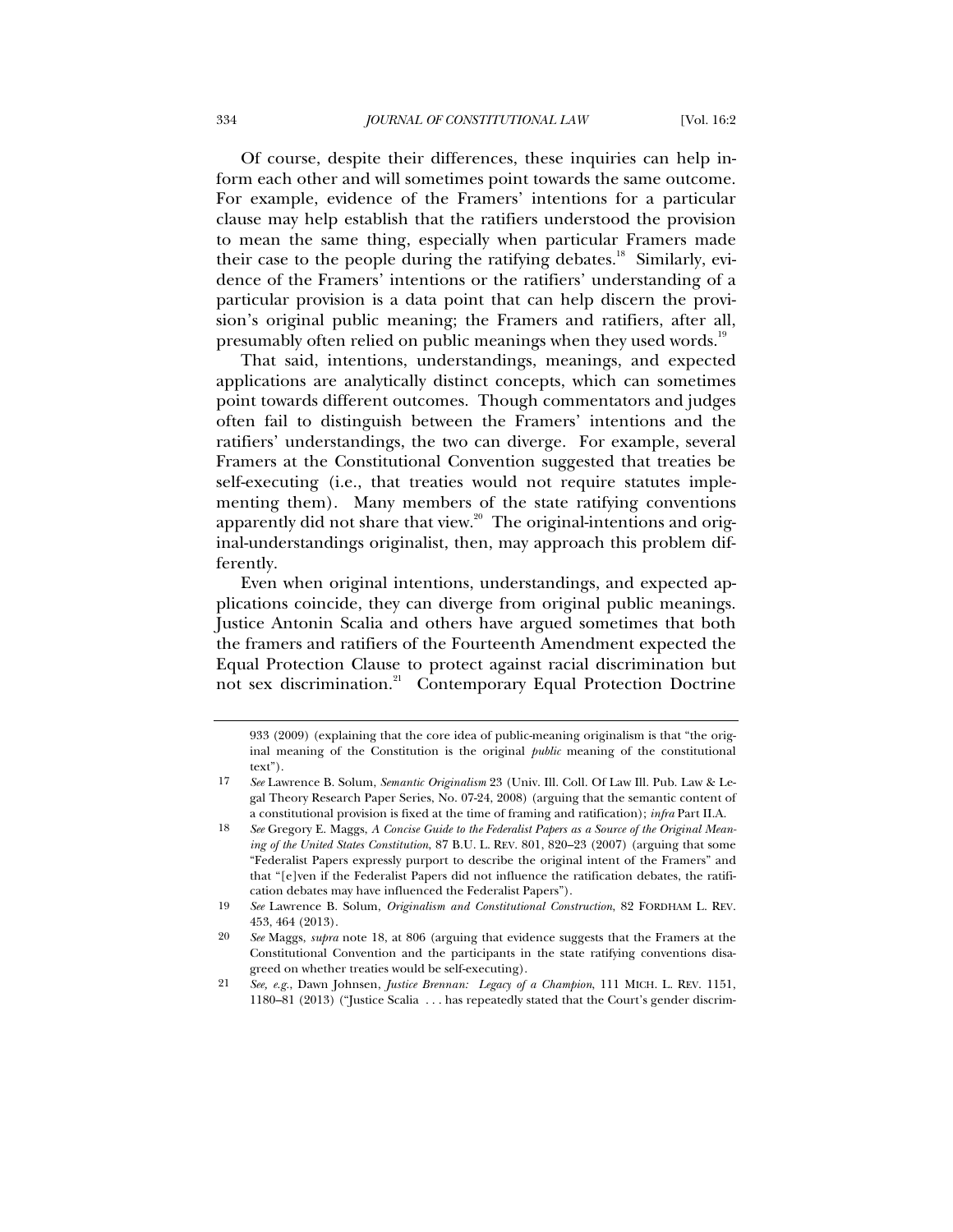clearly extends to sex discrimination, but it is certainly plausible that neither the framers nor the ratifiers of the Fourteenth Amendment understood themselves to be protecting women from sex discrimination, which was widely accepted at the time.<sup>22</sup> A semantic originalist, however, could conclude that the text's original public meaning differed from the framers' and ratifiers' original expected application. The text of the Equal Protection Clause states that "[n]o State shall . . . deny to any person within its jurisdiction the equal protection of the laws."23 Women are plainly "persons," and therefore must be afforded "equal protection of the laws" under either contemporary or 1868 linguistic conventions. One could contend that "equal protection of the laws" is a term of art referring only to racial discrimination, so that all persons—women and men—would be protected against race discrimination, but not sex discrimination. The more persuasive reading, however, as Steven Calabresi and Julia Rickert conclude, is that the Fourteenth Amendment "bans all systems of caste and of class-based lawmaking,"<sup>24</sup> including, of course, sex discrimination. We, thus, have an instance where original expected application likely yields an opposite outcome from original public meaning.<sup>25</sup> Originalism's variants, then, give the ostensibly originalist

ination doctrine is wrong as an original matter because the Framers of the Fourteenth Amendment clearly did not intend the Equal Protection Clause to protect women from discrimination."); Terry Eastland, Op-Ed., *Proper Interpretation of the Constitution*, N.Y. TIMES, Jan. 9, 1986, at A23 (arguing that "a jurisprudence of original intention" would not permit elevated scrutiny for sex-based classifications). In fairness, Justice Scalia more recently said that "of course" the Fourteenth Amendment covers women. *See* Jennifer Senior, *In Conversation: Antonin Scalia*, N.Y. MAG., Oct. 6, 2013, http://nymag.com/news/ features/antonin-scalia-2013-10.

<sup>22</sup> *See* Ward Farnsworth, *Women Under Reconstruction: The Congressional Understanding*, 94 NW. U. L. REV. 1229, 1230 (2000) ("The [Fourteenth] Amendment [during Reconstruction] was understood not to disturb the prevailing regime of state laws imposing very substantial legal disabilities on women."); Robert C. Post & Reva B. Siegel, *Protecting the Constitution from the People: Juricentric Restrictions on Section Five Power*, 78 IND. L.J. 1, 31–32 (2003) ("[Sex discrimination law under Section 1 of the Fourteenth Amendment] derived neither from the abstract text of the Equal Protection Clause nor from the original intent of the Framers of the Fourteenth Amendment.").

<sup>23</sup> U.S. CONST. amend. XIV, § 1.

<sup>24</sup> Steven G. Calabresi & Julia T. Rickert, *Originalism and Sex Discrimination*, 90 TEX. L. REV. 1, 11 (2011).

<sup>25</sup> One could also see the disparity here as a problem of levels of generality. The reasonable observer in 1868 may have understood the Fourteenth Amendment, at a broad level of generality, to eliminate all systems of caste and simultaneously believed, at a narrower level of generality (admittedly paradoxically), that it said nothing about sex discrimination. It is beyond the scope of this Article to explore this complication, but it is worth noting that originalism alone cannot find neutral principles with which to determine the level of generality. *See* FRANK B. CROSS, THE FAILED PROMISE OF ORIGINALISM 41 (2013)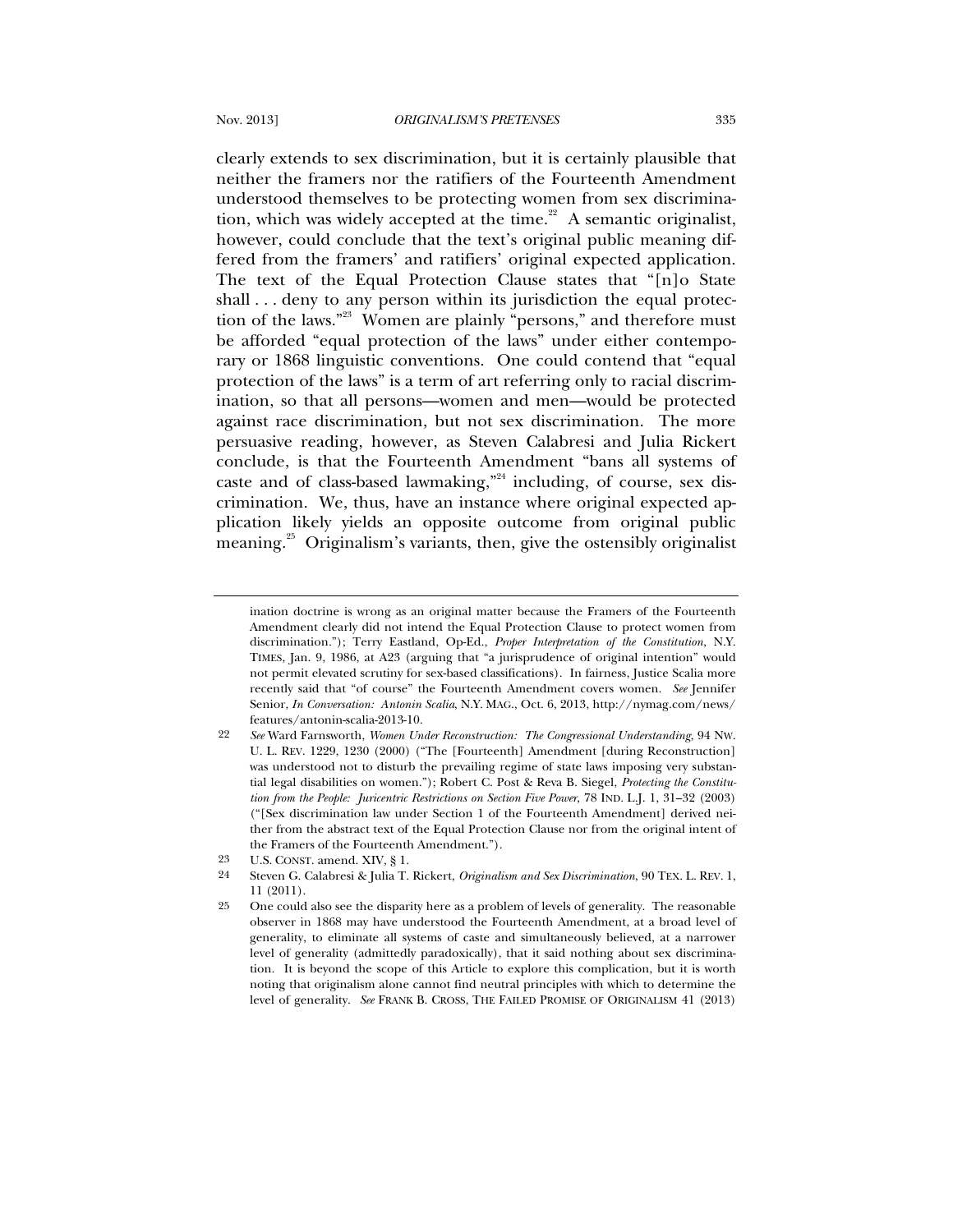judge substantial leeway to justify a preferred outcome on originalist grounds.<sup>26</sup>

Of course, were an originalist judge truly committed to employing originalism as a means of self-restraint, she could select a single variant and consistently apply only it. $27$  In practice, however, neither the Supreme Court, as an institution, nor individual Justices have sought such consistency. While original-public-meaning originalism has emerged as the favored variant in the academy today,<sup>28</sup> even the judges most committed to originalism have arrived at no such methodological consensus.<sup>29</sup> The result is that even when the Justices pursue an originalist inquiry, there remains disagreement, albeit sometimes unarticulated, about which version to apply.

An oft-cited case pitting different variants of originalism against each other is *District of Columbia v. Heller.*<sup>30</sup> The Second Amendment reads, "A well regulated Militia, being necessary to the security of a free State, the right of the people to keep and bear Arms, shall not be infringed."31 The core question in *Heller* was whether that right to bear arms is limited to militia service or rather protects an individual right unconnected with militia service.<sup>32</sup> The Court, in a 5-4 decision, held that the Second Amendment was not limited to militia service, but extended to other traditional lawful purposes, such as selfdefense within the home.<sup>33</sup>

Scholars have hailed *Heller* as a "triumph of originalism" because both Justice Scalia's majority opinion and Justice John Paul Stevens's dissent engaged in originalist reasoning (and, even Justice Stephen

<sup>(</sup>arguing that in order to succeed, originalism requires a way to measure the proper level of generality).

<sup>26</sup> *See* Colby & Smith, *supra* note 7, at 292 (arguing that judges who invoke originalism have significant discretion in molding their approach to create results consistent with their own ideologies).

<sup>27</sup> *See infra* Part II.A.

<sup>28</sup> *See* Berman, *supra* note 7, at 4 ("[M]any self-described originalists have shifted their allegiance from original intent to original public meaning."); Richard S. Kay, *Original Intention and Public Meaning in Constitutional Interpretation*, 103 NW. U. L. REV. 703, 703–04 (2009) (arguing that in originalist circles, the new originalists' efforts to discover the "objective meaning" of the Constitution have carried the day recently).

<sup>29</sup> *See* Colby & Smith, *supra* note 7, at 293–305 (arguing that three ostensibly originalist judges—Justice Scalia, Justice Thomas, and Judge Bork—all choose the version of originalism in a given case that allows them to reach their desired result).

<sup>30 554</sup> U.S. 570 (2008).

<sup>31</sup> U.S. CONST. amend. II.

<sup>32</sup> *Heller*, 554 U.S. at 577.

<sup>33</sup> *Id.* at 635.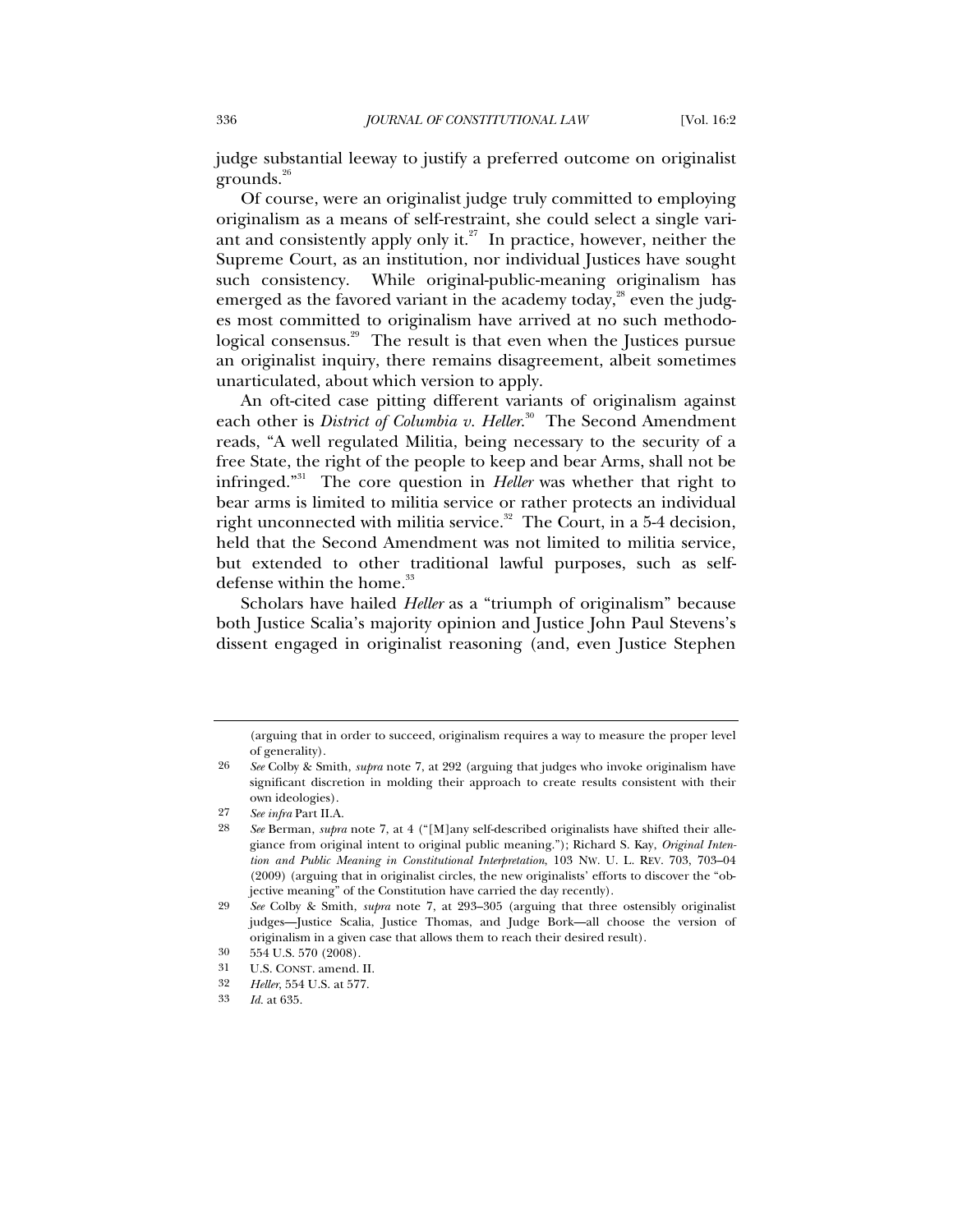Breyer's dissent relied substantially on historical evidence).<sup>34</sup> But, *Heller* also highlights originalism's malleability. Indeed, *Heller* calls attention to the fact that different originalist inquiries can yield dramatically different results. As Lawrence Solum has argued, Justices Scalia and Stevens approach originalism differently in *Heller*.<sup>35</sup> Whereas Justice Scalia's majority opinion purports to be a study of the Second Amendment's original public meaning, focusing on the text's meaning at ratification,<sup>36</sup> Justice Stevens's dissent often focuses on the purposes animating the Second Amendment and the intentions of its drafters. $37$  For example, as Professor Solum points out, Justice Stevens emphasized that "[t]he history of the adoption of the Amendment . . . describes an overriding concern about the potential threat to state sovereignty that a federal standing army would pose, and a desire to protect the States' militias as the means by which to guard against that danger."38 Justice Stevens, here, is examining the Framers' and ratifiers' *intentions* behind the Second Amendment. Justice Scalia, by comparison, closely examines the language of the Second Amendment and eighteenth-century usage, studying, for instance, period dictionaries to contend that the Second Amendment term "keep and bear arms" did not solely connote use of weapons in the military context.<sup>39</sup> While intentions and meaning sometimes coincide, the 5-4 originalist split in *Heller* makes some sense if we recognize that the majority and dissent were simply engaged in different inquiries.

It is also significant, however, that neither Justice Scalia's nor Justice Stevens's originalism is methodologically pure. While Justice Scalia does devote a significant portion of his opinion to publicmeaning originalism, his choice of sources sometimes belies that ap-

<sup>34</sup> *See* Reva B. Siegel, *Dead or Alive: Originalism as Popular Constitutionalism in* Heller, 122 HARV. L. REV. 191, 191 (2008) (citing scholars' celebration of *Heller*'s use of originalism).

<sup>35</sup> *See* Solum, *supra* note 16, at 957 (arguing that Justice Scalia's opinion focused on the semantic meaning of the operative clause while Justice Stevens's opinion focused on the purpose or teleological meaning of the Second Amendment).

<sup>36</sup> *See Heller*, 554 U.S. at 576 ("In interpreting this text, we are guided by the principle that '[t]he Constitution was written to be understood by the voters; its words and phrases were used in their normal and ordinary as distinguished from technical meaning.'" (quoting United States v. Sprague, 282 U.S. 716, 731 (1931))).

<sup>37</sup> *See* Solum, *supra* note 16, at 957 (arguing that the disagreement between Justices Scalia and Stevens in *Heller* roughly "corresponds to the difference between original intentions originalism and original meaning originalism").

<sup>38</sup> *Id.* (quoting *Heller*, 554 U.S. at 662 (Stevens, J., dissenting))(internal quotation marks omitted).

<sup>39</sup> *See Heller*, 554 U.S. at 581–92 (citing, inter alia, Samuel Johnson's dictionary and eighteenth-century statutes and state constitutions); *see also* Solum, *supra* note 16, at 955–56 (discussing Justice Scalia's *Heller* opinion).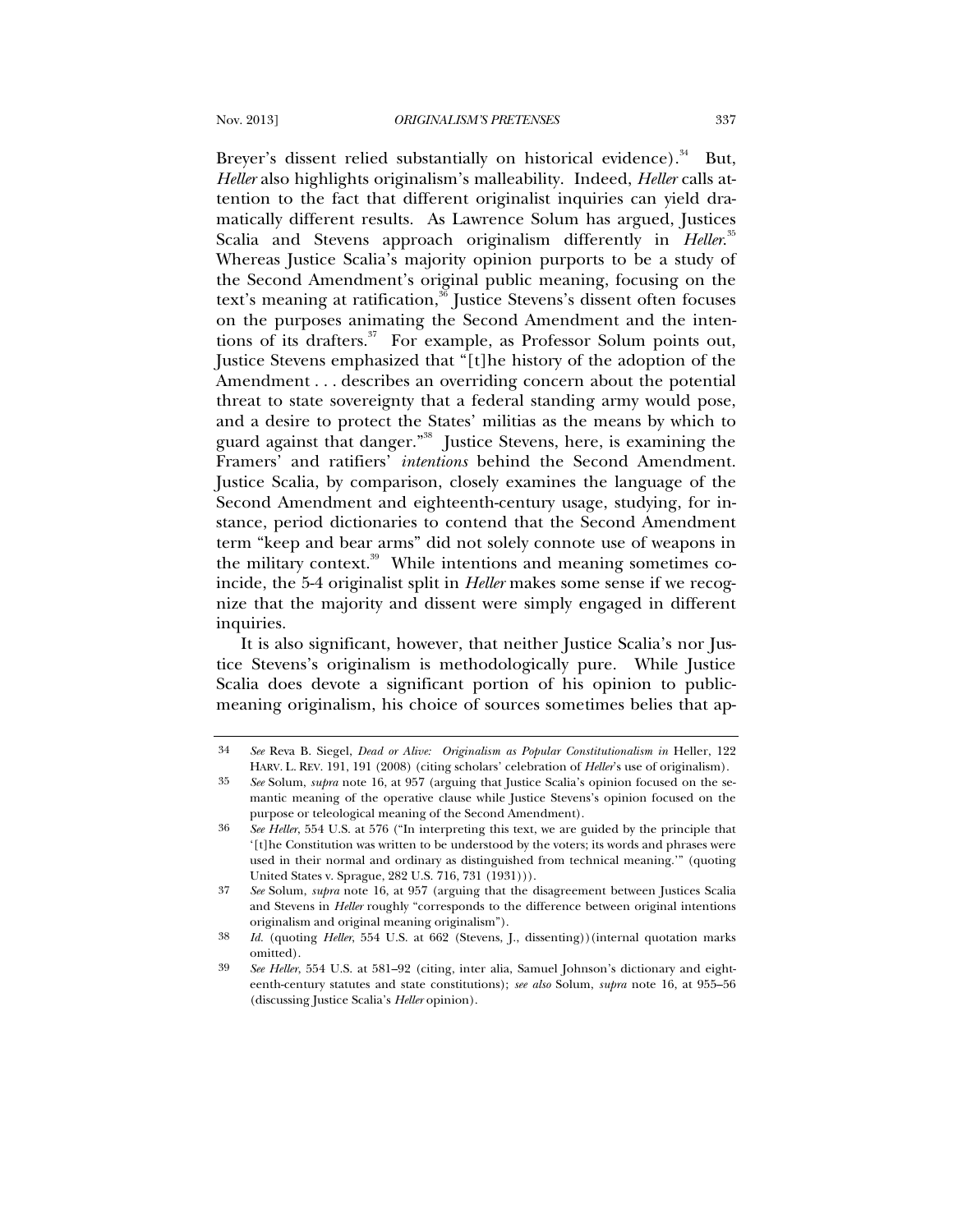proach. For example, as Professor Saul Cornell argues, though Justice Scalia purports to examine the role of preambles in eighteenthcentury legal texts, most of his sources are from the nineteenth century, which treated preambles differently.<sup>40</sup> Justice Scalia also cites post-Civil War legislation and commentary.<sup>41</sup> This evidence may be relevant to the incorporation question that the Court would later confront in *McDonald v. City of Chicago*, 42 but it is, at best, tangential to the Second Amendment's original meaning, unless one assumes (incorrectly) that meanings cannot change over time.<sup>43</sup> Whatever Justice Scalia's motives for selecting this evidence,<sup>44</sup> his apparent willingness to conflate eighteenth- and nineteenth-century legal conventions suggests either an uncharacteristic attention to the evolution of constitutional concepts or a surprising inattention to proper historical sources.

Likewise, though portions of the dissent seem devoted to purpose, rather than meaning, Justice Stevens also includes some originalpublic-meaning analysis. For example, Justice Stevens examined several state declarations of rights to contend that the operative clause, "keep and bear arms," in eighteenth-century constitutional texts connoted "military uses of firearms."45 It is true that Justice Stevens sometimes articulates his conclusions in terms of the Framers' "focus," rather than the language's meaning. $46$  Such arguably unfortunate phrasing is part of the reason some scholars have characterized his dissent as concerned with purpose, rather than meaning.<sup> $47$ </sup> Nevertheless, this attention to the Framers' "focus" should not hide the fact that, in comparing the language of similar eighteenth-century consti-

<sup>40</sup> *See* Saul Cornell, *Originalism on Trial: The Use and Abuse of History in* District of Columbia v. Heller, 69 OHIO ST. L.J. 625, 632–33 (2008).

<sup>41</sup> *Heller*, 554 U.S. at 614–19.

<sup>42 130</sup> S. Ct. 3020 (2010).

<sup>43</sup> *See* Mark Tushnet, Heller *and the New Originalism*, 69 OHIO ST. L.J. 609, 613 (2008) (noting changes in the First Amendment's meaning during the early decades of its existence); *cf.* AKHIL REED AMAR, THE BILL OF RIGHTS: CREATION AND RECONSTRUCTION 137–294 (1998) (discussing how conceptions of certain rights changed during the Reconstruction period).

<sup>44</sup> *Cf*. Cornell, *supra* note 40, at 63334 (arguing that Justice Scalia's choice of sources in *Heller* was opportunistic).

<sup>45</sup> *Heller*, 554 U.S. at 642–43 (Stevens, J., dissenting).

<sup>46</sup> *See, e.g.*, *id.* at 643 (citing state declarations of rights to argue "that the Framers' singleminded focus in crafting the constitutional guarantee 'to keep and bear Arms' was on military uses of firearms").

<sup>47</sup> *See, e.g.*, Solum, *supra* note 16, at 957.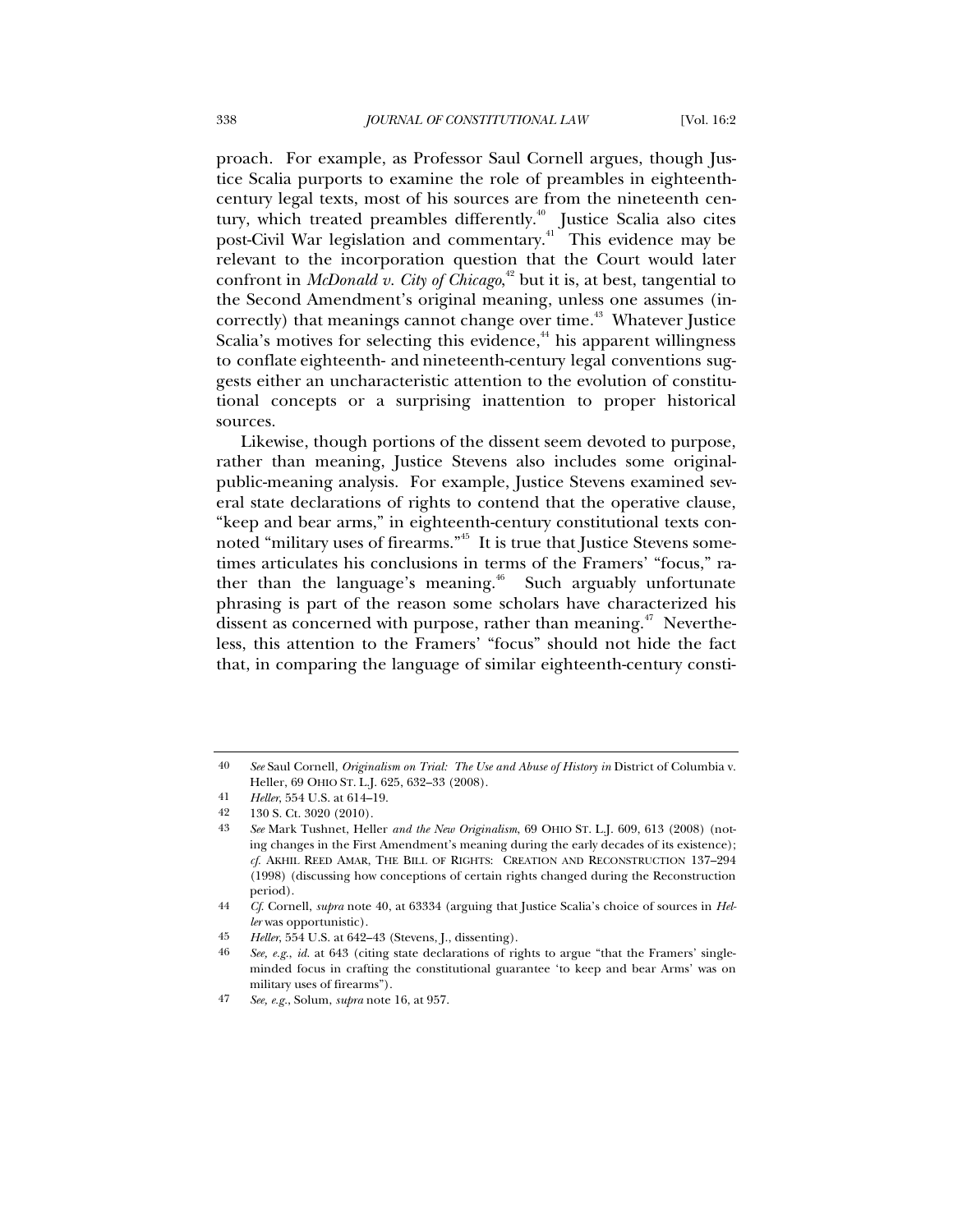tutional texts, Justice Stevens is also examining revolutionary-era linguistic conventions, thereby examining original public meaning.<sup>48</sup>

To this extent, *Heller* demonstrates that Justices can disagree both on originalist methodologies and on the proper interpretation within one methodology, thus raising questions about originalism's capacity to identify the correct Constitution with which to constrain judges. Indeed, *Heller*'s 5-4 split suggests that originalism cannot deliver the lost ark of objectivity. From this perspective, far from emerging triumphant in *Heller*, originalism "struck out as an objective methodology."49

Indeed, *Heller* offers but one example of this judicial inconsistency. Justice Scalia has been the Court's most vocal champion of original-public-meaning originalism.50 Nevertheless, he hardly follows that interpretive methodology consistently himself. For example, he has argued that the Eighth Amendment's clause prohibiting "cruel and unusual punishment" binds future generations to society's conceptions of cruelty in  $1791$ ,<sup>51</sup> even though the word "unusual" seems to invite a comparative inquiry into contemporary punishment practices.<sup>52</sup> As Jack Balkin has pointed out, Justice Scalia's argument here is rooted not in original public meaning, but in original expected application, suggesting that even Justice Scalia, the new originalism's most prominent judicial advocate, does not always heed the distinctions between its numerous variants.<sup>53</sup>

Justice Scalia has also authored or joined several opinions which hold states immune from suits by their own citizens,  $54$  even though

<sup>48</sup> *See, e.g*., *Heller*, 554 U.S. at 647 (Stevens, J., dissenting) (citing 1 S. JOHNSON, A DICTIONARY OF THE ENGLISH LANGUAGE (1755)).

<sup>49</sup> Daniel O. Conkle, *Judicial Activism and Fourteenth Amendment Privacy Claims: The Allure of Originalism and the Unappreciated Promise of Constrained Nonoriginalism*, 14 NEXIS 31, 36 (2009) (internal quotation marks omitted).

<sup>50</sup> *See, e.g.*, Antonin Scalia, *Common-Law Courts in a Civil-Law System: The Role of United States Federal Courts in Interpreting the Constitution and Laws*, *in* A MATTER OF INTERPRETATION: FEDERAL COURTS AND THE LAW: AN ESSAY BY ANTONIN SCALIA 3, 37–38 (Amy Gutmann et al. eds., 1997) (arguing that the Constitution should be interpreted according to the original meaning of the text).

<sup>51</sup> *See* Antonin Scalia, *Response*, *in* A MATTER OF INTERPRETATION, *supra* note 50, at 129, 140; *see also* Harmelin v. Michigan, 501 U.S. 957, 980 (1991) (Scalia, J., majority opinion) (noting that in the Eighth Amendment context, "[t]he actions of the First Congress . . . are of course persuasive evidence of what the Constitution means").

<sup>52</sup> *See* Eric Berger, *Lethal Injection and the Problem of Constitutional Remedies*, 27 YALE L. & POL'Y REV. 259, 261 (2009) ("[T]he words 'cruel and unusual' invite a comparative inquiry.").

<sup>53</sup> *See* Balkin, *supra* note 15, at 296 ("Scalia's version of 'original meaning' is not original meaning . . . but actually a more limited interpretive principle, what I call *original expected application*.").

<sup>54</sup> *See, e.g.*, Alden v. Maine, 527 U.S. 706, 712 (1999) (holding that the suit was barred by the state's Eleventh Amendment immunity); Idaho v. Coeur d'Alene Tribe of Idaho, 521 U.S.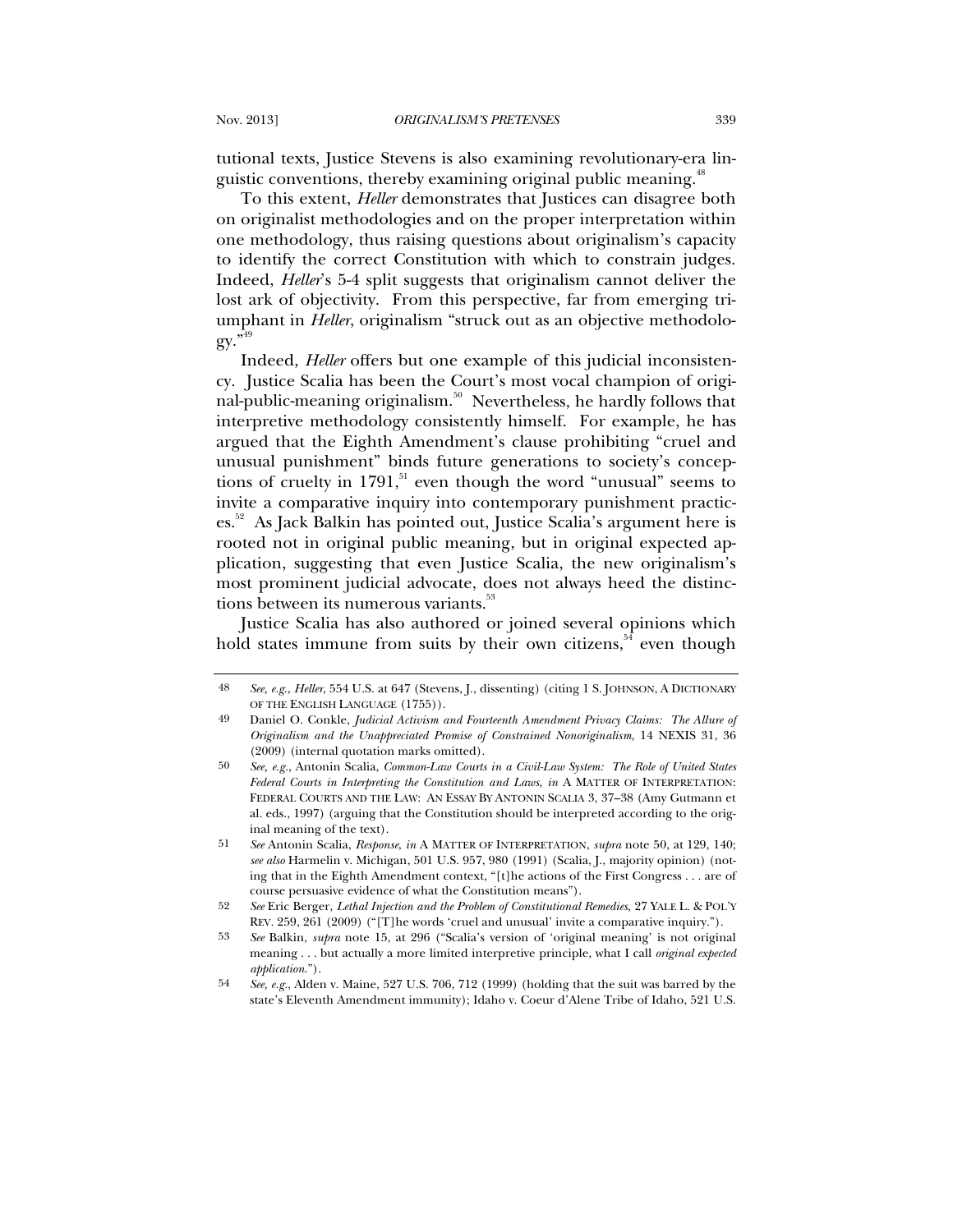the text of the Eleventh Amendment limits such immunity to suits "commenced or prosecuted against one of the United States by Citizens of another State, or by Citizens or Subjects of any Foreign State."55 One might defend these votes on several grounds, such as the fact that the Eleventh Amendment does not explicitly deny states immunity in suits brought by their own citizens. In light of this textual ambiguity, one could cite original history favoring a broader state sovereign immunity or defer to precedent protecting states against suits prosecuted by their own citizens.<sup>56</sup> These are not crazy arguments, but they are not new-originalist arguments. To the contrary, given what John Manning calls the text's "carefully drawn alignment of parties," $\bar{57}$  the better new-originalist reading is that state sovereign immunity (whether newly granted or pre-existing in Article III) only extends to those suits specifically identified by the Amendment's  $text{text}^{58}$ 

Of course, judicial inconsistency does not necessarily reflect a flaw in the theory itself. $59$  But, the fact that originalism is sufficiently openended so as to encompass these (and other) approaches suggests that its ability to constrain is overstated. Given the significant judicial and scholarly attention to originalism during the past few decades, its failure to limit judicial choices in practice should cause us to question whether it can, in fact, achieve such a thing. $60$ 

#### *B. Originalism's Implementation*

There is also substantial disagreement about how to implement originalism—that is, on when and how originalism should provide a

<sup>261, 269 (1997) (</sup>same); Seminole Tribe of Fla. v. Florida, 517 U.S. 44, 47 (1996) (same); Blatchford v. Native Vill. of Noatak, 501 U.S. 775, 781–82 (1991) (holding that a convention did not surrender the state's immunity).

<sup>55</sup> U.S. CONST. amend. XI.

<sup>56</sup> *See* Hans v. Louisiana, 134 U.S. 1, 10 (1890) ("That a State cannot be sued by a citizen of another State, or of a foreign state . . . is clearly established by the decisions of this court in several recent cases."); *infra* Part II.B.

<sup>57</sup> John F. Manning, *The Eleventh Amendment and the Reading of Precise Constitutional Texts*, 113 YALE L.J. 1663, 1666 (2004).

<sup>58</sup> *See id.* at 1723 ("A venerable maxim of construction holds that when a specific and a general provision address the same subject, the specific governs the general.").

<sup>59</sup> *See* Lawrence B. Solum, *Living with Originalism*, *in* CONSTITUTIONAL ORIGINALISM, *supra* note 4, at 143, 163 (noting that objections to particular judges' applications of originalism is not a sound objection to the theory itself); *infra* Part II.A.

<sup>60</sup> *See generally* CROSS, *supra* note 25, at 73–151; JACK N. RAKOVE, ORIGINAL MEANINGS: POLITICS AND IDEAS IN THE MAKING OF THE CONSTITUTION 7 (1996) (noting that the terms "meaning," "intention," and "understanding" "are often used loosely and synonymously, at some cost to the clarity that [originalism] ostensibly seeks").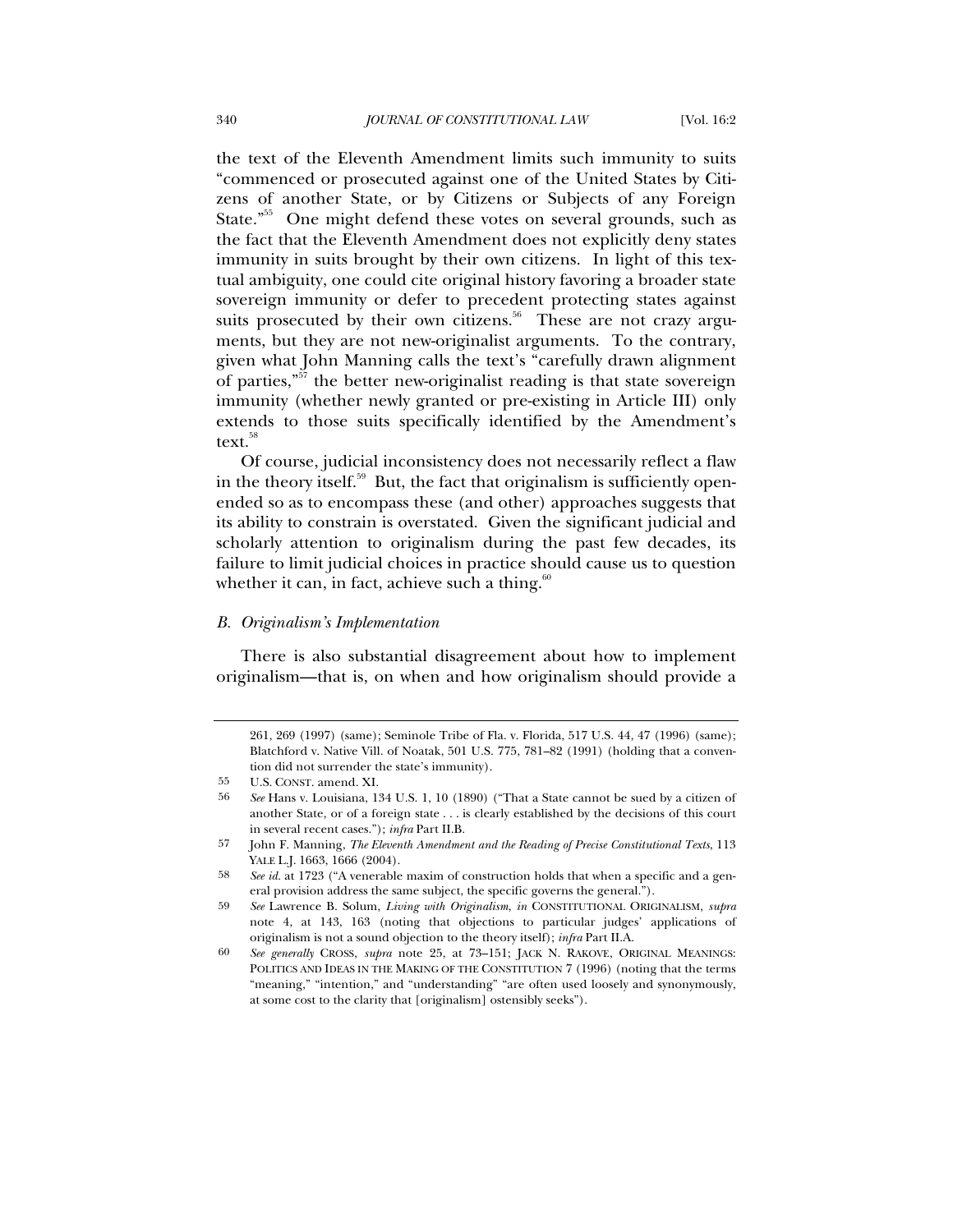rule of decision. For instance, originalist-minded Justices disagree about whether originalist analysis is appropriate in every case or just some cases.<sup>61</sup> There is similar disagreement about whether originalism should be the sole guide to constitutional decision making or one of many. These disagreements have been explored by other scholars<sup>62</sup> but are worth revisiting briefly to emphasize that even judges committed to originalism do not agree on how or when to apply it.

Justices Scalia and Clarence Thomas are the two current Justices most inclined towards originalism, but they approach the theory quite differently. Their disagreement about the incorporation of the Second Amendment in *McDonald v. City of Chicago*<sup>63</sup> well illustrates the difference. Both Justices agreed with Justice Samuel Alito's majority opinion that the Second Amendment right announced in *Heller* should be incorporated to apply against the states. Justice Thomas, however, wrote a bold concurrence in which he rejected decades of doctrine analyzing incorporation through the Due Process Clause of the Fourteenth Amendment.<sup>64</sup> Instead, he contended, on originalist grounds, that "the right to keep and bear arms is a privilege of American citizenship that applies to the States through the Fourteenth Amendment's Privileges or Immunities Clause."<sup>65</sup> By contrast, Justice Scalia, who once professed to be a "faint-hearted originalist,"<sup>66</sup> concurred separately, writing that "[d]espite my misgivings about Substantive Due Process as an original matter, I have acquiesced in the Court's incorporation of certain guarantees in the Bill of Rights because it is both long established and narrowly limited."67 In other words, both Justices disapproved of incorporation through the Due Process Clause, but only one was willing actually to abandon that wellsettled doctrine. Even originalists, then, disagree on when originalist

<sup>61</sup> *Cf*. Berman, *supra* note 7, at 22 ("Originalism proper is strong originalism—the thesis that original meaning either is the *only* proper target of judicial constitutional interpretation or that it has at least lexical priority over any other candidate meanings the text might  $\text{bear} \ldots$ ").

<sup>62</sup> *See generally* DAVID A. STRAUSS, THE LIVING CONSTITUTION (2010); Lawrence Lessig, *Fidelity in Translation*, 71 TEX. L. REV. 1165 (1993); *infra* notes 81–87.

<sup>63 130</sup> S. Ct. 3020 (2010).

<sup>64</sup> *See id.* at 3060 (Thomas, J., concurring) ("[T]he reason the Framers codified this right to bear arms in the Second Amendment . . . was the very reason citizens could not enforce it against States through the Fourteenth.").

<sup>65</sup> *Id.*

<sup>66</sup> Antonin Scalia, *Originalism: The Lesser Evil*, 57 U. CIN. L. REV. 849, 864 (1989). Justice Scalia recently "repudiated" that self-description, saying that he tries to be a "stouthearted" originalist. *See* Senior, *supra* note 21.

<sup>67</sup> *McDonald*, 130 S. Ct. at 3050. (Scalia, J., concurring) (internal quotation marks omitted).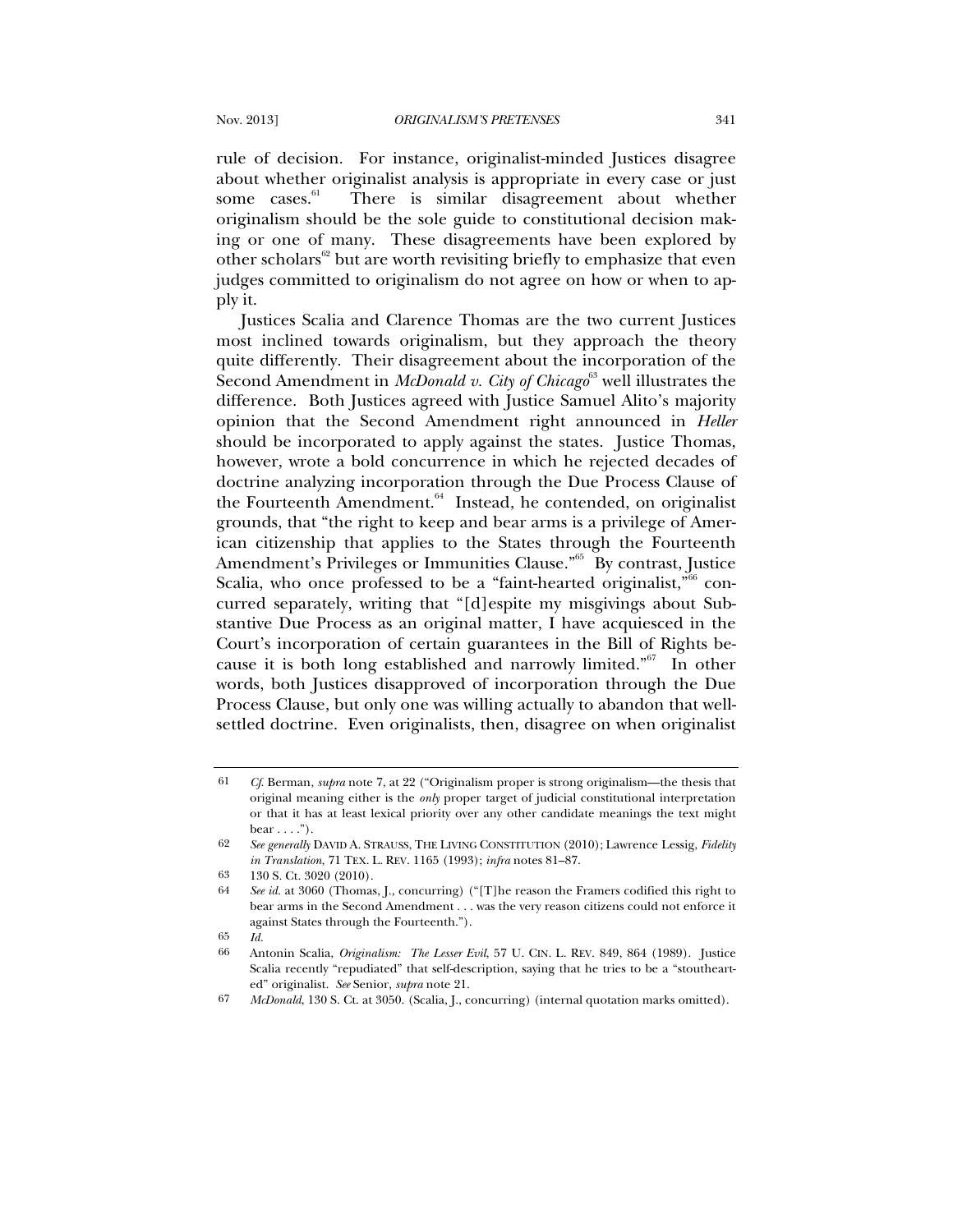principles should decide a case.<sup>68</sup> As Professor Michael C. Dorf puts it, "An inconsistent originalism that accommodates change sometimes but not always thereby sacrifices originalism's claim to constrain judges and its claim to be the exclusive legitimate source of interpretive guidance."<sup>69</sup>

Another variable is the clarity of the original meaning. Many people would agree that where the constitutional text is very clear, it should presumptively provide a legally binding rule.<sup>70</sup> Hence, there is virtually unanimous agreement that Article II, Section 1, clause 5 requires that the President of the United States be at least thirty-five years old. $\frac{71}{10}$  No reasonable interpretive gloss can disrupt sufficiently that plain meaning so as to alter the Article II rule.<sup>72</sup>

However, even the originalist Justices have failed to explain how the relative clarity of the original meaning should affect the Court's willingness to rely on originalist analysis. One could take the view that any reasonably clear and precise constitutional text should be treated as a binding rule.<sup>73</sup> Neither the Court nor the originalist Justices, however, have adopted that approach. For example, the Court's free speech doctrine departs from the First Amendment's plain text in two significant ways. The First Amendment reads, "*Congress* shall make *no* law . . . abridging the freedom of speech."<sup>74</sup> Interpreted strictly, the Amendment forbids all congressional abridge-

<sup>68</sup> *Cf.* Henry Paul Monaghan, *Stare Decisis and Constitutional Adjudication*, 88 COLUM. L. REV. 723, 772 (1988) ("[I]f the Court legitimately may prevent inquiry into original understanding in order to *maintain* transformative change, does this concession also license prospective disregard of original understanding when the Court is satisfied that change is necessary to maintain systemic equilibrium?").

<sup>69</sup> Michael C. Dorf, *The Undead Constitution*, 125 HARV. L. REV. 2011, 2036 (2012) (reviewing JACK M. BALKIN, LIVING ORIGINALISM (2011) and DAVID A. STRAUSS, THE LIVING CONSTITUTION (2010)).

<sup>70</sup> *See* Thomas C. Grey, *The Uses of an Unwritten Constitution*, 64 CHI.-KENT L. REV. 211, 221 (1988) ("[Some] interpreters . . . treat the text as the overriding source where it speaks clearly . . . ."). *But see infra* notes 195–204 and accompanying text.

<sup>71</sup> *See* U.S. CONST. art. II, § 1, cl. 5 ("[N]either shall any Person be eligible to that Office [of the President] who shall not have attained to the Age of thirty five Years . . . .").

<sup>72</sup> *See* Lee J. Strang, *Originalism and the "Challenge of Change": Abduced-Principle Originalism and Other Mechanisms by Which Originalism Sufficiently Accommodates Changed Social Conditions*, 60 HASTINGS L.J. 927, 949 (2009) (arguing that this clause is "relatively determinate"). *But see* Robert W. Bennett, *Originalism and the Living American Constitution*, *in* CONSTITUTIONAL ORIGINALISM, *supra* note 4, at 78, 85–86 (noting that different cultures calculate age differently).

<sup>73</sup> *See* Randy E. Barnett, *Trumping Precedent with Original Meaning: Not as Radical as It Sounds*, 22 CONST. COMMENT. 257, 269 (2005) ("Where a determinate original meaning can be ascertained and is inconsistent with previous judicial decisions, these precedents should be reversed and the original meaning adopted in their place.").

<sup>74</sup> U.S. CONST. amend. I (emphasis added).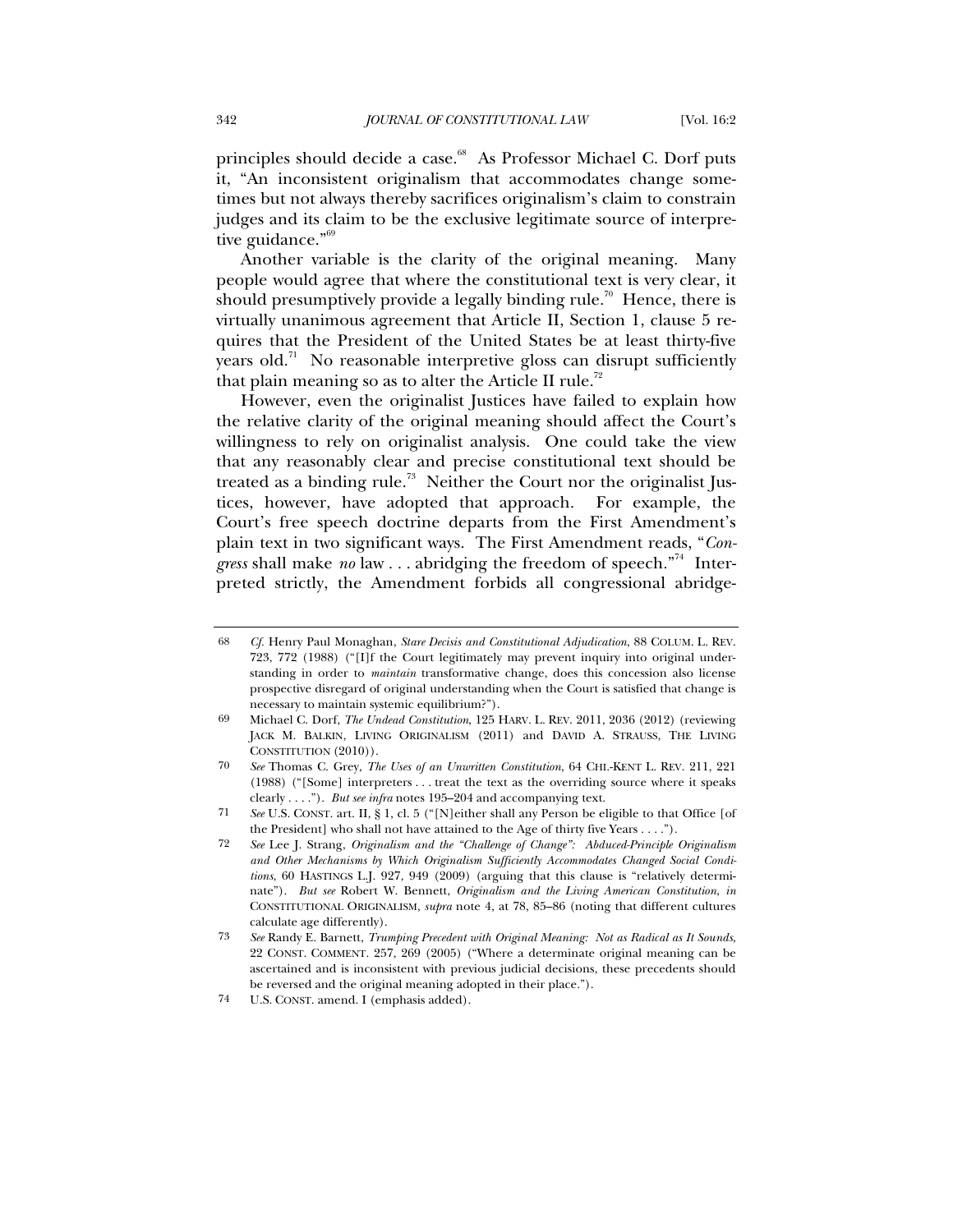ments of speech. Of course, as most law students know, the Court's free speech doctrine is not so absolute, permitting some speech restrictions.<sup>75</sup> Moreover, despite the text's clarity, the doctrine extends beyond "Congress" to the executive branch (and to the state governments through incorporation doctrine).<sup>76</sup> The originalists on the Court have not attempted to reconcile apparently clear textual mandates with contrary precedent.

Another puzzle for implementing originalism in practice is whether to "translate" original meaning to a contemporary world in which circumstances have dramatically changed.<sup>77</sup> How should the faithful originalist apply the Founding generation's views to a radically different world?<sup>78</sup> One might imagine a range of possible approaches.79 At one extreme, a Justice might try to follow the original intended application of the relevant provision, trying to decide the case today as it would have been decided at the moment of the provision's ratification.<sup>80</sup> An alternative approach, as Lawrence Lessig suggests, would adjust the literal text to preserve its meaning and purpose in light of contextual changes.<sup>81</sup>

For example, our Constitution's balance between state and federal powers is deeply contested, but both sides generally agree that Article I granted some authority to the federal government and left authority over local affairs to state and local governments. The Commerce Clause allocates some of this power, empowering the federal government to "regulate Commerce . . . among the several states."<sup>82</sup> A key question in our federalism is just how much authority the Commerce Clause confers upon Congress. An originalist could explore this question in different ways. One approach would be to limit Congress's commerce authority today to the precise powers it enjoyed when the Constitution was first ratified in 1788, a position Justice

<sup>75</sup> *See infra* notes 72, 195, and accompanying text.

<sup>76</sup> *See* Gitlow v. New York, 268 U.S. 652, 664 (1925) (deciding whether a statute, as applied by state courts, violated the Due Process Clause).

<sup>77</sup> *See* DAVID A. STRAUSS, THE LIVING CONSTITUTION 22 (2010) ("This basic problem—what do you do when circumstances change?—can occur whenever someone has an obligation to follow instructions given by another person and cannot communicate with the person who gave the instructions."); Lessig, *supra* note 62, at 1201 ("In trying to find equivalents between two relatively autonomous systems of meaning, the translator—despite her traditional mechanic guise—must *judge* how the gaps will be filled.").

<sup>78</sup> *See* David E. Strauss, *The Death of Judicial Conservatism*, 4 DUKE J. CONST. L. & PUB. POL'Y 1, 3 (2009) (discussing the ways that Justices can interpret the Constitution).

<sup>79</sup> *See generally* Lessig, *supra* note 62.

<sup>80</sup> *See id*. at 1171 (explaining what strict originalist interpretation entails).

<sup>81</sup> *Id.* at 1174–82.

<sup>82</sup> U.S. CONST. art. I, § 8, cl. 3.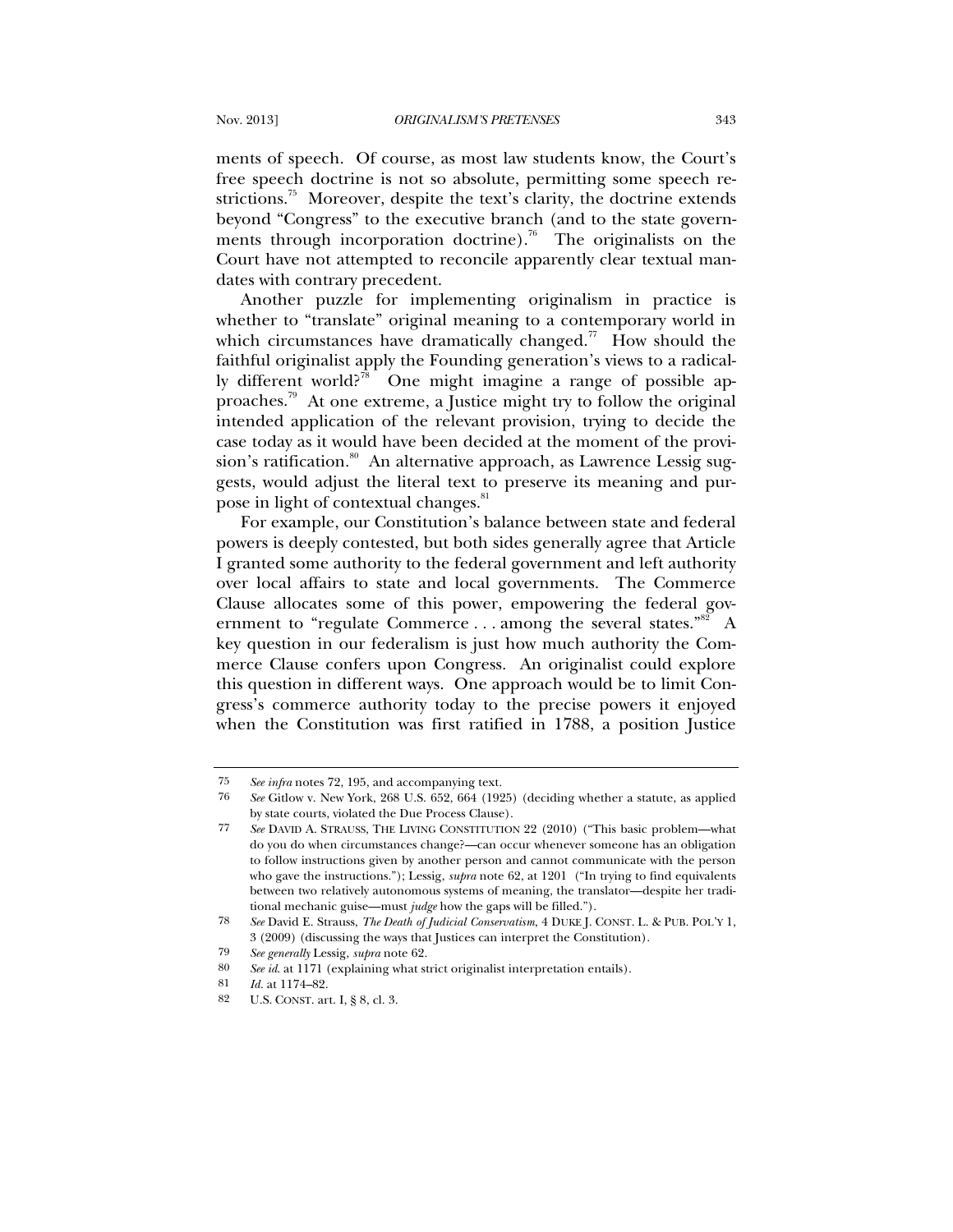Thomas has suggested.<sup>83</sup> A different approach would be to recognize that the scope of the national economy and interstate commerce has increased dramatically since the eighteenth century and to hold that the scope of Congress's commerce authority necessarily expands in proportion to those changes.<sup>84</sup> In other words, as the markets operating on a national scale grew, so too should the "predicate for federal power."<sup>85</sup>

Both the "original-intended application" and the translated "original-proportion-to-the-national-economy" approach can fairly claim to be originalist, but the Justices have offered no approach for determining which originalism is more legitimate. Indeed, despite over three decades of great judicial and scholarly attention to originalism, the Justices' originalism is badly under-theorized, barely acknowledging these kinds of questions, let alone wrestling with them honestly and systematically.<sup>86</sup> Given the Court's inattention to these basic methodological questions, it is hard to take seriously the contention that originalism in practice fixes the "correct" Constitution and constrains judicial decision making. $87$ 

#### II. THE NEW ORIGINALISM'S SHORTCOMINGS

#### *A. The New Originalism Described*

Just because originalism in practice fails to fix an objective constitutional meaning or constrain judicial decision making does not mean that it could not do so were a single variant more faithfully applied. The problems just rehearsed arise from the fact that the Justices do not consistently apply the same version of originalism. These are problems with originalism in practice, not originalism in theory.

<sup>83</sup> *See* Nat'l Fed'n of Indep. Bus. v. Sebelius, 132 S. Ct. 2566, 2677 (2012) (Thomas, J., dissenting) ("[T]he very notion of a 'substantial effects' test under the Commerce Clause is inconsistent with the original understanding of Congress' powers and with this Court's early Commerce Clause cases." (quoting United States v. Morrison, 529 U.S. 598, 627  $(2000)$  (Thomas, J., concurring))).

<sup>84</sup> *See* Lawrence Lessig, *Translating Federalism:* United States v. Lopez, 1995 SUP. CT. REV. 125, 137–54.

<sup>85</sup> *Id.* at 140.

<sup>86</sup> *See* Michael C. Dorf, *Tainted Law*, 80 U. CIN. L. REV. 923, 937–38 (2012) ("[D]espite the shift in academic defenses of originalism, judges and others continue to invoke the older, more simple-minded expected-applications version of originalism.").

<sup>87</sup> *See* CROSS, *supra* note 25, at 190 (concluding that Justices' invocation of originalism "is very selective and not particularly constraining on the decisions or opinions of the justices"); Strauss, *supra* note 78, at 3 (arguing that one problem with originalism is "that it is not doable" in practice).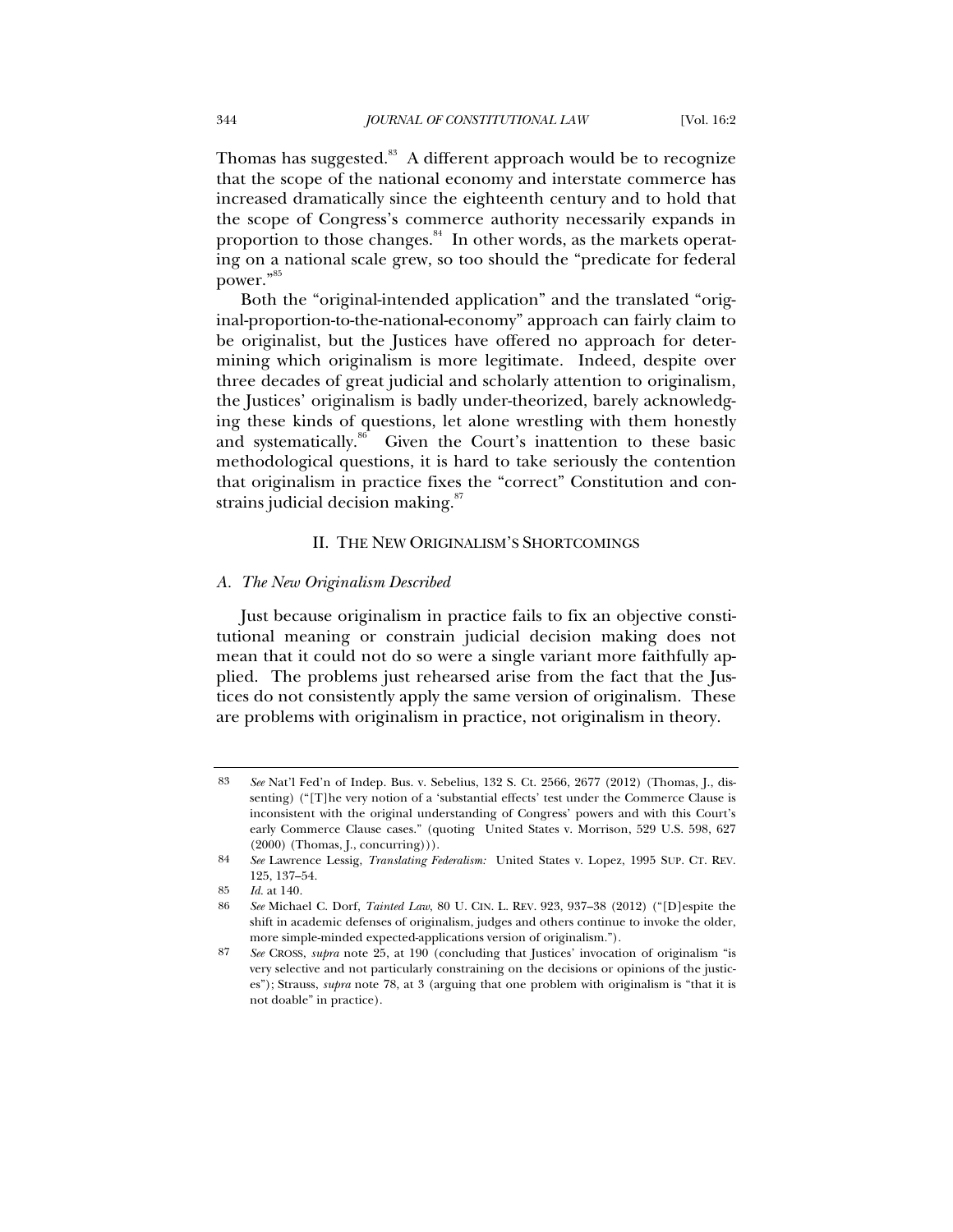The obvious solution to these inconsistencies would be to select a single version of originalism and always stick to it. The best candidate for this proposal is the new originalism, because it is the most widely accepted today among originalists and the most theoretically sophisticated.88 While I share John Harrison's skepticism that judges will confine themselves to a single interpretive approach, $\frac{89}{3}$  especially given that their fellow jurists would not be similarly constrained, it is also worth examining the theory on its own terms. Indeed, the new originalist, I imagine, would largely agree with much of what I have said so far. The problem, he would contend, is that Supreme Court Justices have not been faithful, methodologically consistent originalists.<sup>90</sup> Consistent adherence to new originalism would accomplish the goals of fixation and constraint—and more.

Scholars, like Randy Barnett, Lawrence Solum, and Keith Whittington, have developed the new originalism in a rigorous, intelligent literature.<sup>91</sup> Because these new originalists focus on the objective plain meaning of the document, they ostensibly need not worry about weighing the Framers' or ratifiers' subjective views against each oth $er<sup>92</sup>$  Instead, they focus on linguistic facts contemporaneous to ratification to discern the language's semantic meaning. As Whittington puts it, the new originalism "urges interpreters to look to the text and what a competent reader of the text at the time would have under-

<sup>88</sup> *See* Colby, *supra* note 7, at 724 (arguing that an inquiry into how a reasonable person would have understood the words in the Constitution in 1788 is a more refined and sophisticated form of originalism than original intent or original understanding).

<sup>89</sup> *See* John Harrison, *On the Hypotheses That Lie at the Foundations of Originalism*, 31 HARV. J.L. & PUB. POL'Y 473, 473–74 (2008) (expressing skepticism about originalism's capacity to constrain judicial activism).

<sup>90</sup> *See, e.g.*, ERIC J. SEGALL, SUPREME MYTHS: WHY THE SUPREME COURT IS NOT A COURT AND ITS JUSTICES ARE NOT JUDGES 126 (2012) ("Justices Thomas and Scalia have often advocated originalism as their preferred method of constitutional interpretation but neither Justice has any use for that doctrine when it leads to a result they don't favor such as approving affirmative action programs."); Randy E. Barnett, *Scalia's Infidelity: A Critique of "Faint-Hearted" Originalism*, 75 U. CIN. L. REV. 7, 13 (2006) ("Justice Scalia is simply not an originalist."); Lee J. Strang, *The Most Faithful Originalist?: Justice Thomas, Justice Scalia, and the Future of Originalism*, 88 U. DET. MERCY L. REV. 873, 882 (2011) (arguing that Justice Thomas is a less faithful originalist than the conventional wisdom suggests).

<sup>91</sup> Despite much common ground, there are also important variations among the new originalists, *see infra* note 190, but it is beyond the scope of this Article to rehearse all these distinctions.

<sup>92</sup> *See* Vasan Kesavan & Michael Stokes Paulsen, *The Interpretive Force of the Constitution's Secret Drafting History*, 91 GEO. L.J. 1113, 1162 (2003) ("As a matter of constitutional interpretation, it matters not what any (much less all) of the Ratifiers actually *intended* or *understood*, but what the hypothetical reasonably well-informed Ratifier would have objectively understood the legal text to mean with all of the relevant information in hand.").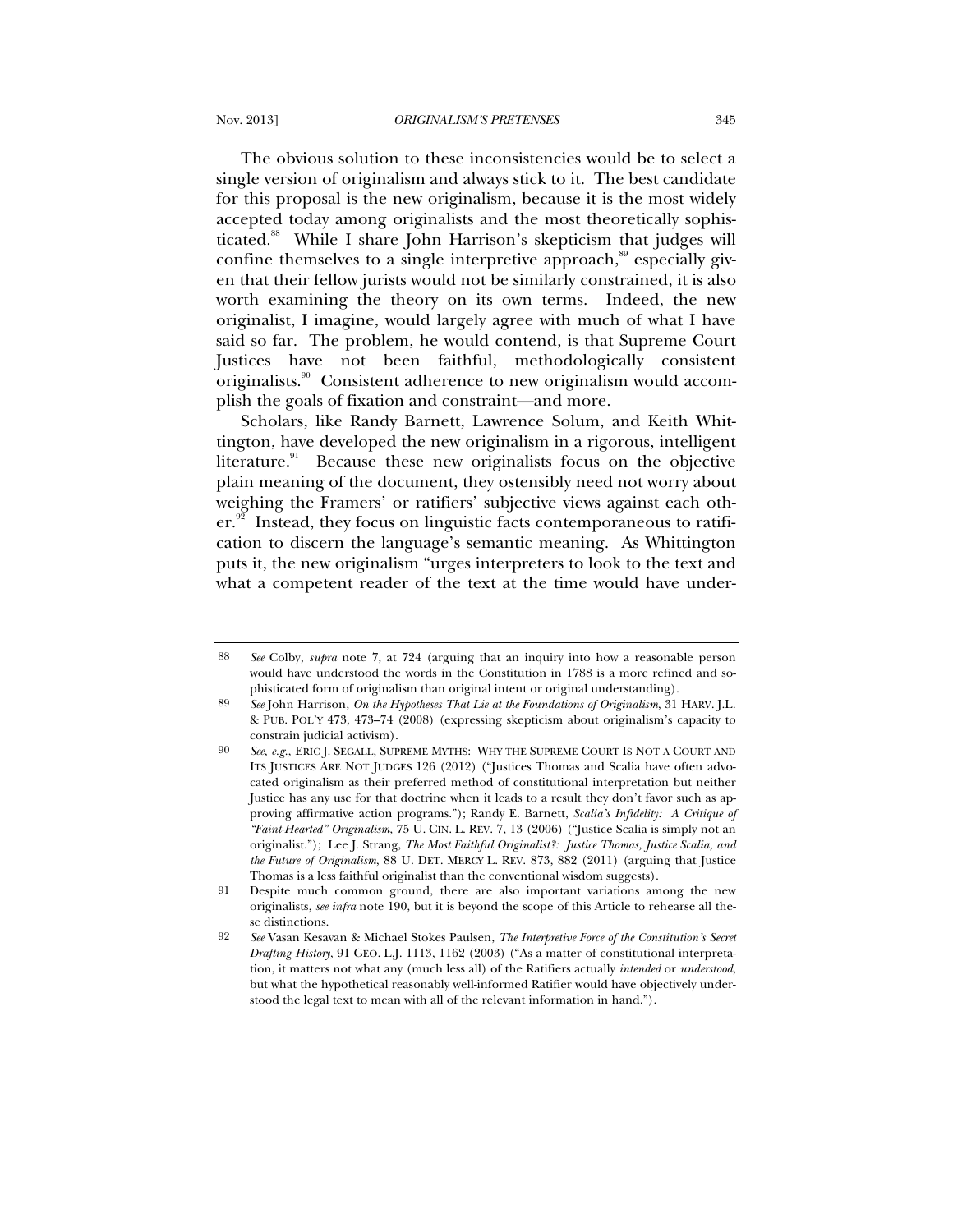stood it to mean."<sup>93</sup> The result, the new originalists argue, is a more objective and theoretically legitimate originalism.<sup>94</sup>

The new originalism, also known as "semantic originalism" or "original public meaning originalism,"95 contends "that constitutional law includes rules with content that are fixed by the original public meaning of the text—the conventional semantic meaning of the words and phrases in context."<sup>96</sup> As Professor Solum explains, new originalists implement this theory in a two-step process consisting, first, of constitutional *interpretation* and, second, of constitutional *construction*. 97 The first step for the semantic originalist is to *interpret* the Constitution by studying how contemporaneous sources of conventional meaning, such as newspapers, diaries, dictionaries, speeches, pamphlets, and legal documents, used particular words and phrases.<sup>98</sup> (In this sense, the search for the original semantic meaning can utilize some of the same sources used to discern the Framers' intentions and ratifiers' understandings.) From this evidence, the new originalist gleans the original public meaning of the relevant provision.<sup>99</sup> In some cases, this semantic meaning in context will provide the rule of decision, thereby constraining the interpreter to follow that rule. However, constitutional provisions are often too abstract to provide decisive guidance, and, in those cases when the text "runs out,"100 the next step requires the judge to *construct* constitutional meaning—that is, to supply content to the legal language to decide the case.<sup>101</sup> During this constitutional construction, judges "must be guided by something other than the semantic content of the constitu-

95 I use these three terms interchangeably.

<sup>93</sup> Whittington, *supra* note 1, at 70, 71–72.

<sup>94</sup> *See* Randy E. Barnett, *An Originalism for Nonoriginalists*, 45 LOY. L. REV. 611, 648 (1999) (asserting that the new originalism avoids the objections that have been raised against subjective originalism and provides a structural framework of interpretation).

<sup>96</sup> Solum, *supra* note 17, at 2.

<sup>97</sup> *Id.* at 67–69.

<sup>98</sup> *See* Steven G. Calabresi & Abe Salander, *Religion and the Equal Protection Clause: Why the Constitution Requires School Vouchers*, 65 FLA. L. REV. 909, 915 (2013) (discerning original public meaning by looking at "dictionaries, speeches, newspaper articles, documents, legislative histories, and historical events").

<sup>99</sup> Solum, *supra* note 17, at 67.

<sup>100</sup> *Id.* at 69.

<sup>101</sup> *See* Barnett, *supra* note 73, at 264 ("The process of applying general abstract provisions to the facts of particular cases by adopting intermediate doctrines is properly called, not interpretation, but constitutional construction."); *see also* Solum, *supra* note 17, at 68–69 (explaining that the practice of supplying content beyond semantic meaning is "constitutional construction").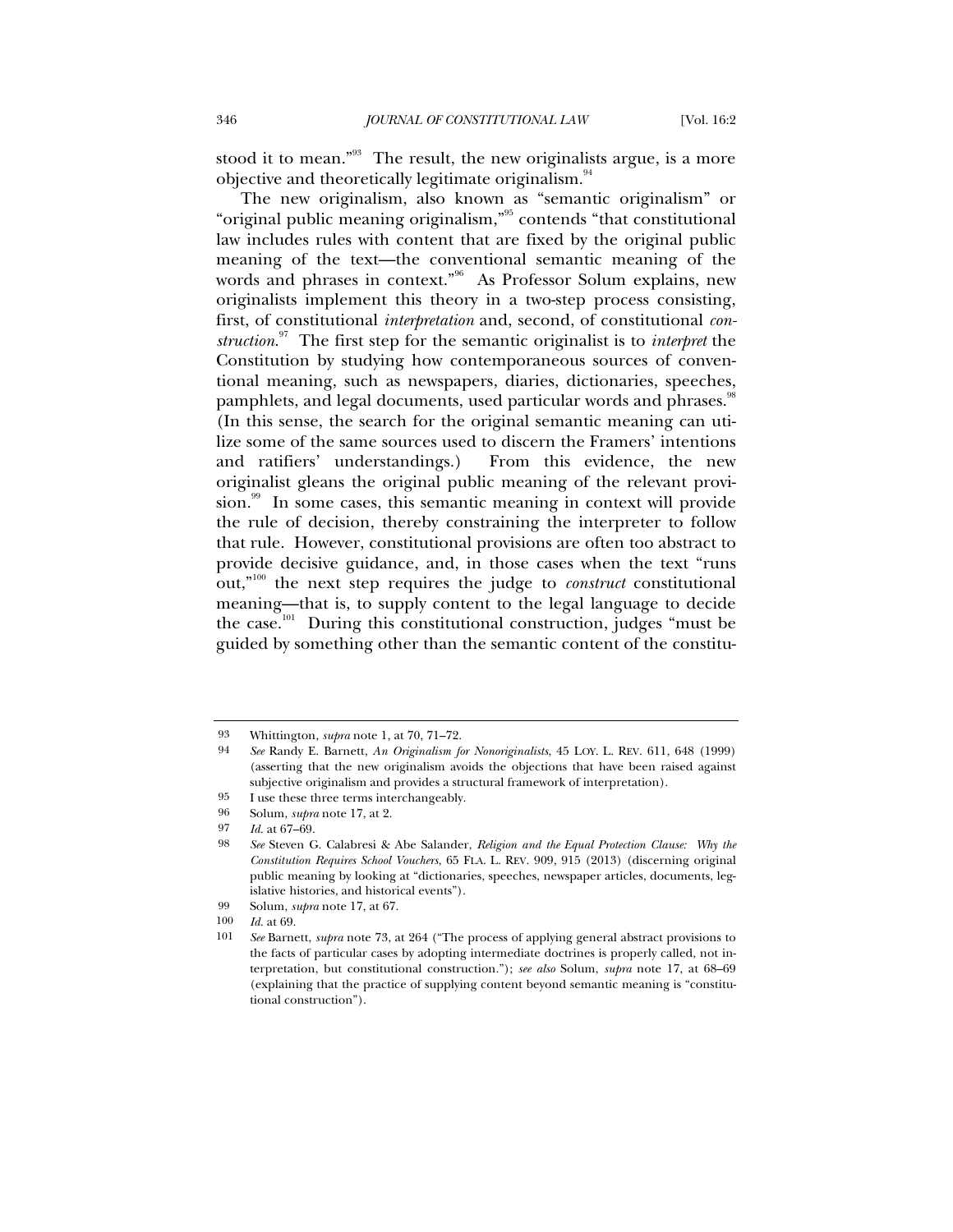tional text<sup> $n^{102}$ </sup> so long as they do not violate the boundaries established by the original semantic meaning.<sup>103</sup>

The new originalism intelligently corrects some of originalism's earlier variants' flaws and candidly acknowledges that original public meaning cannot resolve all cases by itself. Indeed, at the construction step, some new originalists abandon the claim that the theory constrains judicial decision making.<sup>104</sup> However, the new originalism still does contend that the original semantic meaning sets the boundaries of constitutional meaning, and many new originalists, following the lead of "old" originalists, insist that the theory does constrain judicial decision making by requiring judges to follow an objective, ascertainable constitutional meaning.<sup>105</sup> This theory helpfully reminds judges and scholars not to forget constitutional text and history, but, to the extent that it purports to fix an objective constitutional meaning and thereby cabin judicial discretion, it cannot deliver what it promises.

#### *B. Fixation Problems*

The new originalism's effort to fix the correct constitutional meaning assumes that it can accurately discern an objective original constitutional meaning. This may sometimes be possible. However, for many provisions most likely to arise in litigation, the notion of a "right answer" is a legal fiction that fails to appreciate both the practical difficulties of historical inquiry and the relevant history itself. As Mark Tushnet puts it, "[t]he new originalism seeks *the* original public meaning of constitutional terms, but there is (was) no single such meaning . . . at least for interesting constitutional terms."<sup>106</sup>

First, just like older iterations of originalism, semantic originalism fails to appreciate fully the complexity and contradictions often inherent in the relevant historical evidence.<sup>107</sup> The new originalism purports to correct this evidentiary problem because, unlike searches for the Framers' or ratifiers' subjective intentions, semantic originalism does not involve the difficulty of ostensibly uncovering a

<sup>102</sup> Solum, *supra* note 17, at 19; *see also* Whittington, *supra* note 1, at 82; discussion *infra* Part II.

<sup>103</sup> *See* Barnett, *supra* note 73, at 263–64.

<sup>104</sup> *See infra* notes 181–86 and accompanying text.

<sup>105</sup> *See* Solum, *supra* note 17, at 2 ("Almost all originalists agree, explicitly or implicitly, that the meaning (or 'semantic content') of a given Constitutional provision was fixed at the time the provision was framed and ratified."); *infra* note 187 (citing arguments that new originalism will constrain judicial decision making).

<sup>106</sup> Tushnet, *supra* note 43, at 617.

<sup>107</sup> *See, e.g.*, Charles Fried, *On Judgment*, 15 LEWIS & CLARK L. REV. 1025, 1034 (2011) (referring to Clio as "an uncertain, almost whimsical guide").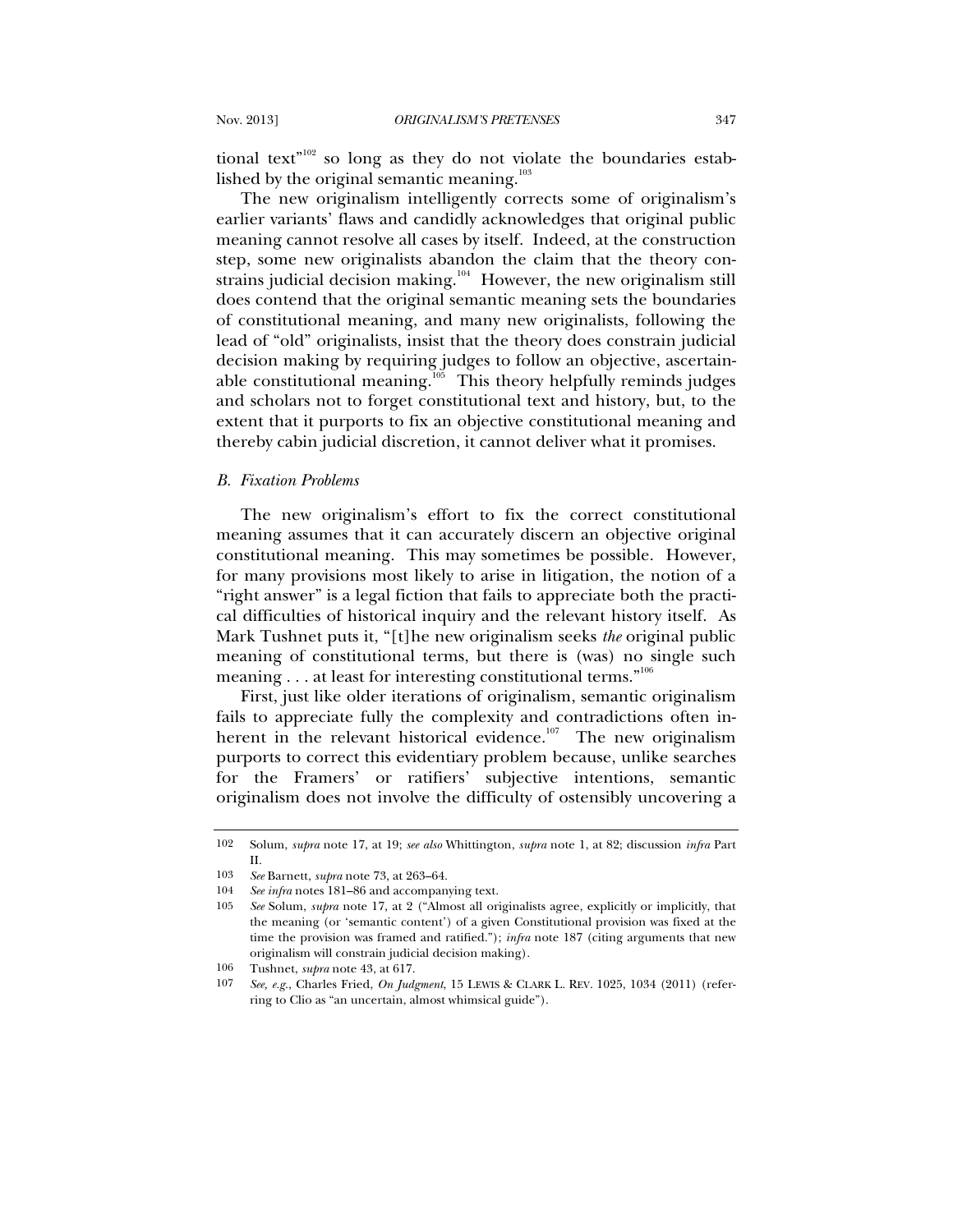collective body's single intention.<sup>108</sup> Instead, new originalists, like Professor Solum, drawing on the linguistic work of Paul Grice and others, seek to find the relevant constitutional provision's "sentence meaning" by identifying objective "meanings that are conventional given relevant linguistic practices" at the time of ratification.<sup>109</sup> Those meanings are "facts determined by the evidence."<sup>110</sup>

Fixation is an understandable impulse, especially given that our Constitution, unlike the English one, is written.<sup>111</sup> However, we cannot always (or even often) accurately discern how "a reasonable speaker of English<sup>"112</sup> would have understood a constitutional provision. To be sure, we sometimes can. As already discussed, Article II, read in accordance with eighteenth- (or twenty-first-) century linguistic conventions, requires that the President be at least thirty-five. $^{113}$ But, many constitutional provisions, like the Second Amendment,<sup>114</sup> are contested in part because the evidence surrounding their original meaning is complicated and contradictory. The disagreement between Justices Scalia and Stevens was not solely methodological. It was also based on different interpretations of the kinds of evidence that ostensibly give rise to semantic meaning, such as the way eighteenth-century texts used prefatory clauses and the phrase "keep and bear arms."<sup>115</sup>

The problem for the new originalism's fixation claims is that provisions like the Second Amendment are far more likely to be the subject of dispute and litigation than provisions like Article II, Section 1, clause 5. Contrary to the conflicting opinions' self-assured tones in *Heller*, it is far from clear who was correct.<sup>116</sup> Indeed, the mere fact of

<sup>108</sup> *See, e.g.*, Solum, *supra* note 17, at 42–50 (emphasizing the superiority of constitutional interpretation based on the original semantic meaning of the words, as opposed to the collective intent of the Framers).

<sup>109</sup> *Id.* at 35.

<sup>110</sup> *Id.* at 36.

<sup>111</sup> *See* BARNETT, *supra* note 16, at 100–09 (emphasizing that the Constitution's "writtenness" "locks in" meaning).

<sup>112</sup> Randy E. Barnett, *The Original Meaning of the Commerce Clause*, 68 U. CHI. L. REV. 101, 105 (2001).

<sup>113</sup> *See supra* notes 70–72 and accompanying text; *infra* notes 177–79 and accompanying text.

<sup>114</sup> *See supra* notes 30–49 and accompanying text.

<sup>115</sup> *See supra* notes 40–49. *Compare* District of Columbia v. Heller, 554 U.S. 570, 599 (2008) ("The prefatory clause does not suggest that preserving the militia was the only reason Americans valued the ancient right . . . ."), *with id.* at 643 (Stevens, J., dissenting) ("The preamble thus both sets forth the object of the Amendment and informs the meaning of the remainder of its text.").

<sup>116</sup> *See* J. Harvie Wilkinson III, *Of Guns, Abortions, and the Unraveling Rule of Law*, 95 VA. L. REV. 253, 266 (2009) ("If there is a reasonable case for the majority's interpretation of the Se-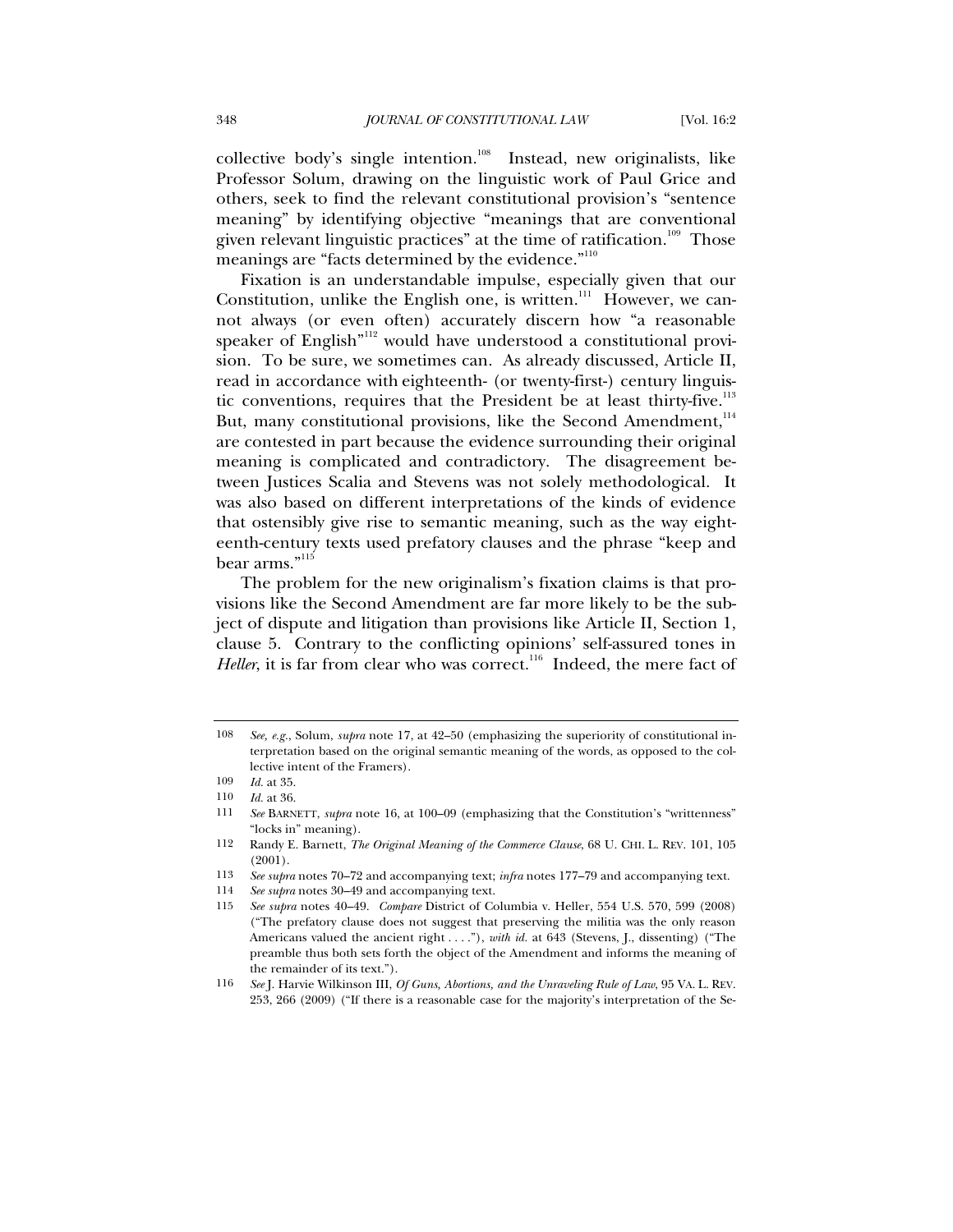the 5-4 split on originalist grounds—and the accompanying scholarly disagreement<sup>117</sup>—suggests that the "correct" answer here will be deeply contested.

Other provisions are likewise contested. For example, excellent scholars not only disagree on the original meaning of the Commerce Clause, but also defend interpretations that would yield opposite outcomes in most contemporary cases.<sup>118</sup> Similarly, scholars disagree about whether the Supreme Court's decision in *Bolling v. Sharpe*<sup>119</sup> can be justified on original-public-meaning grounds. *Bolling*, decided the same day as *Brown v. Board of Education*, 120 invalidated *federal* racial public school segregation in the District of Columbia, notwithstanding the Fourteenth Amendment's text, which stipulates that "No *State*  shall . . . deny to any person within its jurisdiction the equal protection of the laws."121 Some scholars have offered creative defenses of *Bolling* on new originalist grounds by contending that the Fourteenth Amendment's Citizenship Clause foreclosed the federal government from denying United States citizens the rights inherent in federal citizenship, including equal protection of the laws.<sup>122</sup> Others have insisted instead that the Equal Protection Clause means what it says and only applies to state governments.<sup>123</sup> While most commentators ap-

- 120 347 U.S. 483 (1954).
- 121 U.S. CONST. amend. XIV, § 1 (emphasis added).
- 122 *See* Ryan C. Williams, *Originalism and the Other Desegregation Decision*, 99 VA. L. REV. 493, 598 (2013) ("[T]here is a strong basis for concluding that whatever equality rights citizens possess against state governments by virtue of their status as 'persons' protected by the Equal Protection Clause are equally enforceable against the federal government by virtue of their status as 'citizens' under the Citizenship Clause.").
- 123 *See* BORK, *supra* note 2, at 83 (criticizing *Bolling* as a "clear rewriting of the Constitution by the Warren Court"); Brest, *supra* note 7, at 232–33 ("[A] moderate originalist cannot easily justify the incorporation of principles of equal treatment into the due process clause of the fifth amendment . . . .").

cond Amendment, there is also a reasonable case for the position taken by the dissenters.").

<sup>117</sup> *Compare* Saul Cornell, Heller*, New Originalism, and Law Office History: "Meet the New Boss, Same as the Old Boss*,*"* 56 UCLA L. REV. 1095, 1111 (2009) (criticizing the new originalism and *Heller*'s "backwards approach to history"), *with* Randy E. Barnett, *News Flash: The Constitution Means What It Says*, WALL ST. J., June 27, 2008, at A13 (defending *Heller* as the "finest example of . . . 'original public meaning' jurisprudence ever adopted by the Supreme Court").

<sup>118</sup> *Compare* Jack M. Balkin, *Commerce*, 109 MICH. L. REV. 1, 49 (2010) ("The original meaning of the Commerce Clause is consistent with the modern activist state and gives the federal government wide latitude to pass civil rights, employment, consumer protection, health, and environmental laws."), *with* Barnett, *supra* note 112, at 146 ("The most persuasive evidence of original meaning . . . strongly supports Justice Thomas's . . . narrow interpretation of Congress's [Commerce] power . . . .").

<sup>119 347</sup> U.S. 497 (1954).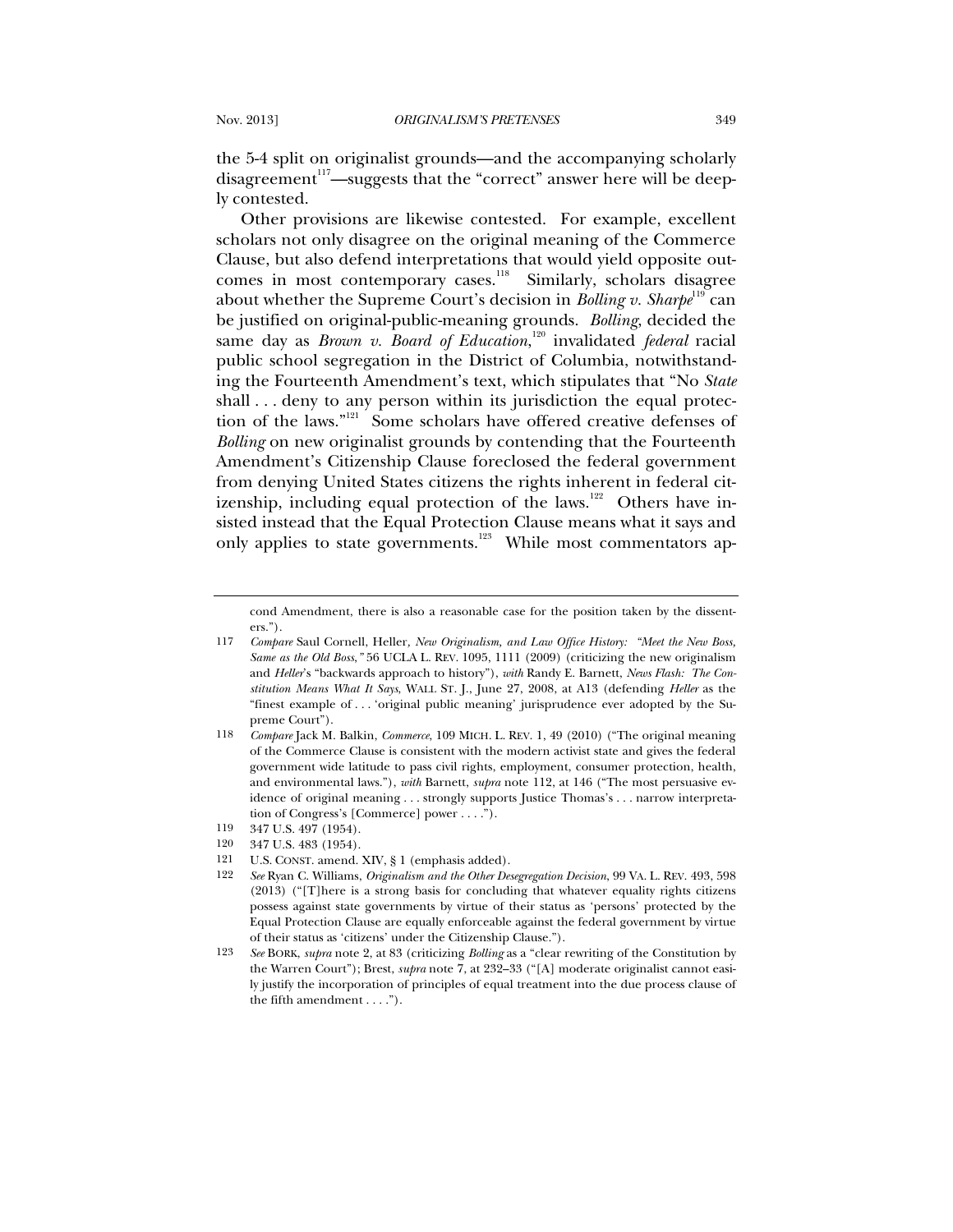plaud the result in *Bolling*, they disagree about whether it is consistent with the Fourteenth Amendment's original public meaning.<sup>124</sup>

While compelling arguments sometimes can be made in favor of one reading over another, the process of selection almost necessarily involves historical judgments that judges lack both the time and training to make, $125$  especially in light of the surrounding historical context, which cannot be quickly gleaned during the few months in which a judge considers a case.<sup>126</sup> Because of these problems, judges are likely to take shortcuts in evaluating the evidence<sup>127</sup> and to fall back on preconceptions about history and language, as well as normative predilections.<sup>128</sup> While it is perfectly natural for judges to be influenced by norms in close cases, it is misleading to say that the resulting decision then rests on the "correct" reading of the original semantic meaning. $129$ 

To be fair, some new originalists, like Professor Solum, are careful to emphasize the "modesty" of the claim and the fact that, sometimes, we cannot know what the relevant linguistic facts are.<sup>130</sup> For example, Solum acknowledges that evidence is sometimes not accessible to discern the text's original public meaning.<sup>131</sup> The dearth of evidence is a problem, no doubt, but so is too much contradictory evidence.<sup>132</sup> Of

127 *See, e.g.*, Martin H. Redish & Matthew B. Arnould, *Judicial Review, Constitutional Interpretation, and the Democratic Dilemma: Proposing a "Controlled Activism" Alternative*, 64 FLA. L. REV. 1485, 1495 (2012) (arguing that judicial analysis of history is "susceptible to manipulation"); Lawrence Rosenthal, *Originalism in Practice*, 87 IND. L.J. 1183, 1232–42 (2012) (detailing how several ostensibly originalist Supreme Court opinions are not).

128 *See generally* HANS-GEORG GADAMER, TRUTH AND METHOD 267 (2d ed. 1995) ("A person who is trying to understand a text is always projecting."); *infra* Conclusion.

129 *See, e.g.*, Adam M. Samaha, *Originalism's Expiration Date*, 30 CARDOZO L. REV. 1295, 1334 (2008) (claiming that when judges are not adept at evaluating judicial evidence, originalism may produce biased decisions); Evan R. Seamone, *Judicial Mindfulness*, 70 U. CIN. L. REV. 1023, 1045–46 (2002) (describing the dangers that may occur when a judge is biased in selecting and using interpretive approaches).

<sup>124</sup> It is worth noting that a theory that eviscerated *Bolling* would be, for good reason, morally objectionable to many and therefore extremely difficult to sell.

<sup>125</sup> *Cf. Smith v. Wade*, 461 U.S. 30, 93 (1983) (O'Connor, J., dissenting) ("The battle of the string citations can have no winner."); *infra* note 220 and accompanying text.

<sup>126</sup> *See, e.g.*, Jack N. Rakove, *Joe the Ploughman Reads the Constitution, or, the Poverty of Public Meaning Originalism*, 48 SAN DIEGO L. REV. 575, 580 (2011) (denigrating "law-office history" searching for historical citations to bolster legal arguments).

<sup>130</sup> Solum, *supra* note 17, at 37.

<sup>131</sup> *Id.*

<sup>132</sup> *See, e.g.*, Bret Boyce, *Originalism and the Fourteenth Amendment*, 33 WAKE FOREST L. REV. 909, 930 (1998) ("Because the historical evidence is often inadequate and contradictory, the historical record rarely yields any clear answers to the most important questions of constitutional interpretation."); Steven G. Gey, *More or Less Bunk: The Establishment Clause Answers That History Doesn't Provide*, 2004 BYU L. REV. 1617, 1630 ("With regard to our de-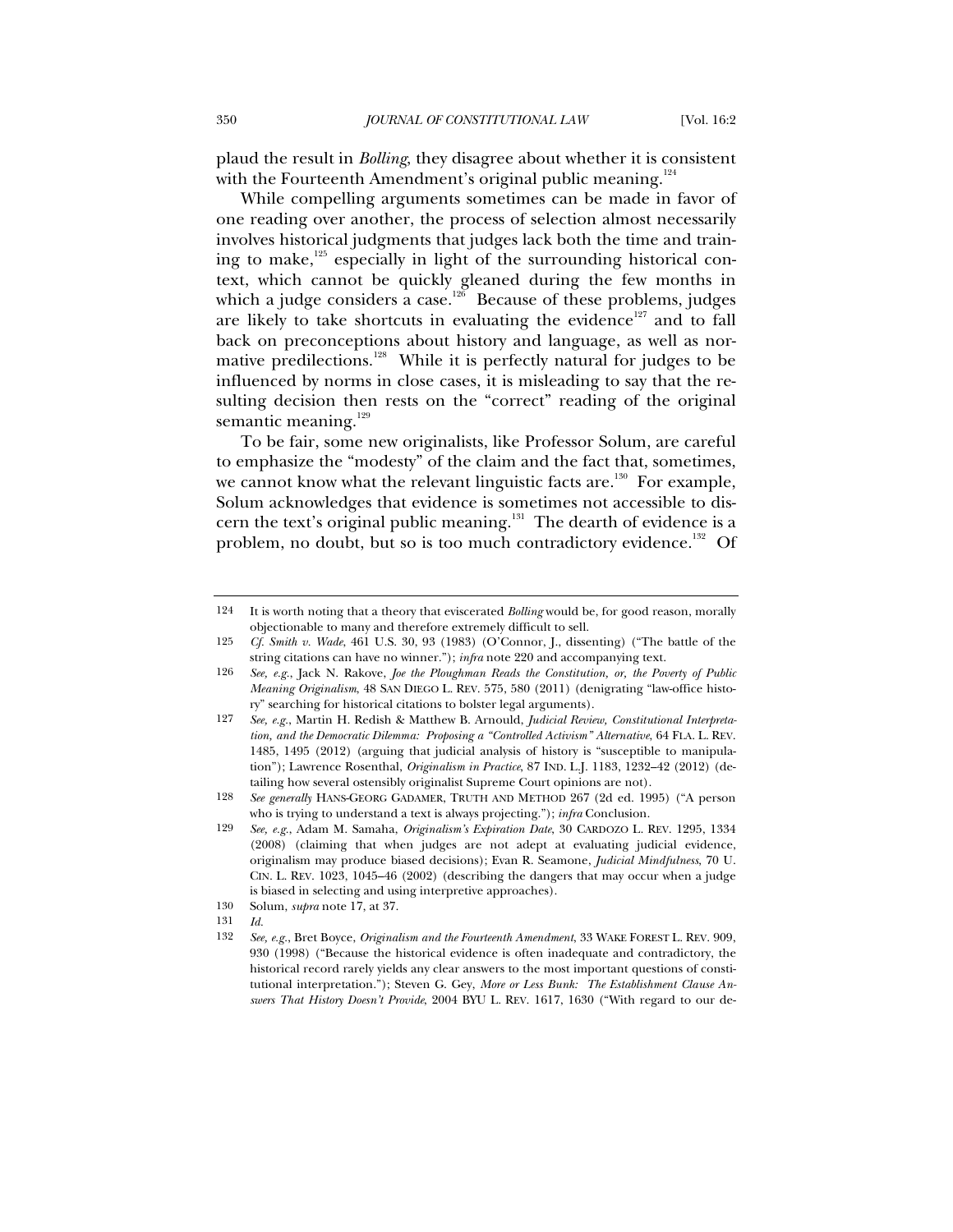course, there will be instances when the vast majority of the evidence stacks up comfortably on one side of the ledger, and we can be reasonably confident that the hypothetical, well-informed observer in 1788 would have understood a certain clause in a particular manner. But, as *Heller* demonstrates, there are also important instances where the evidence is so complicated that judges divide (roughly) evenly on the proper interpretation.<sup>133</sup> Read modestly, of course, semantic originalism could concede this point,<sup>134</sup> but if it does, it will leave us with a theory that does most of its work in the cases about which we mostly agree anyway.<sup>135</sup>

A second and related problem with the new originalism's efforts to fix objective original meaning is that the inquiry undervalues the intellectual flux that characterized many key constitutional periods. $^{136}$ For example, constitutional concepts and terms changed shape frequently during the Founding era.<sup>137</sup> Attempts to "fix" a single meaning to particular terms or provisions miss the age's intellectual ferment. Key constitutional concepts—like sovereignty, bicameralism, federalism, individual rights, and executive power—were vigorously debated and constantly changing during the closing decades of the eighteenth century.<sup>138</sup> The fixation thesis ascribes to the constitutional terms addressing these and other concepts a singular meaning that cannot capture the complexity and multiplicity of meanings that the terms then enjoyed.

Indeed, prominent historians of the American Revolution have spent much of their careers exploring these intellectual transfor-

134 *See infra* notes 161–63 and accompanying text.

termination of what the Constitution means today, the contradictory historical evidence is simply not dispositive.").

<sup>133</sup> *Cf.* EDWARD HALLETT CARR, WHAT IS HISTORY? 10 (1961) ("The belief in a hard core of historical facts existing objectively and independently of the interpretation of the historian is a preposterous fallacy, but one which it is very hard to eradicate.").

<sup>135</sup> *See infra* Part II.C.

<sup>136</sup> It is beyond the scope of this Article to offer detailed historical analysis. For excellent studies examining the difficulty of identifying original meanings during the Founding and Reconstruction periods, respectively, see generally RAKOVE, *supra* note 60; WILLIAM E. NELSON, THE FOURTEENTH AMENDMENT: FROM POLITICAL PRINCIPLE TO JUDICIAL DOCTRINE (1988).

<sup>137</sup> *See, e.g.*, Cornell, *supra* note 40, at 631 (noting originalists' inattention to how meanings changed over time); Rakove, *supra* note 126, at 577–78 (arguing that the meanings of constitutional terms change over time).

<sup>138</sup> *See generally* RAKOVE, *supra* note 60 at 3–22 (discussing the perils of originalism); GORDON S. WOOD, THE CREATION OF THE AMERICAN REPUBLIC: 1776–1787 (1969) (detailing a series of intellectual changes in the political culture and belief systems in revolutionary America).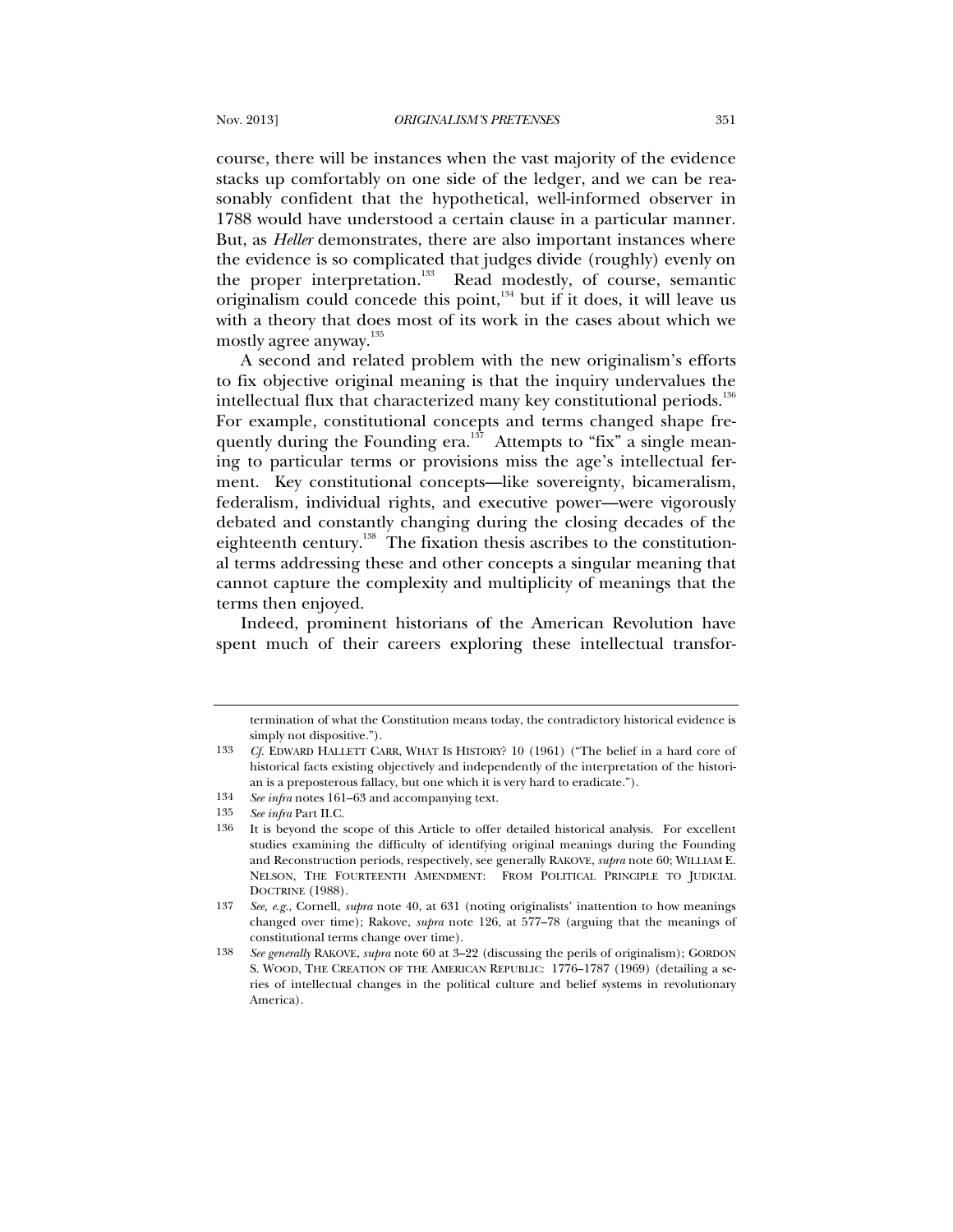mations.139 To give just one example, Americans' ideas about the "executive" were in constant flux in the 1780s.<sup>140</sup> Not only did members of the Founding generation disagree on what the Article II executive should look like, but they also disagreed on the meaning of the words "executive" and "president,"<sup>141</sup> relying on accumulated but conflicting experiences under both British rule and state constitutions.<sup>142</sup> The meaning of these words could have profound implications for current debates about the scope of Article II authority, the prerogatives of a unitary executive, the President's removal power,<sup>143</sup> and more. By attempting to fix the meaning of constitutional terms to a date in time—as though the meaning at any given point was static—is to misunderstand the revolutionary era's intellectual motion. As Jack Rakove puts it,

[P]olitical language, like other forms of speech, is necessarily creative, and . . . key words develop and acquire new shades of meaning precisely because they are subjected to the pressures of active controversy. The adopters of the Constitution inhabited a world that was actively concerned with the nature of language, or more to the point, the instability of linguistic meanings, and commentators on the ratification debates have observed the extent to which arguments about the definitions of key words and concepts were themselves central elements of political debate.<sup>144</sup>

Key constitutional terms and ideas were similarly fluid when the Reconstruction amendments were drafted and ratified. As William Nelson has argued, the words "equality" and "liberty" were used in very different ways in antebellum America.<sup>145</sup> The concept of "liberty," for instance, resonated strongly with abolitionists, slaveholders as-

<sup>139</sup> *See generally* BERNARD BAILYN, THE IDEOLOGICAL ORIGINS OF THE AMERICAN REVOLUTION 160–229 (1967) (recounting transformations in the Founding generation's conceptions of ideas like representation and consent, constitution and rights, and sovereignty); RAKOVE, *supra* note 60, at 94–338 (discussing the evolution of several important constitutional concepts during the revolutionary period); WOOD, *supra* note 138, at 370–82 (discussing changes in Americans' conceptions of "sovereignty" during the Founding period); GORDON S. WOOD, THE RADICALISM OF THE AMERICAN REVOLUTION 259 (1991) (noting that though the Anti-federalists "lost the battle over the Constitution," their values continued to shape popular understandings of American government for decades).

<sup>140</sup> *See* RAKOVE, *supra* note 60, at 244–87.

<sup>141</sup> *See, e.g.*, *id.* at 245 ("Deriving a single definition of executive power could never be a simple exercise.").

<sup>142</sup> One problem was that the word "president" sounded common and weak. Indeed, the more muscular state executives were called not "presidents" but "governors." *See* AKHIL REED AMAR, AMERICA'S CONSTITUTION 133–35 (2005) (discussing controversy over the choice of the word "president" in Article II); *see also* RAKOVE, *supra* note 60, at 244–87.

<sup>143</sup> *See* RAKOVE, *supra* note 60, at 347–48 (discussing the "removal debate").

<sup>144</sup> Rakove, *supra* note 126, at 593.

<sup>145</sup> NELSON, *supra* note 136, at 13–39.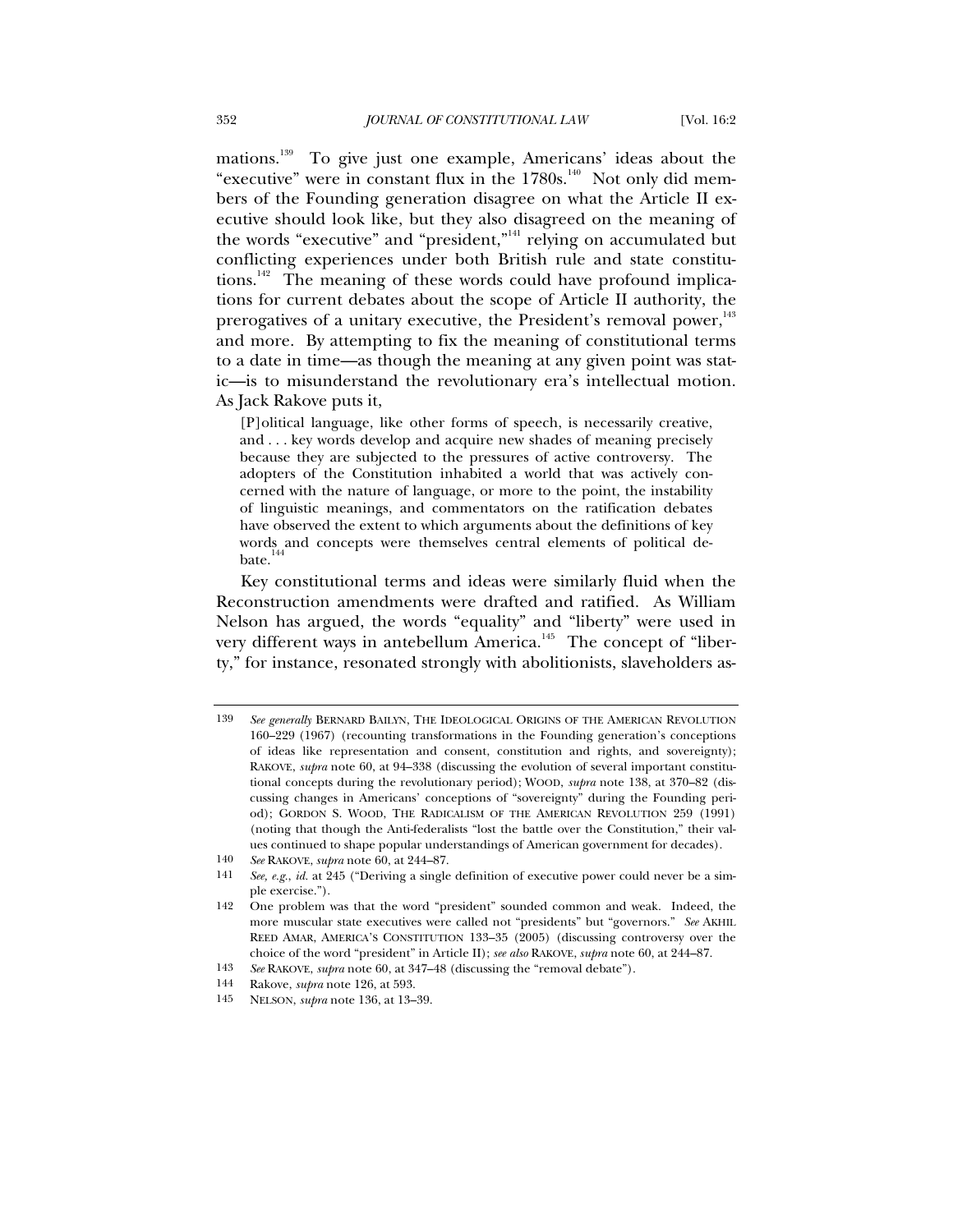serting their own property rights, and state governments trying to resist federal coercion.<sup>146</sup> Similarly, as Nelson argues, Americans in the years immediately after the Civil War agreed upon the rightfulness of "equality" only because their understandings of the word's meaning differed so dramatically.<sup>147</sup> It is no wonder, then, that the words representing these contexts were highly under-determinate, as the Fourteenth Amendment's ratifiers and framers debated their "vague, open-ended, and sometimes clashing" meanings.<sup>148</sup> Indeed, these words' very ambiguities probably helped secure the amendment's ratification. As Professor Nelson explains, the congressmen and state legislators debating the Fourteenth Amendment "continued to make fuzzy use of the old antebellum ideas [of liberty and equality], in part, perhaps, because the old imprecision . . . enabled them to retain the support of political coalitions whose individual members shared an agreement only about vague ideas, not specific programs."<sup>149</sup>

It may be linguistically defensible to ascribe to all constitutional terms a single semantic meaning, but, even putting aside almost inevitable evidentiary problems, from a historical standpoint, it is a canard to assume that all these provisions can be so boiled down, given both the contentious debate about the underlying ideas and the fact that these concepts were in the process of radical transformations. Purporting to freeze the terms at a point in history cannot accurately capture one semantic meaning at a given point during a severaldecade transformative process. Put simply, it ascribes a singular semantic meaning to terms embodying multiple, evolving, and sometimes contradictory ideas.

In light of these problems, most historians are highly skeptical of attempts to freeze history or meaning.<sup>150</sup> New originalists would counter here that historians are unconcerned with semantic mean $ing.<sup>151</sup>$  This is usually correct, but it is unclear that this distinction undermines the historians' objections. A historian like Rakove may not write explicitly about semantic meaning, but his basic point—that political language evolves during periods of revolutionary change—

<sup>146</sup> *Id.* at 21–36.

<sup>147</sup> *Id.* at 80.

<sup>148</sup> *Id*. at 63.

<sup>149</sup> *Id.* at 38–39.

<sup>150</sup> *See* Eric Foner, *The Supreme Court's Legal History*, 23 RUTGERS L.J. 243, 244 (1992) ("To freeze history at any single moment, such as the spring of 1866, misses the essence of the era, which was continuous and far-reaching change.").

<sup>151</sup> *See* Solum, *supra* note 17, at 112–15 (arguing that many historians do not seek semantic meaning).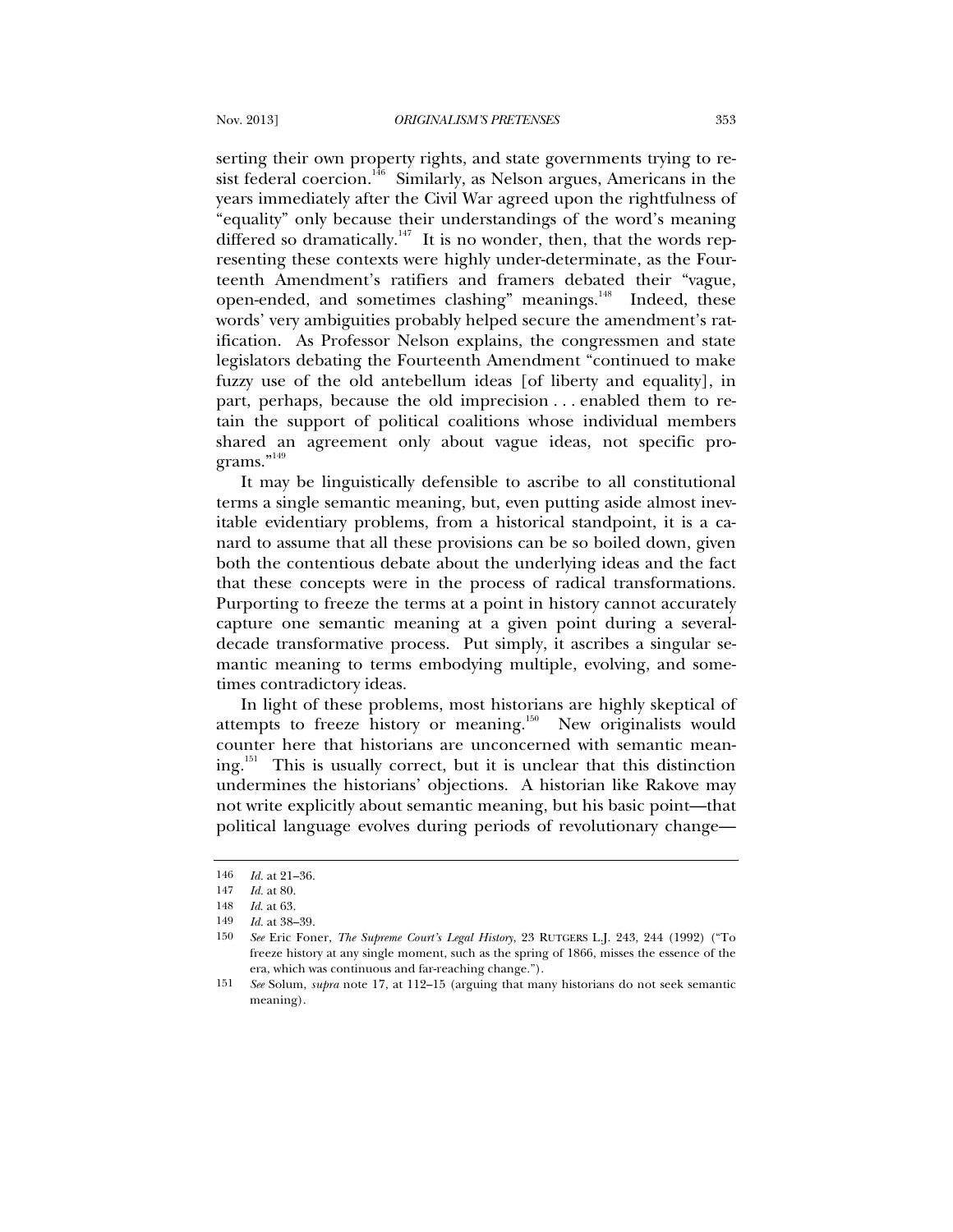applies to "semantic meaning" as much as it does to history in the looser sense. Because conceptions of the executive were evolving in the 1780s, so too were the public meanings of the words "executive" and "president" in flux.<sup>152</sup>

To some extent, the disagreement between new-originalist legal scholars, on the one hand, and historians, on the other, reflects a disagreement about judges' (and scholars') ability to locate objective truths about our Constitution. This difference should not be overstated. I concede that some provisions have objective meanings (the President must be at least thirty-five), and some new originalists concede that some original public meanings are unknowable.<sup>153</sup> The disagreement, then, boils down to the number of instances in which the new originalism actually can provide an objective semantic meaning that sufficiently constrains judicial choices in actual cases likely to arise. Whereas the new originalists apparently believe that the theory will identify some objective original semantic meanings that will bind interpreters in real cases, I believe that in most cases that we care about, the evidence will not be so clear. Perhaps in some of those cases, the evidence will tend to favor one reading over another, but then, semantic originalism would be basing its interpretation on probabilities, not certainty. This is not to say that language does not communicate and text has no meaning. Of course, such an extreme position is confused, $154}$  but that is not the objection. The objections, instead, are that sometimes, reasonable hypothetical observers would have divided along roughly even lines on the correct meaning of a constitutional provision, and oftentimes, the evidence will be too complicated for us to know how such observers would have understood the language.

It is not entirely clear how the new originalist should proceed with complicated, inconclusive historical evidence yielding no clearly correct, objective original semantic meaning. One possibility would be for the judge to take the more likely reading and treat it as the original semantic meaning, essentially treating a probably correct reading as a definitely correct one. It would be a legal fiction to assign probabilities to the correctness of semantic meanings based on the relevant evidence, but let us assume that we can. It seems relatively un-

<sup>152</sup> *See* RAKOVE, *supra* note 60, at 252–53 (noting that 1770s' state constitutions established extremely weak executives but that in the 1780s some states began to revitalize the executive); *supra* notes 140–44 and accompanying text.

<sup>153</sup> *See* Solum, *supra* note 17, at 37 (conceding that some public historical meanings may be unknowable).

<sup>154</sup> *See id.* at 119–20 (rejecting various semantic skeptics).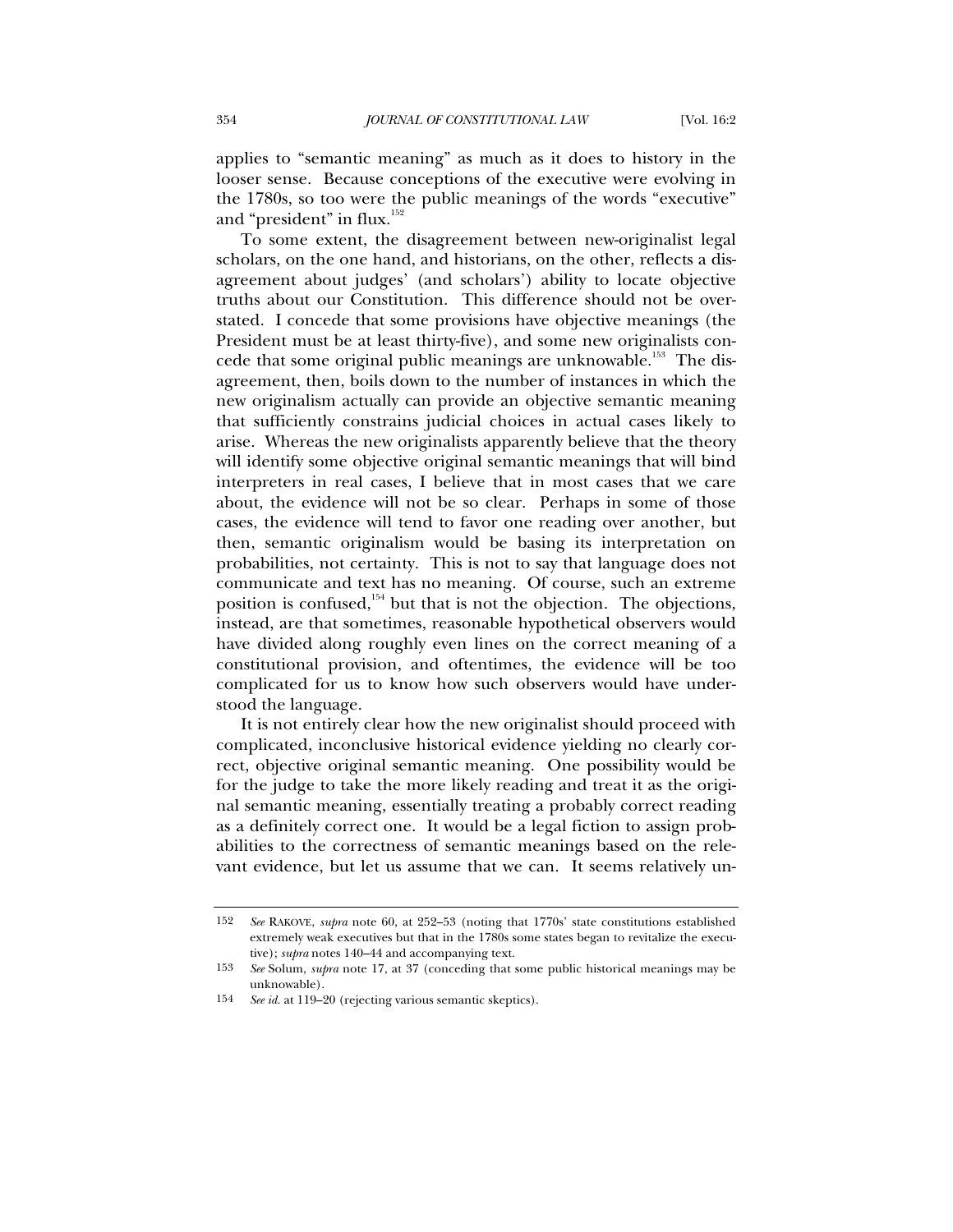problematic for the new-originalist judge to treat a reading that is ninety-nine-percent likely correct as the original semantic meaning and proceed with the constitutional analysis as though such semantic meaning has been uncovered and thereby fixed. By contrast, it is more problematic for the judge to do so when she is only fifty-onepercent sure that she is correct. The new originalism, by its own terms, rests on the primacy of the objective constitutional text, $155$  so if that textual foundation is shaky, it is dangerous to build a legal doctrine atop it. This does not mean that we must require absolute certainty for the original public meaning to be binding, but a substantial degree of uncertainty weakens the textual foundation upon which the entire theory rests.

Of course, other constitutional methodologies do permit judges to make decisions based on uncertain judgments; a judge, for instance, may not be certain that she has construed a confusing precedent correctly. But, typical common-law constitutional decision making usually rests on multiple factors, such as precedent, reason, structure, past practice, history, text, policy, and more. This hodgepodge of factors may render it unpredictable and worthy of criticism, but it also means that an incorrect judgment on any single factor will not undermine the whole foundation to the same extent. In other words, if common-law constitutional adjudication is like a cable that will remain intact if any thread is severed, then the new originalism is more like a lone strand of thread. If the thread is cut, then the whole theory fails to work.

Moreover, the new originalism precariously stakes its legitimacy on especially problematic evidence. For all its flaws, precedent is easy to find and limited in scope. It is also a source with which judges are very familiar. By contrast, the historical evidence needed to identify semantic meanings is often difficult to find and even harder to interpret, especially for judges, who usually lack training in historical methods.<sup>156</sup> It is also less limited, in that one can never be certain that one has found all the relevant sources. Accordingly, we should be more confident of judges' ability to construe precedent "correctly" than to construe the kinds of evidence relevant to original public meanings. Of course, this concern may dissipate in those instances where the judge is more confident in the correctness of her reading

<sup>155</sup> *See* Randy E. Barnett, *Interpretation and Construction*, 34 HARV. J.L. & PUB. POL'Y 65, 66 (2011) (stressing that "the activity of determining semantic meaning at the time of enactment . . . is *empirical*" and hinges on the "objective social meaning" of the Constitution's words).

<sup>156</sup> *See infra* note 220 and accompanying text.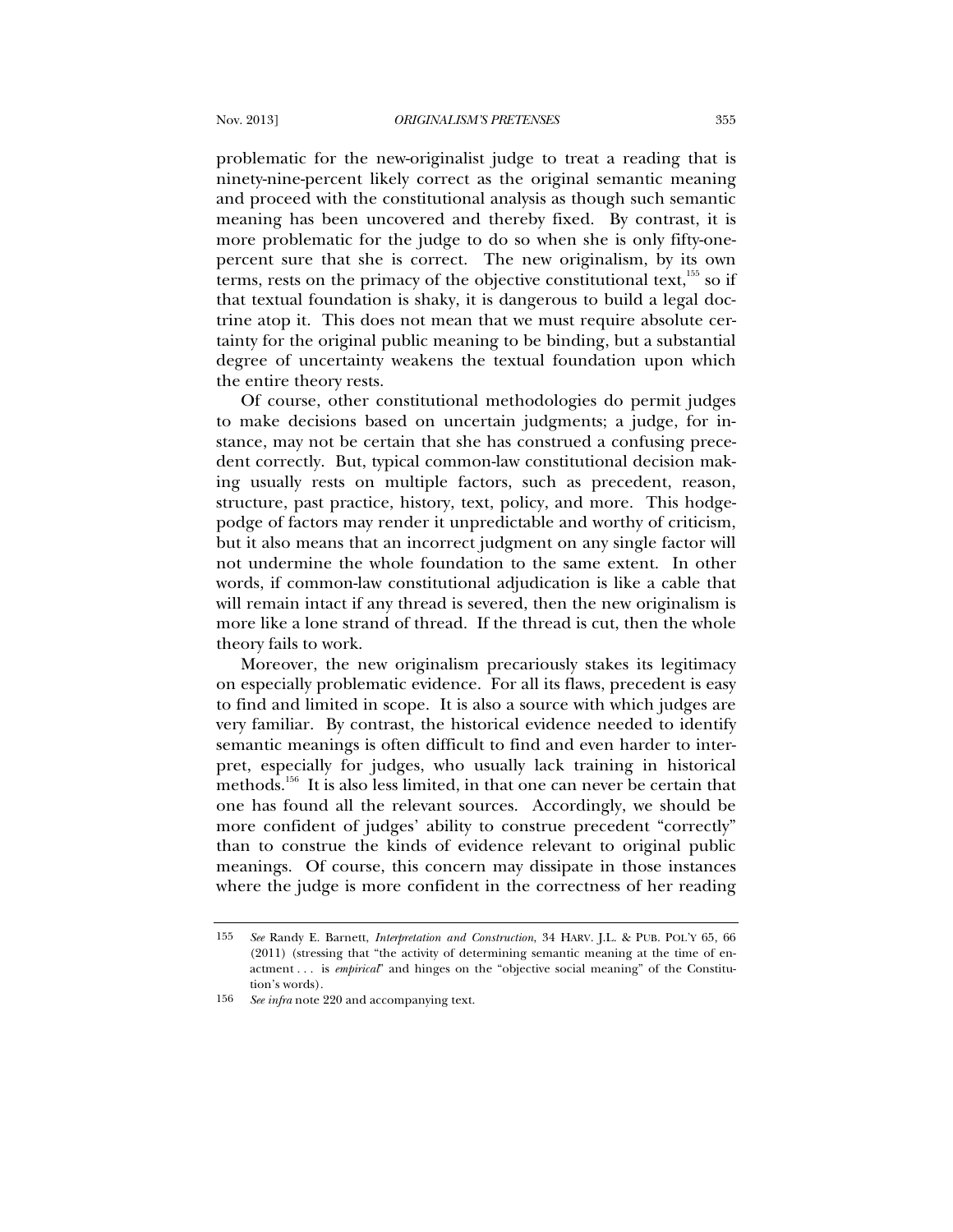of the original public meaning than of the precedent, but given the difficulties with the primary sources, those cases would probably be relatively infrequent.<sup>157</sup> Moreover, given their lack of familiarity with the historical evidence, many judges may be prone to misread original materials without even realizing it.

In light of these problems, the new-originalist judge confronting contradictory evidence may instead conclude, from any substantial degree of uncertainty, that the text is under-determinate (whether due to vagueness, ambiguities, gaps, or contradictions) and proceed onto step two, constitutional construction.<sup>158</sup> Under this approach, the judge need not worry about definitively resolving the meanings of "executive" in the 1780s or "equality" and "liberty" in the  $1860s^{159}$  because the words are still simply under-determinate.<sup>160</sup> Because the judge turns from interpretation to construction, originalism more or less falls out of play,<sup>161</sup> and she may turn to other modalities to resolve the case, provided that her decision falls within the range of ambiguity created by the alternative plausible semantic meanings.<sup>162</sup> The problem with this approach is that the new-originalist theory is likely doing little work in most cases, except taking the judge through a difficult, time-consuming investigation only to end up where she started, at step one.

The dispute between the new originalists and their critics partially reflects a tension between law professors' disciplinary allegiances outside the law, especially between linguistics and philosophy on the one hand, and history on the other. To someone like Professor Solum, who is deeply versed in philosophy and linguistic theory, texts have objective, semantic meanings, and constitutional interpreters should

<sup>157</sup> *See supra* notes 107–35 and accompanying text.

<sup>158</sup> *See* Solum, *supra* note 17, at 69 (arguing that the role of constitutional construction begins when the inquiry into meaning has been exhausted); *cf.* Eric Berger, *The Collision of the Takings and State Sovereign Immunity Doctrines*, 63 WASH. & LEE L. REV. 493, 595 (2006) ("[I]t seems not only acceptable but desirable that we should account for the fact that one doctrine is more likely correct than the other."); Gary Lawson, *Proving the Law*, 86 NW. U. L. REV. 859, 896 (1992) ("Why is it important that courts always be able to give definitive interpretations of the law?").

<sup>159</sup> *See supra* notes 145–49 and accompanying text.

<sup>160</sup> *See* NELSON, *supra* note 136, at 62–63 (noting that Reconstruction debates left the Fourteenth Amendment's conflicting meanings to courts to reconcile); RAKOVE, *supra* note 60, at 279–87 (noting that ratification debates about the executive speak in generalities but "say remarkably little about the specific constitutional arrangements").

<sup>161</sup> *See* Solum, *supra* note 17, at 67–75 ("Constitutional construction begins when the meaning discovered by constitutional interpretation runs out."); *infra* Part II.C.

<sup>162</sup> *See generally* PHILIP BOBBITT, CONSTITUTIONAL INTERPRETATION 11–22 (1991) (describing six different constitutional modalities: historical, textual, structural, doctrinal, ethical and prudential).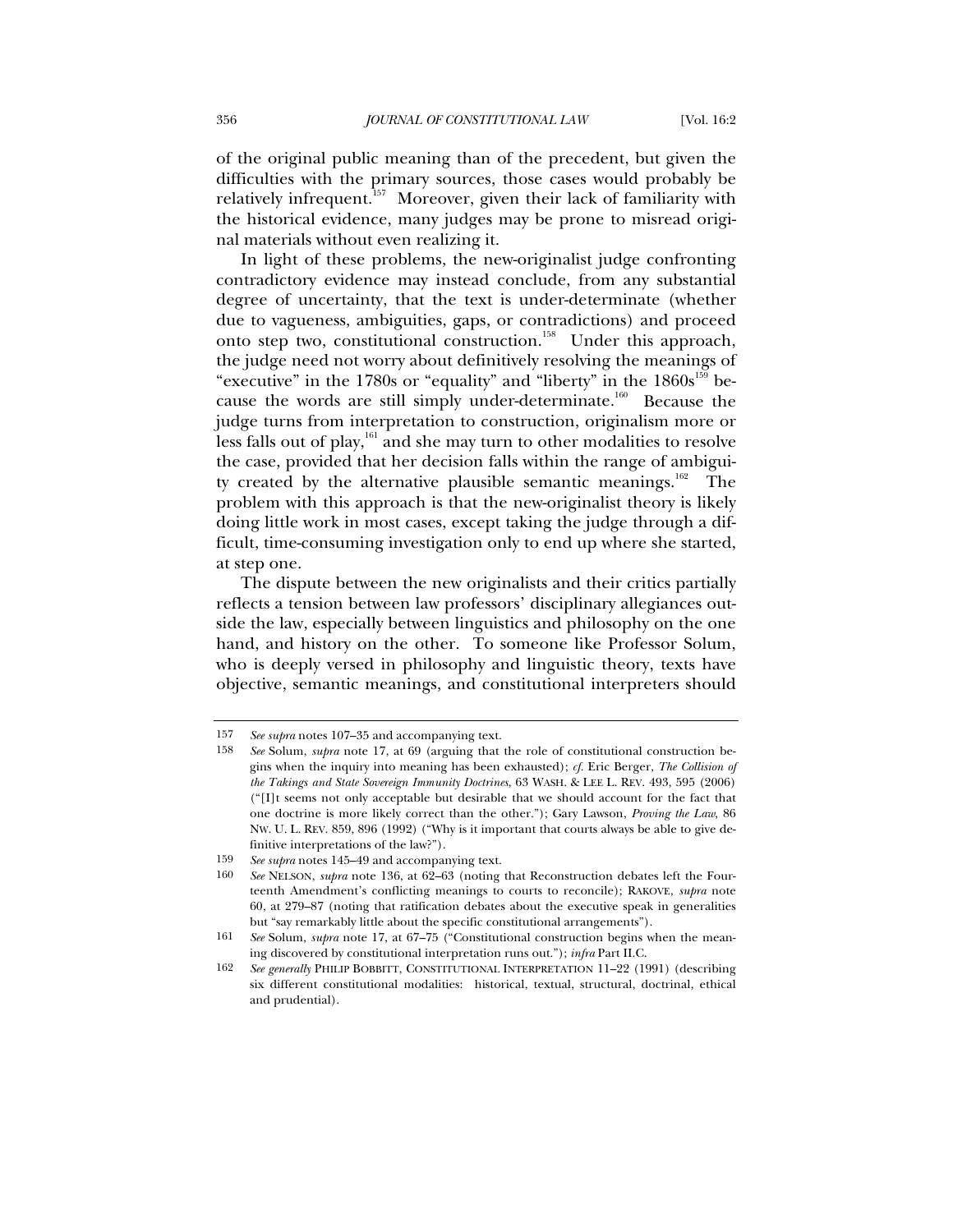seek out the original semantic meanings of constitutional provisions. Historians, he contends, have different concerns because they are not after "*semantic meanings*."163 Historians, in return, profess little interest "in ascertaining the original meaning of a clause for its own sake, or in attempting to freeze or distill its true, unadulterated meaning at some pristine moment of constitutional understanding.<sup>"164</sup> Rather than fixing a single meaning in terms, historians prefer to "revel in the ambiguities of the evidentiary record, recognizing that behind the textual brevity of any clause there once lay a spectrum of complex views and different shadings of opinion."165

Solum recognizes that lawyers, philosophers, linguists, and historians make mistakes when venturing beyond their disciplinary boundaries and politely chides historians for not understanding the philosophy of language.<sup>166</sup> But, in contending that texts have objective semantic meanings which can yield better constitutional decision making, the new originalists sometimes undervalue historians' repeated claims that, oftentimes, the evidentiary problems run too deep and the relevant periods are too intellectually unstable for anyone to identify a single "correct" constitutional meaning. Indeed, wellinformed observers during the relevant periods may have resisted the notion that key constitutional terms enjoyed fixed meanings. As Rakove points out, James Madison, relying on John Locke, discussed the indeterminacy of words and the fallibility of language in *The Federalist Papers*. 167 While certainly one excerpt from *The Federalist Papers* is determinative of nothing, the Founding generation's views on language and meaning were likely more in line with Locke than Grice.<sup>168</sup> Accordingly, one wonders if the attempt to locate core, singular meanings in those same people's understandings of language, however philosophically justifiable, may rest on an historical anachronism

<sup>163</sup> *See* Solum, *supra* note 17, at 115 ("When historians are after the meaning of legal texts, they are frequently after something quite different; they are searching for the purpose or reasons for which the text was written. Such purposes are not *semantic meanings*.").

<sup>164</sup> RAKOVE, *supra* note 60, at 9.

<sup>165</sup> *Id.* at 9–10.

<sup>166</sup> *See* Solum, *supra* note 17, at 115 ("[F]ew historians . . . have basic competency in the philosophy of language . . . .").

<sup>167</sup> *See* THE FEDERALIST NO. 37, at 225 (James Madison) (Clinton Rossiter ed., 1961) ("[N]o language is so copious as to supply words and phrases for every complex idea, or so correct as not to include many equivocally denoting different ideas. Hence it must happen that . . . the definition of [words] may be rendered inaccurate by the inaccuracy of the terms in which it is delivered."); *see also* Rakove, *supra* note 126, at 594 (discussing Locke's influence on Madison's views on language).

<sup>168</sup> *See* Rakove, *supra* note 126, at 588 n.33, 600 (arguing that Locke's philosophy on language influenced Madison's perspective on language).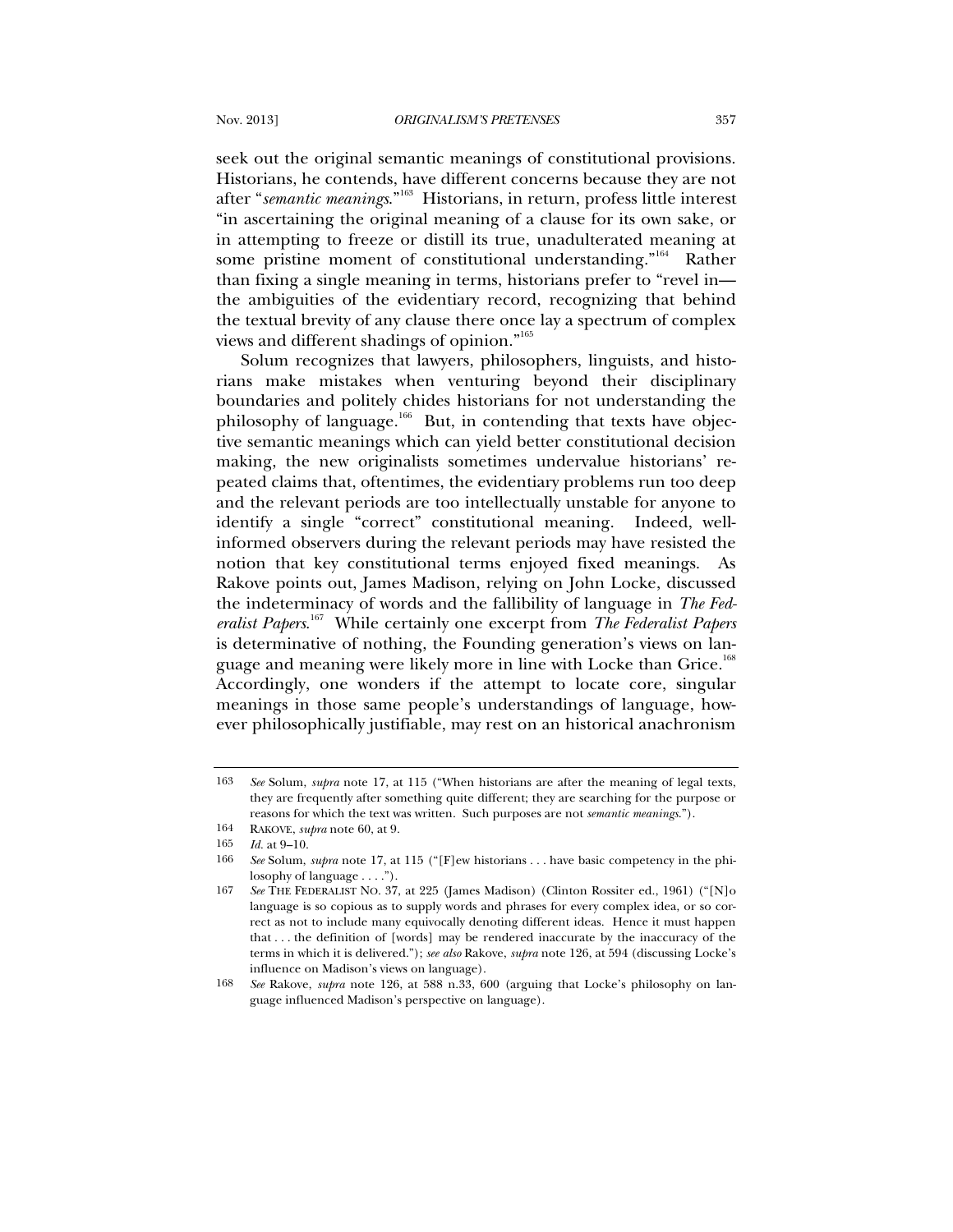that compromises the very enterprise. The new originalists might counter that the meaning of "meaning" does not hinge on how different cultures perceive "meaning,"<sup>169</sup> but if the Founding generation's use and understanding of words included an implicit recognition of those words' indeterminacy, that understanding would add yet another layer of complexity and indeterminacy to an already complicated historical record.

Relatedly, the new originalists underestimate the extent to which constitution-making sometimes renders language more unstable than it would be in more ordinary circumstances. Even the most ardent originalists seem to recognize that the Constitution was itself a rough political compromise whose meanings were deeply contested.<sup>170</sup> Nevertheless, many still cling to the view that the language brokering this rough compromise should strictly bind judges. Many members of the Founding generation, however, understood the Constitution's text differently, insisting that its meanings would need to be "liquidated" over the generations through "discussions and adjudications."<sup>171</sup> Similarly, national leaders during Reconstruction likened the Fourteenth Amendment's language to "a sign on a highway with different inscriptions on each side, so that people approaching the sign from opposite directions necessarily read it differently."<sup>172</sup> This is not to say that judges should never take constitutional text seriously, but, ironically, the new originalists' supreme elevation of the constitutional text over all other interpretive factors may misunderstand the way the Founding and Reconstruction generations thought about constitutional  $language.$ <sup>173</sup>

Indeed, as Professor Nelson argues, the people who framed the Fourteenth Amendment "were acting primarily as statesmen and po-

<sup>169</sup> *See* Solum, *supra* note 17, at 115 (distinguishing "semantic meaning" from other sorts of "meaning").

<sup>170</sup> *See, e.g.*, Scalia, *supra* note 66, at 861 ("[T]he Constitution . . . was a political compromise that did not pretend to create a perfect society . . . .").

<sup>171</sup> *See* THE FEDERALIST NO. 37, *supra* note 167, at 225 (discussing the Constitution as "more or less obscure and equivocal, until [its] meaning be liquidated and ascertained by a series of particular discussions and adjudications" (emphasis omitted)); *see also* Mark R. Killenbeck, *Madison,* M'Culloch*, and Matters of Judicial Cognizance: Some Thoughts on the Nature and Scope of Judicial Review*, 55 ARK. L. REV. 901, 914 (2003) (arguing that many of the influential members of the Founding generation believed that the interpretation and implementation of the Constitution "was ongoing and contextual").

<sup>172</sup> NELSON, *supra* note 136, at 143 (citing Charles Sumner's views of the Amendment).

<sup>173</sup> *See, e.g.*, NELSON, *supra* note 136, at 8 ("Those who adopted the Fourteenth Amendment did not design it to provide judges with a determinative text for resolving . . . conflict[s] in a narrow doctrinal fashion.").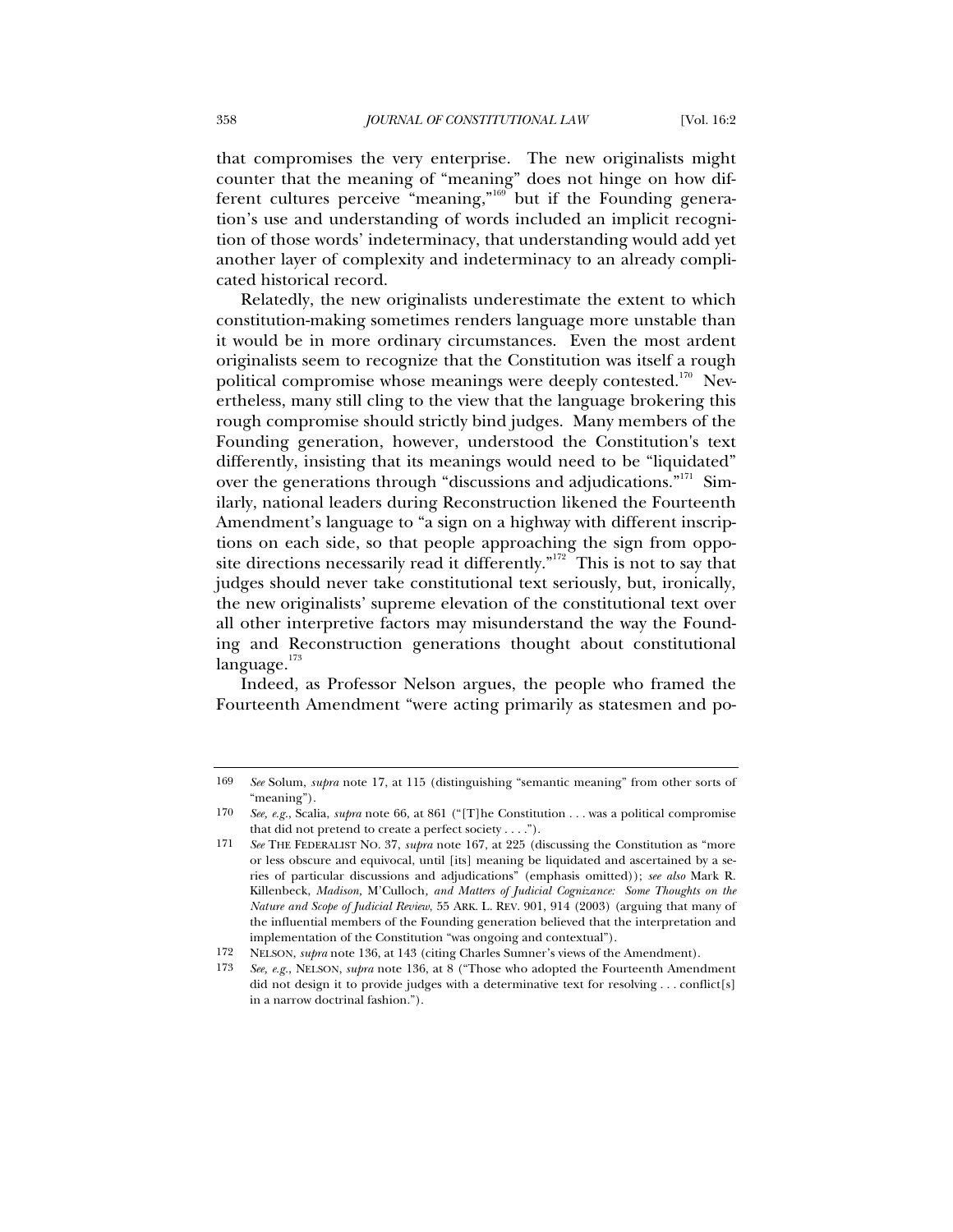litical leaders, not as legal draftsmen."<sup>174</sup> Their contemporaries, then, likely understood the words not to offer legal guidance, but rather political compromise, through the acceptance of extremely broad principles. The new originalists might respond that words have semantic content regardless of the speakers' intentions. Accepting arguendo this theory of language, we must still wrestle with the distinct possibility that the reasonably informed citizen would have understood that the Fourteenth Amendment's words would mean different things to different people. On this view, the original public meaning of many key phrases may have been under-determinate, even at the time. Perhaps in a different context, these same words might have communicated something more precise, but in the context of constitution-making following the Civil War, they did not. Phrased somewhat differently, if the reasonable observer in 1868 would have understood Section 1's capacious language to offer not legal guidance but a largely undefined political compromise, then attempts to interpret those words to mean something more precise may actually pervert the clause's original public meaning. To be sure, the neworiginalist judge in this instance could conclude that the text is under-determinate and, therefore, turn to constitutional construction, but given that much constitutional language from 1787 and 1868 embodied such rough political compromises, originalism under this approach would not do much work.

Of course, even where the original public meaning is arguably more determinate, there still remains the serious problem of figuring out what the words mean. As Gordon S. Wood has written, "It may be a necessary fiction for lawyers and jurists to believe in a 'correct' or 'true' interpretation of the Constitution in order to carry on their business, but we historians have different obligations and aims," such as identifying the Constitution's contrasting meanings.<sup>175</sup> Perhaps most historians (and, for that matter, law professors) do not understand the philosophy of Wittgenstein and  $\overline{\text{Grice}}$ ,<sup>176</sup> but any account of constitutional meaning must rely upon historical evidence. If judges do not sufficiently appreciate the nuances within the relevant texts and the broader intellectual climate surrounding those texts, then their account is likely to be tainted, no matter how sophisticated their

<sup>174</sup> *Id*. at 143.

<sup>175</sup> Gordon S. Wood, *Ideology and the Origins of Liberal America*, 44 WM. & MARY Q. 628, 632–33 (1987).

<sup>176</sup> *See* Solum, *supra* note 17, at 112–15 (examining a canonical history article that analyzes Wittgensteinian and Gricean philosophies).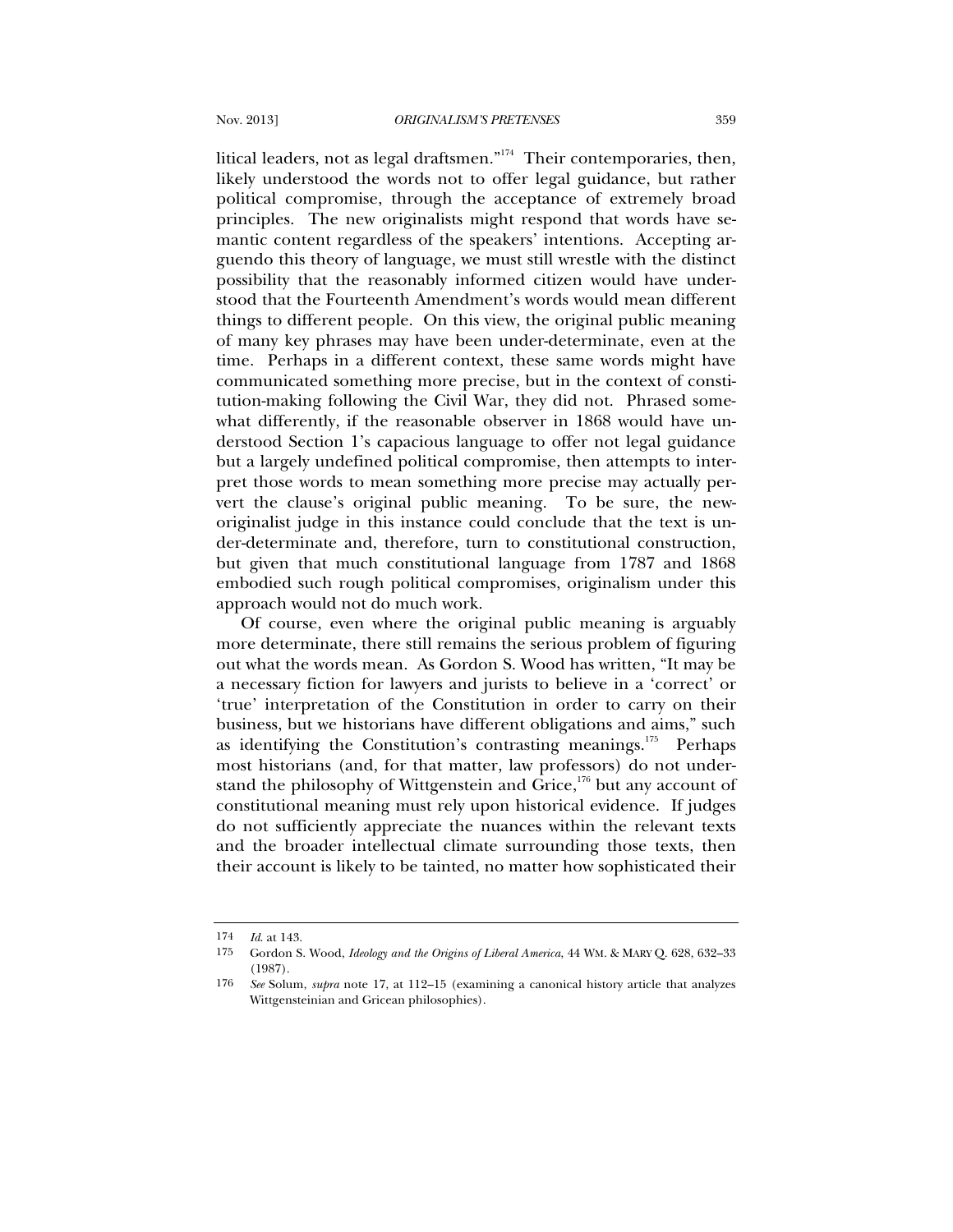philosophical theory. Fixation, in short, rests upon an objectivity that is more often mythical than real.

#### *C. Constraint Problems*

The conclusion that it will often be difficult or impossible to ascertain the original semantic meaning is an indication that the new originalism's capacity to constrain is also limited. Of course, there are some provisions for which the original public meaning is clear and precise. $177$  In such cases, this meaning will often presumptively govern and, thus, constrain. But, these kinds of clauses are rarely the provisions subject to litigation, so it is not clear that the new originalism would constrain very much in actual cases. It is true, of course, that the original public meaning of the term "domestic violence" in Article IV, Section 4 referred to riots and insurrections, rather than spousal abuse, and the new originalism intelligently reminds us that it is the original, rather than the contemporary, meaning of the words that must govern.<sup>178</sup> But, no informed observer would interpret the Domestic Violence Clause to apply to spousal abuse, so it is unclear that the new originalism actually adds constraints that did not already exist.<sup>179</sup> Instead, litigation that actually turns on a provision's original public meaning is more likely to involve provisions like the Second Amendment, about whose original semantic meaning reasonable people can and do differ.<sup>180</sup>

To their credit, many new originalists recognize that constitutional text cannot decide all cases.<sup>181</sup> Indeed, it is precisely those cases in which the constitutional text is under-determinate that judges must turn from interpretation to construction.<sup>182</sup> In such instances, after interpreting the text to find an under-determinate original semantic

<sup>177</sup> *See supra* notes 70–72 and accompanying text.

<sup>178</sup> *See* Lawrence B. Solum, *The Interpretation-Construction Distinction*, 27 CONST. COMMENT. 95, 101 (2010) (discussing the phrase "domestic violence" in the Constitution).

<sup>179</sup> *See* Colby, *supra* note 7, at 753 (arguing that new originalists' constraint arguments do not have any substance).

<sup>180</sup> *See supra* notes 30–49 and accompanying text; *cf*. Solum, *supra* note 59, at 143, 145 (arguing that the fact that constitutional litigation involves issues in construction should not obscure the fact that the constitutional text provides guidance in many cases that are never litigated).

<sup>181</sup> *See* Randy E. Barnett, *Interpretation and Construction*, 34 HARV. J.L. & PUB. POL'Y 65, 69 (2011) ("The text of the Constitution may say a lot, but it does not say everything one needs to know to resolve all possible cases and controversies."); *supra* note 100 and accompanying text.

<sup>182</sup> *See* Solum, *supra* note 17, at 69 ("It must be the case that meaning does run out before providing sufficient content to determine the outcome of issues faced in constitutional practice.").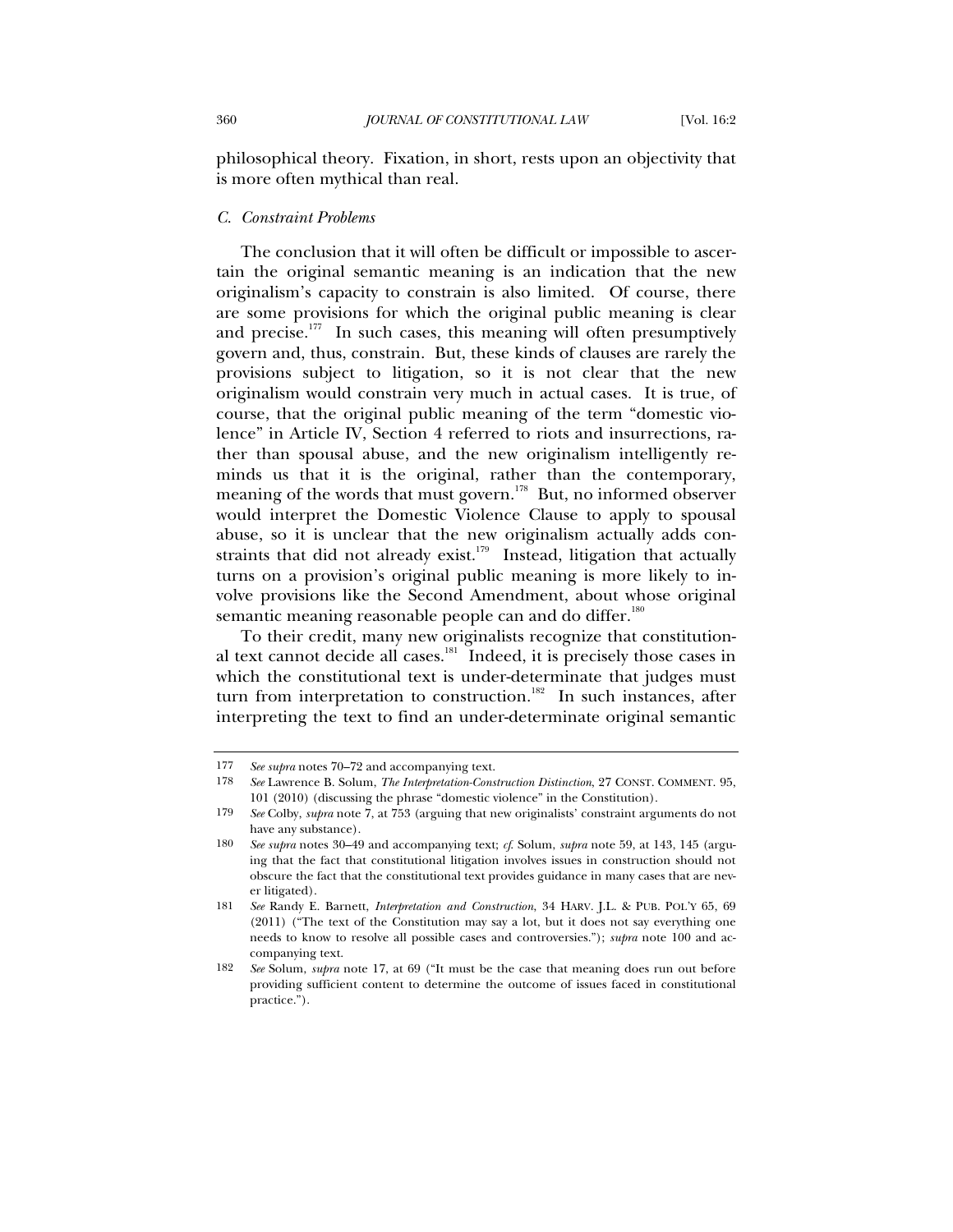meaning, the judge's constitutional construction "must be guided by something other than original meaning,"<sup>183</sup> so that "other forms of constitutional argumentation may be given relatively free rein."<sup>184</sup> As Professor Barnett explains, "Unless there is something in the text that favors one construction over the other, it is not originalism that is doing the work when one selects a theory of construction to employ when original meaning runs out, but one's underlying normative commitments."<sup>185</sup>

This candid assessment concedes that at the construction stage, the new originalism does not constrain judicial choices, except insofar as the constitutional construction must not violate the text.<sup>186</sup> Nevertheless, curiously, some originalists still maintain that this new originalism does constrain in important ways.<sup>187</sup> Judge Douglas Ginsburg goes so far as to argue that new originalism is more constraining than earlier variants because it is "more objective."188 Given that some of semantic originalism's most prominent advocates have explained that judges may consult the full panoply of interpretive methodologies during the "construction" phase,<sup>189</sup> it seems doubtful that at least these iterations of the new originalism significantly constrain judicial decision making.190 Nevertheless, as Judge Ginsburg's comment indicates, the myth of constraint persists.

<sup>183</sup> Solum, *supra* note 16, at 934.

<sup>184</sup> Whittington, *supra* note 1, at 82.

<sup>185</sup> Barnett, *supra* note 181, at 70.

<sup>186</sup> *See* Randy E. Barnett, *An Originalism for Nonoriginalists*, 45 LOY. L. REV. 611, 645 (1999) (arguing that constitutional interpretation must be distinguished from constitutional construction, the latter of which should be used when meaning is under-determinate); Solum, *supra* note 19, at 495 (arguing that "[c]onstruction is ubiquitous").

<sup>187</sup> *See, e.g.*, Colby, *supra* note 7, at 750 (arguing that most new originalists still promise that their methodology will constrain judicial decision making); Keith E. Whittington, *The New Originalism*, 2 GEO. J.L. & PUB. POL'Y 599, 609 (2004) (arguing that the new originalism "requires judges to uphold the original Constitution—nothing more, but also nothing less").

<sup>188</sup> Douglas H. Ginsburg, *Originalism and Economic Analysis: Two Case Studies of Consistency and Coherence in Supreme Court Decision Making*, 33 HARV. J.L. & PUB. POL'Y 217, 237 (2010).

<sup>189</sup> *See supra* notes 183–85 and accompanying text.

<sup>190</sup> Admittedly, some new originalists offer variations that constrain judges more. For example, Gary Lawson contends that originalists can avoid constitutional construction by adopting constitutional default rules, which would apply when the text's meaning is uncertain. *See* Gary Lawson, *Dead Document Walking*, 92 B.U. L. REV. 1225, 1234 (2012) ("In the event that there is any uncertainty about what this Constitution means in any specific application, resolve the uncertainty *against* the existence of federal power and *in favor* of the existence of state power."); *see also* Solum, *supra* note 19, at 512–14 (discussing Lawson's argument that constitutional interpretation can eliminate the need for constitutional construction by creating default rules). This approach would limit judicial discretion insofar as it would provide judges with instructions for resolving cases when constitutional meaning runs out. At least one other scholar makes a related point. *See*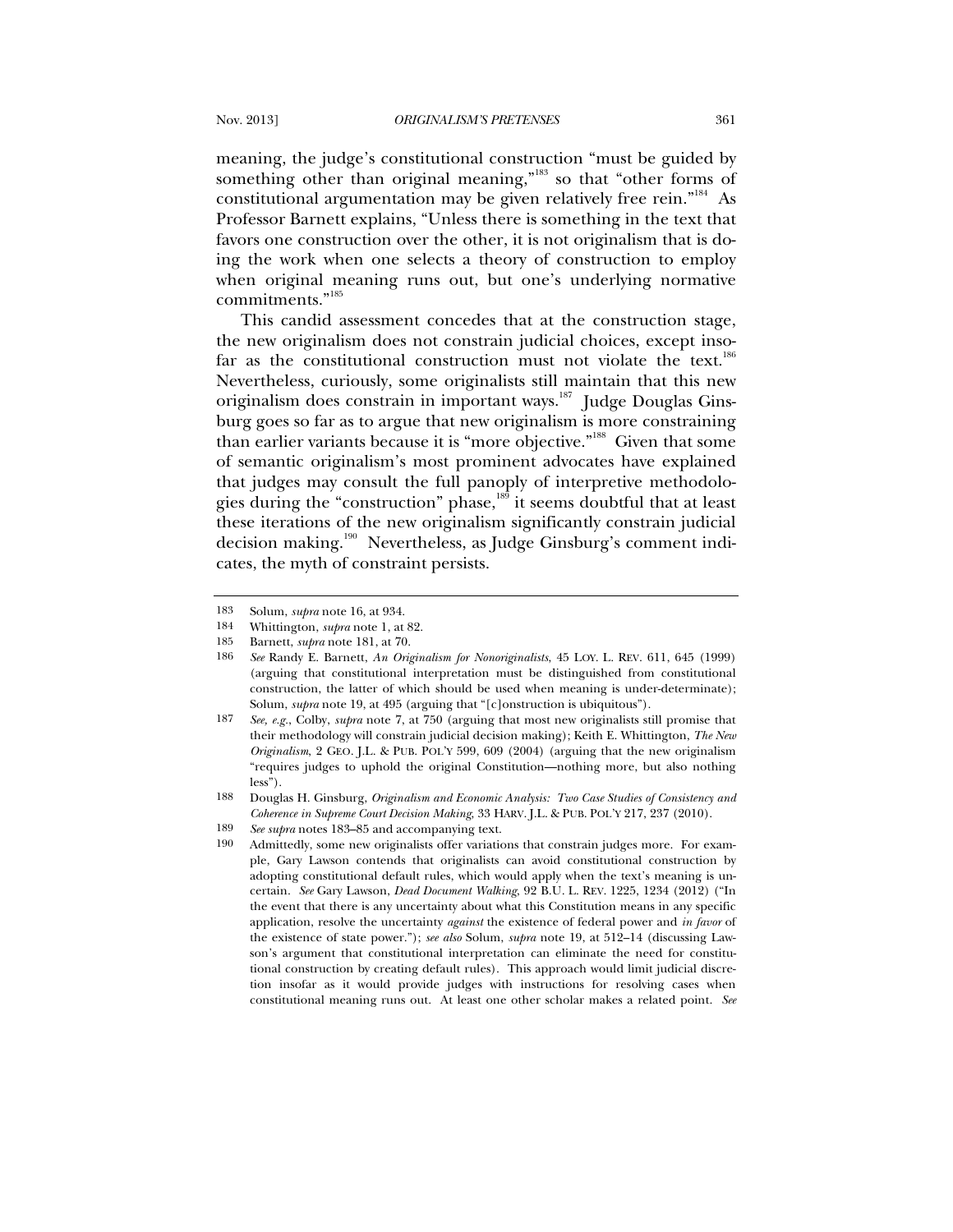Of course, this is not to argue that the new originalism does not constrain at all. The new originalism does forbid constitutional constructions from violating the original semantic meaning of the constitutional provision in question.<sup>191</sup> However, in emphasizing constraint as one of originalism's selling points, $\frac{1}{2}$  originalists are implying that their methodology constrains more successfully than alternative methodologies. This implication is dubious. A judge who has already found that the relevant provision is under-determinate enough to trigger a move from interpretation to construction is unlikely to find that same provision very constraining at the construction stage.

In reality, the new originalism, at the construction stage, is similar to the status quo in constitutional interpretation, in that the judge is given wide leeway. For instance, a judge could, consistent with new originalism, decide that when the text's semantic meaning runs out, she will defer to the legislature or, alternatively, adopt a presumption of liberty.<sup>193</sup> These approaches would be consistent with many variants of the new originalism but would yield opposite results in most cases. To this extent, constitutional construction is potentially even less constraining than common law constitutional interpretation seeking to follow precedent, which most Justices do anyway.<sup>194</sup>

 In all events, the variety of new originalism theories creates a similar problem of malleability that was characteristic of the old originalism. *See supra* Part I.A. While this variety reflects the richness of the scholarly landscape, it also belies the notion that a universal turn to this method of interpretation will place all judges on the same page. Of course, this objection does not undermine the constraining capacity of any particular variant of new originalism. Nevertheless, if constitutional theory is to constrain judges, it must get them to agree on common ground, and the absence of such common ground, even among self-described new originalists, suggests that it will be hard to agree on a universal approach. In some instances, these theoretical differences may not yield significant practical differences, but in some instances, they certainly would. *See, e.g.*, Barnett, *supra* note 181, at 70; *infra* note 193 and accompanying text.

Michael Stokes Paulsen, *Does the Constitution Prescribe Rules for Its Own Interpretation?*, 103 NW. U. L. REV. 857, 878 (2009) (disputing that when the text is indeterminate, "an interpreter therefore has interpretive license to fill the gaps with whatever content the interpreter desires"). However, many other versions of new originalism do not build in such constraining canons of construction. *See* BALKIN, *supra* note 5, at 3; Barnett, *supra* note 181, at 70; Solum, *supra* note 17, at 18–19.

<sup>191</sup> *See* Solum, *supra* note 5, at 154 (noting that originalists believe that "original meaning should have binding or constraining force").

<sup>192</sup> *See supra* notes 3–5 and accompanying text.

<sup>193</sup> *See* Barnett, *supra* note 181, at 70 ("So, just as originalists need a normative theory to explain why we today should adhere to the original meaning of the Constitution, they also need a normative theory for how to construe a constitution when its meaning runs out."). *But see* Lawson, *supra* note 190, at 1234 (adopting such a presumption against the constitutionality of federal legislation).

<sup>194</sup> *See* STRAUSS, *supra* note 77, at 44 ("The common law approach is what we actually do.").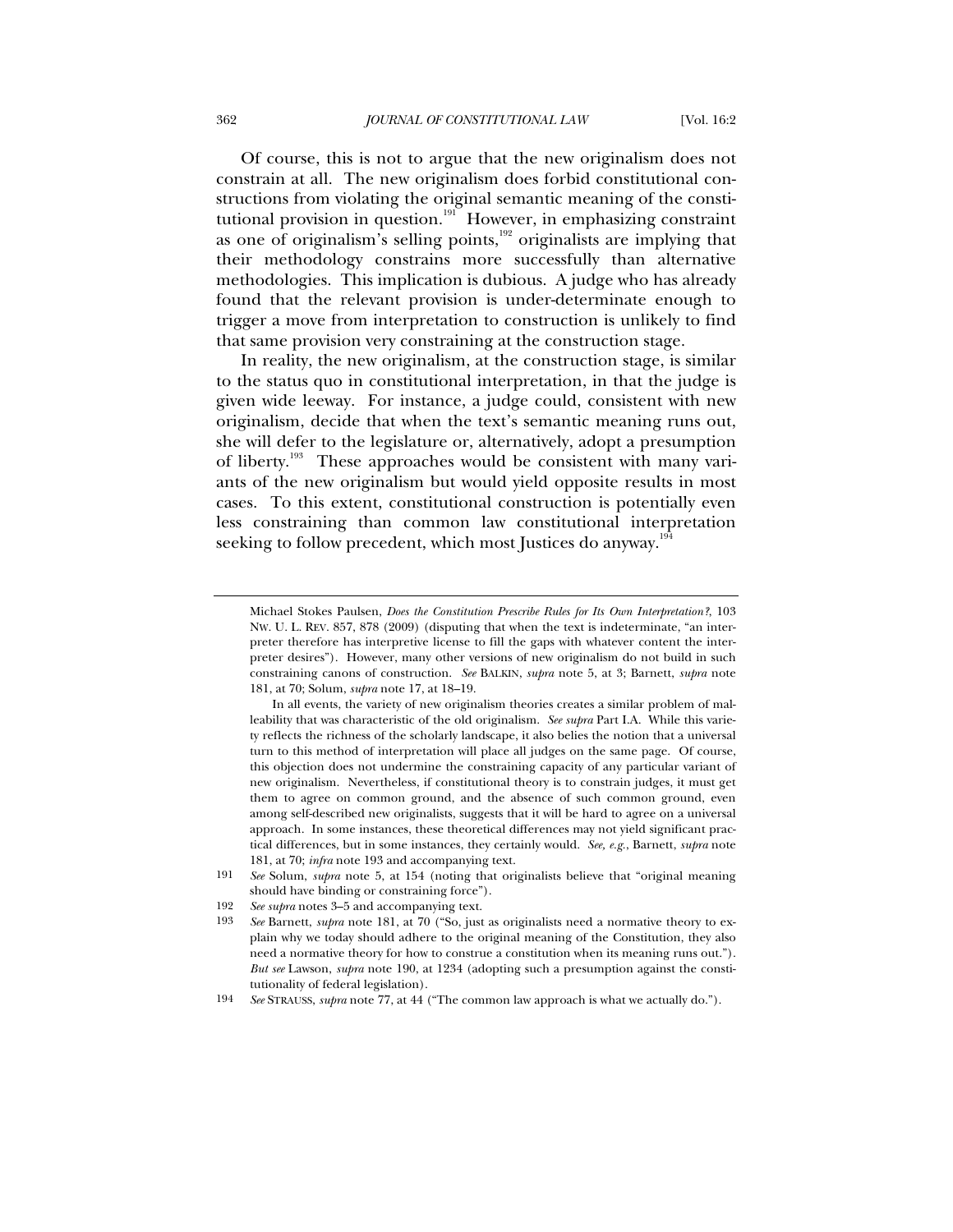Indeed, far from constraining judges, a turn to new originalism could liberate judges from the shackles of current constitutional doctrine. Because the Constitution is short and vague, its text has been less presumptively decisive than more prolix statutes.<sup>195</sup> Constitutional text, in other words, has generally taken a back seat in constitutional interpretation through the generations.<sup>196</sup> Accordingly, a shift to the new originalism, away from common-law interpretive practices, would yield great legal uncertainty, as it would reopen long-accepted precedents for reexamination on the grounds that those precedents are inconsistent with original public meaning.<sup>197</sup> For example, we have a complex body of free speech doctrine permitting certain abridgements of expression, including, among others, incitements to violence, fighting words, and child pornography.<sup>198</sup> However, as noted above, the First Amendment's language speaks in absolutes, stipulating that "Congress shall make *no* law . . . abridging the freedom of speech."<sup>199</sup> Some prominent thinkers, including Justice Hugo Black, have insisted that the First Amendment's "emphatic command" forbids any abridgement of speech, $200$  but a move in that direction today would unsettle decades of precedent.<sup>201</sup> (Such textual devotion would also need to justify First Amendment prohibitions on *executive* abridgements of speech, given that the text is directed solely at "Con-

<sup>195</sup> *See* M'Culloch v. Maryland, 17 U.S. (4 Wheat.) 316, 407 (1819) ("[W]e must never forget, that it is *a constitution* we are expounding."); STRAUSS, *supra* note 7, at 34–35 (explaining that in our system, constitutional precedent representing "two centuries of experience grappling with the fundamental issues" typically takes precedence over the Constitution's short text).

<sup>196</sup> *See* David A. Strauss, *Common Law, Common Ground, and Jefferson's Principle*, 112 YALE L.J. 1717, 1726 (2003) ("[Constitutional] text plays essentially no operative role in deciding the most controversial constitutional questions (about discrimination, fundamental rights, and freedom of expression, for example)  $\dots$ "). In addition to the new originalists, Professor Nicholas Rosenkranz has also recently emphasized the importance of the Constitution's text. *See generally* Nicholas Quinn Rosenkranz, *The Objects of the Constitution*, 63 STAN. L. REV. 1005 (2011); Nicholas Quinn Rosenkranz, *The Subjects of the Constitution*, 62 STAN. L. REV. 1209 (2010).

<sup>197</sup> *See* Robert W. Bennett, *Originalism and the Living American Constitution*, *in* CONSTITUTIONAL ORIGINALISM, *supra* note 4, at 78, 115 (exploring challenges of overturning precedent that does not conform with originalist interpretation).

<sup>198</sup> *See, e.g.*, New York v. Ferber, 458 U.S. 747, 776 (1982) ("This special and compelling interest, and the particular vulnerability of children, afford the State the leeway to regulate pornographic material, the promotion of which is harmful to children . . . ."); Brandenburg v. Ohio, 395 U.S. 444, 447–49 (1969) (allowing for abridgements of speech that incite "imminent lawless action"); Chaplinsky v. New Hampshire, 315 U.S. 568, 571–72 (1942) (discussing classes of speech that can be restricted without offending First Amendment speech rights).

<sup>199</sup> U.S. CONST. amend. I (emphasis added).

<sup>200</sup> N.Y. Times Co. v. United States, 403 U.S. 713, 718 (1971) (Black, J., concurring).

<sup>201</sup> *See supra* notes 74–76 and accompanying text.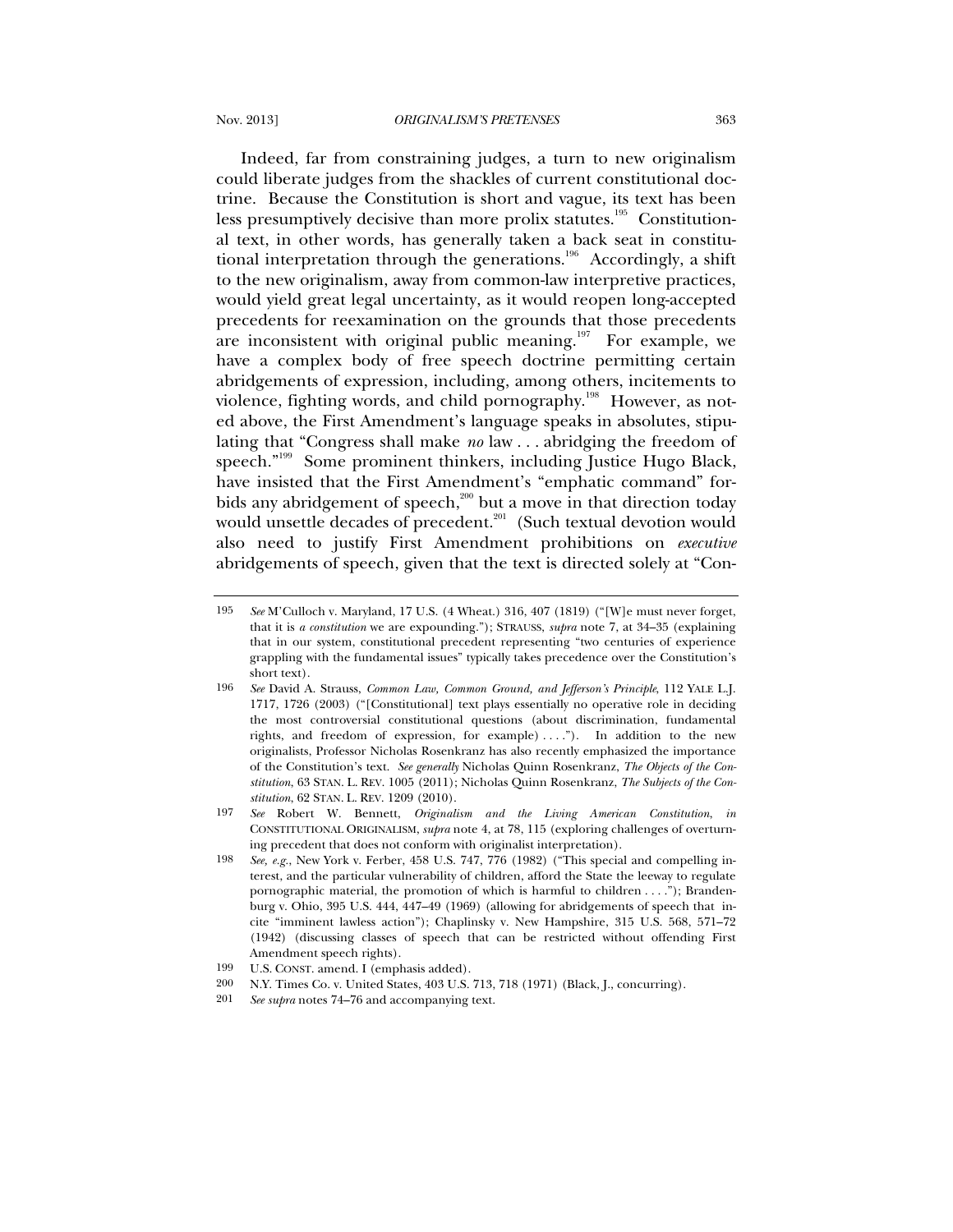gress.") Similarly, the complex body of Eleventh Amendment doctrine would be, at a minimum, revisited were the Court to adopt the new originalism as its sole method of constitutional interpretation.<sup>202</sup> And, even decades of incorporation doctrine, under which most of the Bill of Rights is applied against the states, would also be revisited, as it is hardly clear that the original public meaning of the Fourteenth Amendment disrupted the settled practice of applying those rights only against the federal government.<sup>203</sup> From this perspective, the adoption of a constitutional methodology that reopens many seemingly decided issues could hardly be *less* constraining.<sup>204</sup> If anything, because originalism, unlike some other constitutional methodologies, purports to lock in constitutional meaning forever, the new originalism may invite justices to aggrandize their own power by selecting a single (contestable) original meaning to displace settled law and serve as binding precedent in all future cases.

Constitutional theories' capacity to constrain, in short, cannot be judged solely in a vacuum but must be weighed in light of the culture of interpretation already accumulated. Of course, as Professor Solum argues, originalists need not be committed to "irrational absolutism" and could follow even non-originalist precedent if it would be too disruptive not to do so.<sup>205</sup> This is an important and sensible concession rendering the new originalism more palatable in practice. However, given how much constitutional precedent is not originalist,<sup>206</sup> this concession also risks gutting the theory, except in rare cases in which there is little relevant precedent, such as (arguably) *Heller*. 207

Given the great flexibility deliberately built into constitutional construction, the only way in which the new originalism can meaningfully constrain judges is at the interpretation stage—that is, by arguing that constitutional text is determinate enough to settle many a

<sup>202</sup> *See supra* notes 54–58 and accompanying text.

<sup>203</sup> *See, e.g.*, Charles Fairman, *Does the Fourteenth Amendment Incorporate the Bill of Rights? The Original Understanding*, 2 STAN. L. REV. 5, 139 (1949) ("In his contention that Section I was intended and understood to impose Amendments I to VIII upon the states, the record of history is overwhelmingly against [Justice Black]."); Lawrence Rosenthal, *The New Originalism Meets the Fourteenth Amendment: Original Public Meaning and the Problem of Incorporation*, 18 J. CONTEMP. LEGAL ISSUES 361, 365 (2009) ("Viewed through the lens of original public meaning, the historical case for incorporation is therefore problematic.").

<sup>204</sup> *See* Rakove, *supra* note 126, at 578 (noting that public meaning originalism "can be enormously liberating . . . because it allows courts to ignore well-grounded precedent in the pursuit of a vision of original constitutional meaning").

<sup>205</sup> *See* Solum, *supra* note 59, at 143, 158–59.

<sup>206</sup> *See* STRAUSS, *supra* note 77, at 34–35.

<sup>207</sup> *But see* Solum, *supra* note 59, at 143, 159 (discussing the virtues of a "slow and steady advance" of originalist jurisprudence).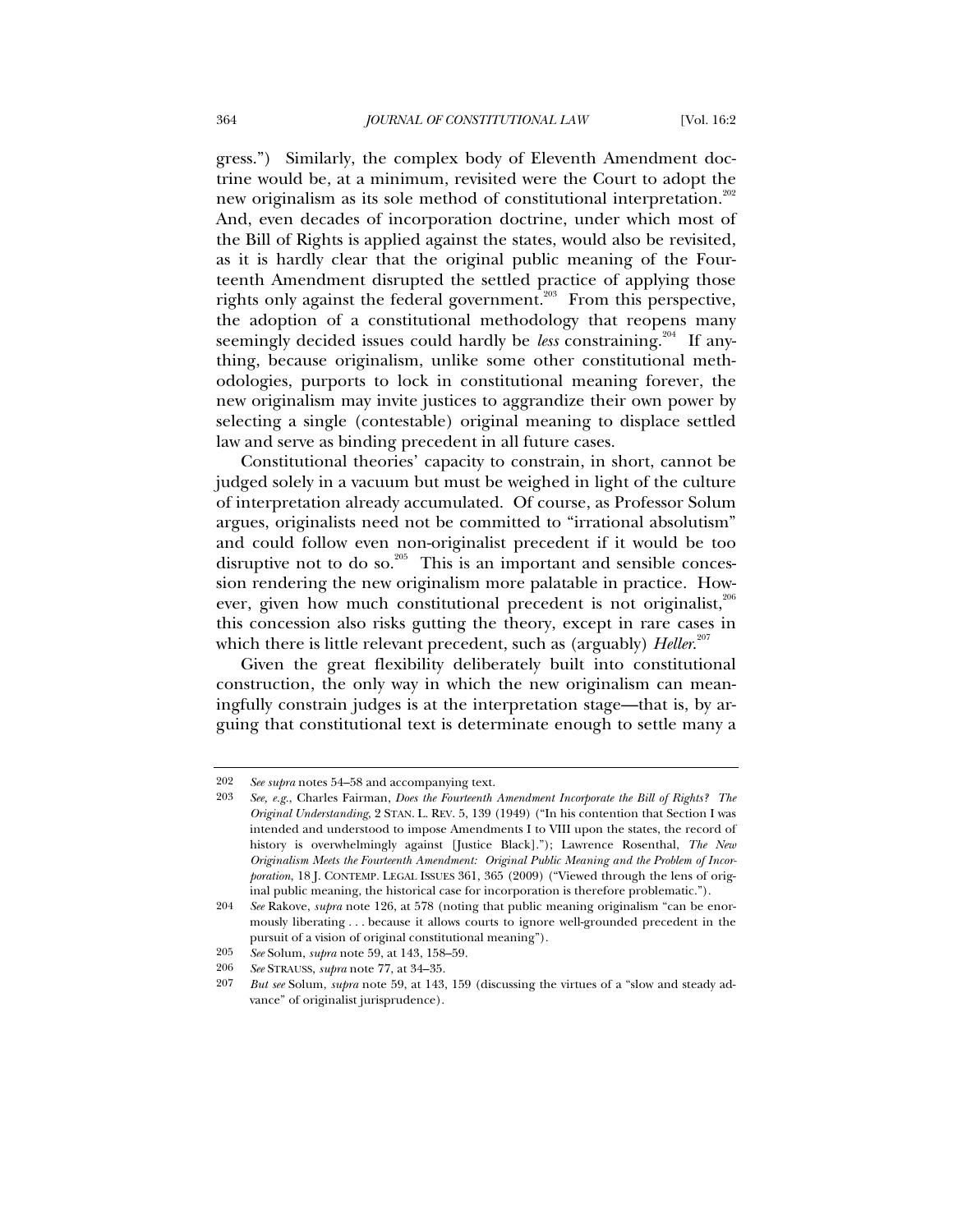Nov. 2013] *ORIGINALISM'S PRETENSES* 365

case.<sup>208</sup> But, that argument takes us full circle, back to the problem of fixation and the reality that the constitutional provisions most likely to end up in litigation are those that lack discernible, determinate meaning.<sup>209</sup> Indeed, even determining which sources count as sufficiently contemporaneous to inform the "original semantic meaning" is a difficult judgment call that offers judges great latitude. (Is ten years before or after ratification sufficiently contemporaneous? Twenty?) At best, these inquiries may point to a range of possible meanings or eliminate some potential interpretations.<sup>210</sup> At the end of the day, then, the new originalism, just like the old, fails to constrain judicial decision making any better than other methods of constitutional interpretation.<sup>211</sup>

#### **CONCLUSION**

The historian Rakove once observed that law professors and judges think like foxes rather than hedgehogs in that they dabble in history (and other disciplines) and then move on.<sup>212</sup> Rakove, of course, was referencing Isaiah Berlin's famous distinction between two types of intellectuals: the hedgehog, who knows one thing, and the fox, who knows many. $^{213}$  As Berlin put it,

there exists a great chasm between those, on one side, who relate everything to a single central vision, one system less or more coherent and articulate . . . and, on the other side, those who pursue many ends, often

<sup>208</sup> *See* Colby, *supra* note 7, at 773 ("[S]ome originalists seek to avoid the consequences of the New Originalism by insisting that the objective, original public meaning of the Constitution's major rights clauses is much less abstract.").

<sup>209</sup> *See supra* Part II.B.

<sup>210</sup> *See* Michael W. McConnell, *Originalism and the Desegregation Decisions*, 81 VA. L. REV. 947, 1093, 1093 n.729 (1995) (noting that a particular argument is interpretation "within the legitimate range of interpretations of the Amendment on originalist grounds"); H. Jefferson Powell, *Rules for Originalists*, 73 VA. L. REV. 659, 690 (1987) ("History sometimes reveals a range of 'original understandings.'").

<sup>211</sup> *See* Tushnet, *supra* note 43, at 617 ("The new originalism, like the old, fails to deliver on its claim about eliminating judicial subjectivity, judgment, and choice."). Interestingly, other countries seeking to constrain judges usually reject American-style originalism as a viable option. *See generally* Jamal Greene, *On the Origins of Originalism*, 88 TEX. L. REV. 1, 2–4 (2009).

<sup>212</sup> *See* Jack N. Rakove, *Two Foxes in the Forest of History*, 11 YALE J.L. & HUMAN. 191, 213 (1999) (reviewing 2 BRUCE ACKERMAN, WE THE PEOPLE: TRANSFORMATIONS (1998) and AKHIL REED AMAR, THE BILL OF RIGHTS: CREATION AND RECONSTRUCTION (1998)) (discussing Berlin's metaphor of the hedgehog and the fox).

<sup>213</sup> *See* ISAIAH BERLIN, THE HEDGEHOG AND THE FOX 1 (1966) (building on Archilochus's observation).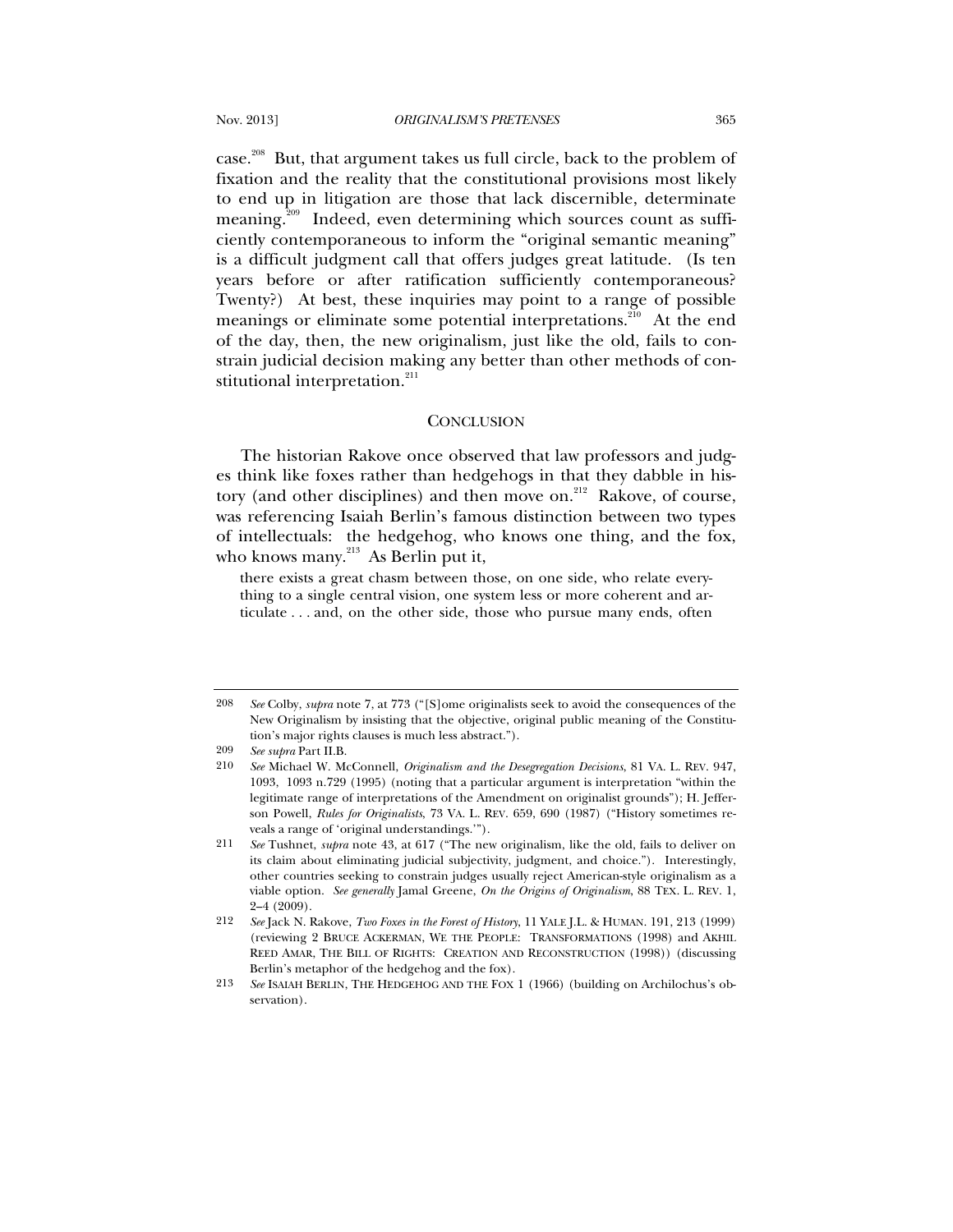unrelated and even contradictory, connected, if at all, only in some *de fac* $to$  way. $^{214}$ 

Rakove's point was that lawyers are fox-like in their capacity to hunt for helpful theories and evidence, in their adventurous forays outside their own disciplinary boundaries, and in their propensity, over the course of their careers, to make an argument in one case entirely contrary to an argument in another.

With due respect to Rakove, I would submit that we can also think of many judges, lawyers, and even law professors as hedgehogs, rather than foxes—and, for reasons Rakove might find convincing. Judges and lawyers are, by training, advocates, and they are highly skilled at marshaling evidence zealously in favor of a certain outcome.<sup>215</sup> In this regard, the advocate and advocate-turned judge (or law professor) sometimes proceeds like a hedgehog, viewing evidence through a single-minded lens to build a convincing case.<sup>216</sup> All evidence bolsters the central argument, whether presented in a lawyer's brief, a judge's opinion, or a professor's scholarly agenda.

In fairness, most judges do not have much choice. It may be true, as the Reconstruction historian Eric Foner has written, that most historians would not say that there is a single, universally accepted original meaning of the Fourteenth Amendment (or many other constitutional provisions), $^{217}$  but the judge often does not have the luxury of

<sup>214</sup> *Id.*

<sup>215</sup> *See* Timothy P. O'Neill, *Law and "The Argumentative Theory*," 90 OR. L. REV. 837, 848 (2012) ("When a judicial opinion—especially a U.S. Supreme Court majority opinion in a five-tofour case—is couched in completely unequivocal language, its message to the other side is: 'You're wrong. And, by the way, you are stupid and perhaps dishonest, too.'"); Laura E. Little, *Hiding with Words: Obfuscation, Avoidance, and Federal Jurisdiction Opinions*, 46 UCLA L. REV. 75, 85 (1998) ("Repeated exposure to adversaries' arguments, set up as opposing poles, establish a habit of mind for judges who in turn write opinions as though they present a preordained correct answer, which embraces by necessity only one position or viewpoint.").

<sup>216</sup> Although there are great advantages in having accomplished lawyers ascend to the bench, it is worth noting that some countries have lay judges or professional judges who have never practiced as lawyers. *See* JOHN HENRY MERRYMAN & ROGELIO PÉREZ-PERDOMO, THE CIVIL LAW TRADITION: AN INTRODUCTION TO THE LEGAL SYSTEMS OF EUROPE AND LATIN AMERICA 103–04 (3d ed. 2007) (noting that in some countries, high court judges will have served their entire careers as judges and, never having practiced, "will see the law solely from the judge's point of view"); John D. Jackson & Nikolay P. Kovalev, *Lay Adjudication and Human Rights in Europe*, 13 COLUM. J. EUR. L. 83, 93–100 (2006) (discussing lay judges). Whatever their disadvantages, these judges may not be as prone to some lawyers' professional biases. *See* Adrian Vermeule, *Should We Have Lay Justices?*, 59 STAN. L. REV. 1569, 1586–91 (2007) (arguing that lawyers are prone to distinctive professional biases).

<sup>217</sup> *See* Eric Foner, *The Original Intent of the Fourteenth Amendment: A Conversation with Eric Foner*, 6 NEV. L.J. 425, 427 (2006) ("I don't think any historian would say there was a single meaning that was universally accepted in the Fourteenth Amendment.").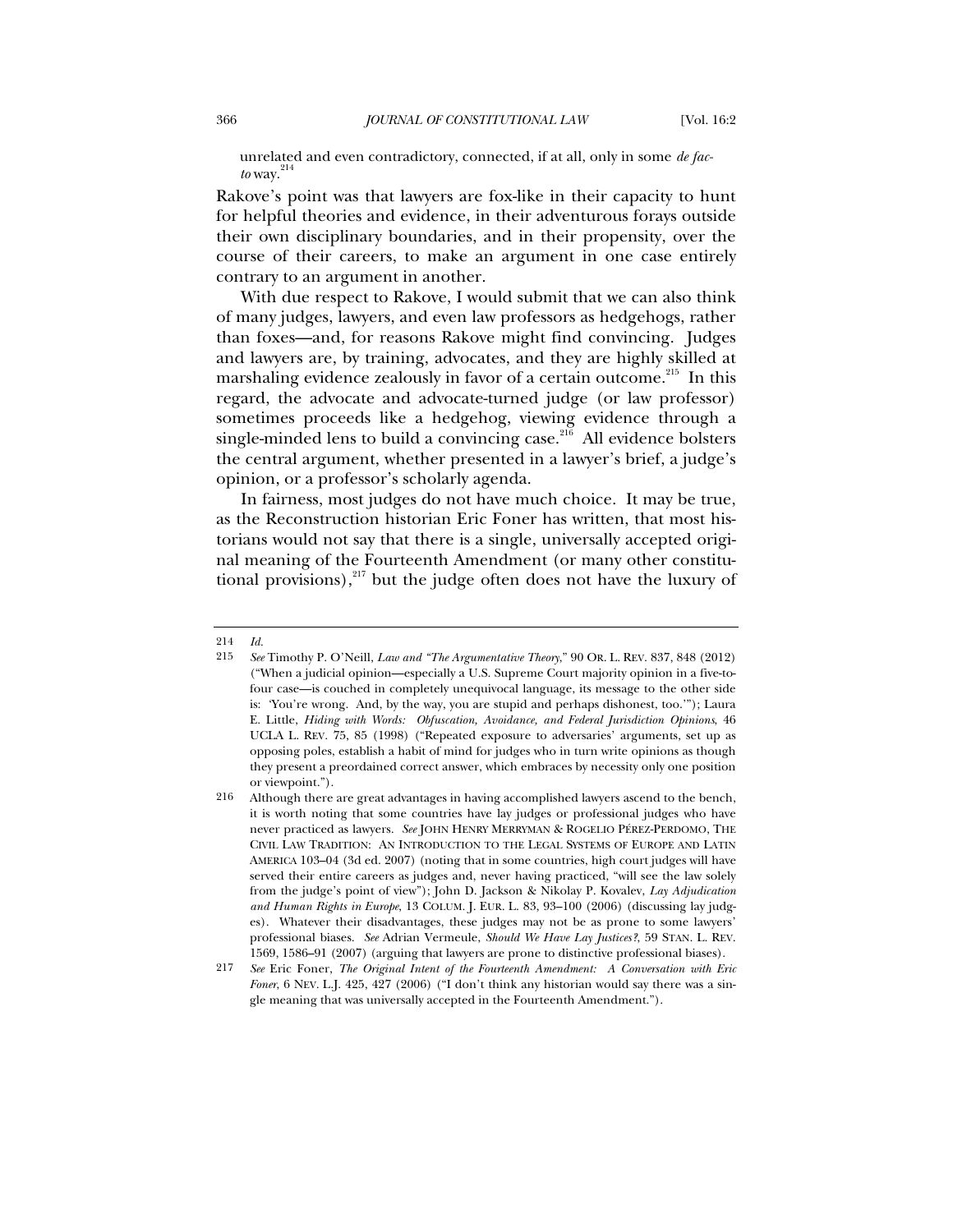concluding that the law is unclear. To the extent that judges must decide a constitutional case one way or another (at least when they do not dispose of it on other grounds), they gain little from illustrating the maddening historical and linguistic complexities of a question.

Most judges, I believe, honestly and earnestly try to reach the "right" outcome,<sup>218</sup> but originalism often makes it harder, not easier, for them to do so. If applied consistently, as a sole method of constitutional interpretation today, originalism of any stripe would reopen countless areas of constitutional doctrine, creating great uncertainty in the law. It, moreover, would force judges to place great weight on a complex body of obscure evidence with which they have minimal training, thus heightening the danger that the judge will make honest mistakes or take interpretive liberties. By contrast, the traditional common-law approach to constitutional interpretation, for all its flaws, presents judges with a generally accepted common ground and a limited range of plausible answers.<sup>219</sup>

Moreover, the historical evidence often does not clearly indicate a correct semantic meaning, so it is misleading for judges to pretend otherwise. Indeed, judicial opinions as a genre are not good vehicles for careful historical or historically based linguistic analyses. This is not just because judges lack the training to do history well (although that is true),<sup>220</sup> but also because judges' and historians' temperaments and objectives differ. Whereas the historian can spend years researching a nuanced book that acknowledges the contradictions of an era, the judge must justify, in less time and fewer words, why her resolution of a case is "correct." Historians can account for paradox and tension; lawyers and judges must justify outcomes.<sup>221</sup> This is not to say that historians are more fair-minded than lawyers or judges;

<sup>218</sup> *Cf.* Eric Berger, *Deference Determinations and Stealth Constitutional Decision Making*, 98 IOWA L. REV. 465, 530–32 (2013) (noting that there are many talented, earnest judges who work to resolve constitutional issues in accordance with constitutional principles).

<sup>219</sup> *See* Strauss, *supra* note 196, at 1729–31 (discussing the merits of the common law approach to constitutional interpretation).

<sup>220</sup> *See* Matthew J. Festa, *Applying a Usable Past: The Use of History in Law*, 38 SETON HALL L. REV. 479, 526 (2008) ("[J]udges are not trained in the methods of professional historians."); Jack N. Rakove, *Fidelity Through History (or to It)*, 65 FORDHAM L. REV. 1587, 1588 (1997) ("[T]here is good historical evidence that jurists rarely make good historians  $\dots$ .").

<sup>221</sup> *See* Jack N. Rakove, *Confessions of an Ambivalent Originalist*, 78 N.Y.U. L. REV. 1346, 1347 (2003) ("Unlike lawyers, we [historians] are not trained to speak with the voice of the advocate or the adversary. . . . The nuance, subtlety, and respect for ambiguity that we [historians] cherish and relish in our research cannot easily be translated into urgent political discussion.").